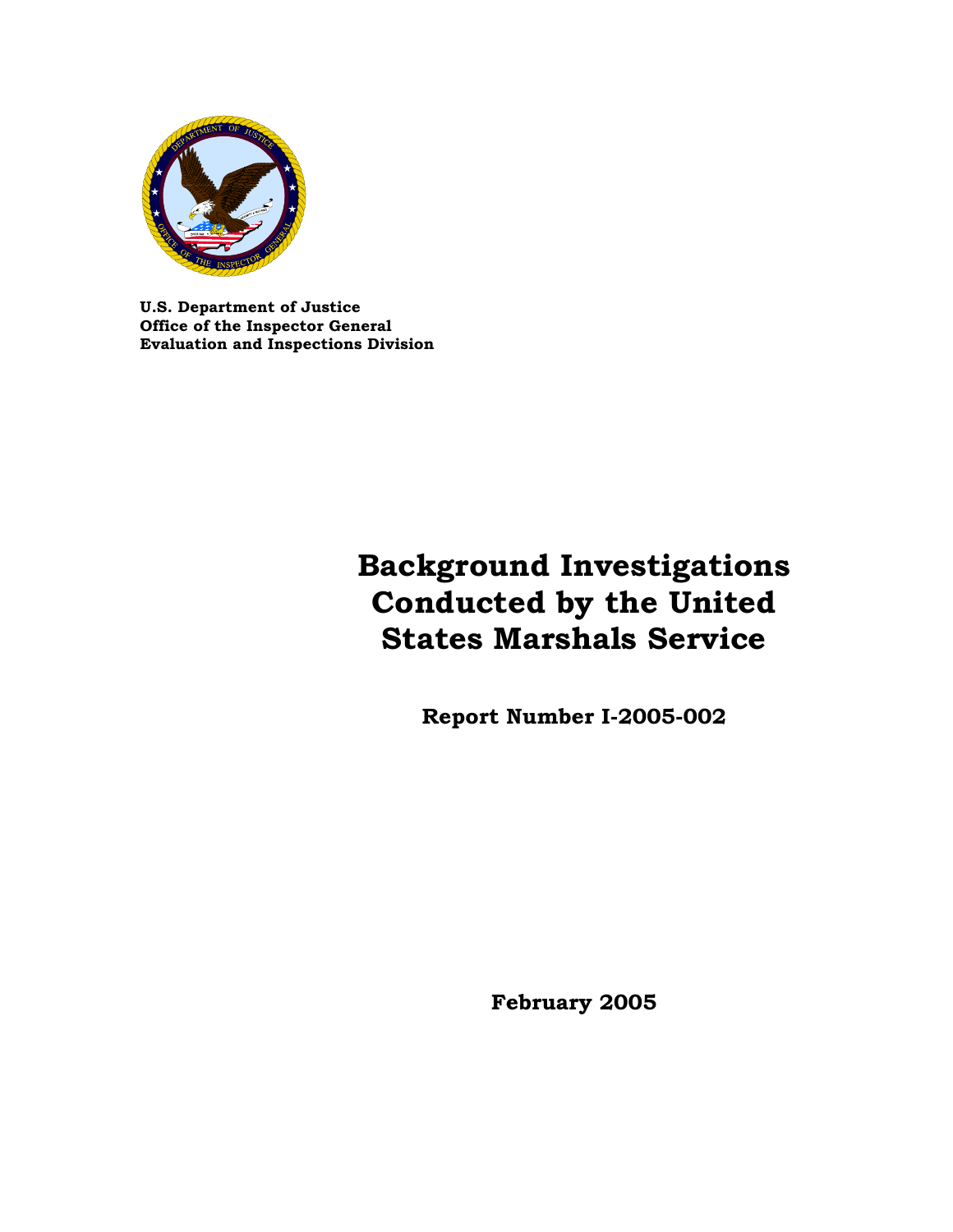$\overline{\phantom{a}}$  , and the contribution of the contribution of the contribution of the contribution of the contribution of the contribution of the contribution of the contribution of the contribution of the contribution of the

The Department of Justice's (Department) Office of the Inspector General (OIG) reviewed the United States Marshals Service's (USMS's) program for conducting background investigations of new applicants and periodic reinvestigations of current employees and contractors. We assessed whether the USMS ensured that background investigations and reinvestigations were timely, thorough, and complied with federal regulations and Department policies. To conduct this evaluation, we reviewed policies and procedures, interviewed officials involved in the process, and analyzed selected sample files for USMS employees and contractors.

The USMS background investigation process is divided into two distinct phases: the field investigation, when information is gathered on personnel; and the adjudication, when any potentially derogatory information is assessed and suitability for employment is determined. Investigations on USMS employees and contractors are conducted by the Federal Bureau of Investigation (FBI) for USMS political appointees and attorneys, the Office of Personnel Management (OPM) or its contractors for other USMS employees and some contractors, and the USMS itself for contract court security officers (CSOs) and certain contract guards. Adjudications are conducted by the Department's Security and Emergency Planning Staff (SEPS), the USMS Human Resources Division, and the USMS Judicial Security Division.

#### **RESULTS IN BRIEF**

Our review found that the USMS placed employees and contractors in national security or public trust positions only after the field investigation was completed or it issued a waiver, in accordance with federal regulations and USMS policy. However, we identified deficiencies in both the field investigation and adjudication phases of the USMS background investigation program. Due to incomplete and outdated policy guidance, inconsistent procedures, and incomplete and inaccurate data systems, the USMS did not ensure that field investigations or adjudications were timely or thorough. In fact, our analysis showed that investigations were slow, and neither investigations nor adjudications were consistently thorough.

Specifically, we found that the USMS placed or retained personnel in national security or public trust positions without complete investigative information. We also found that OPM investigations of USMS personnel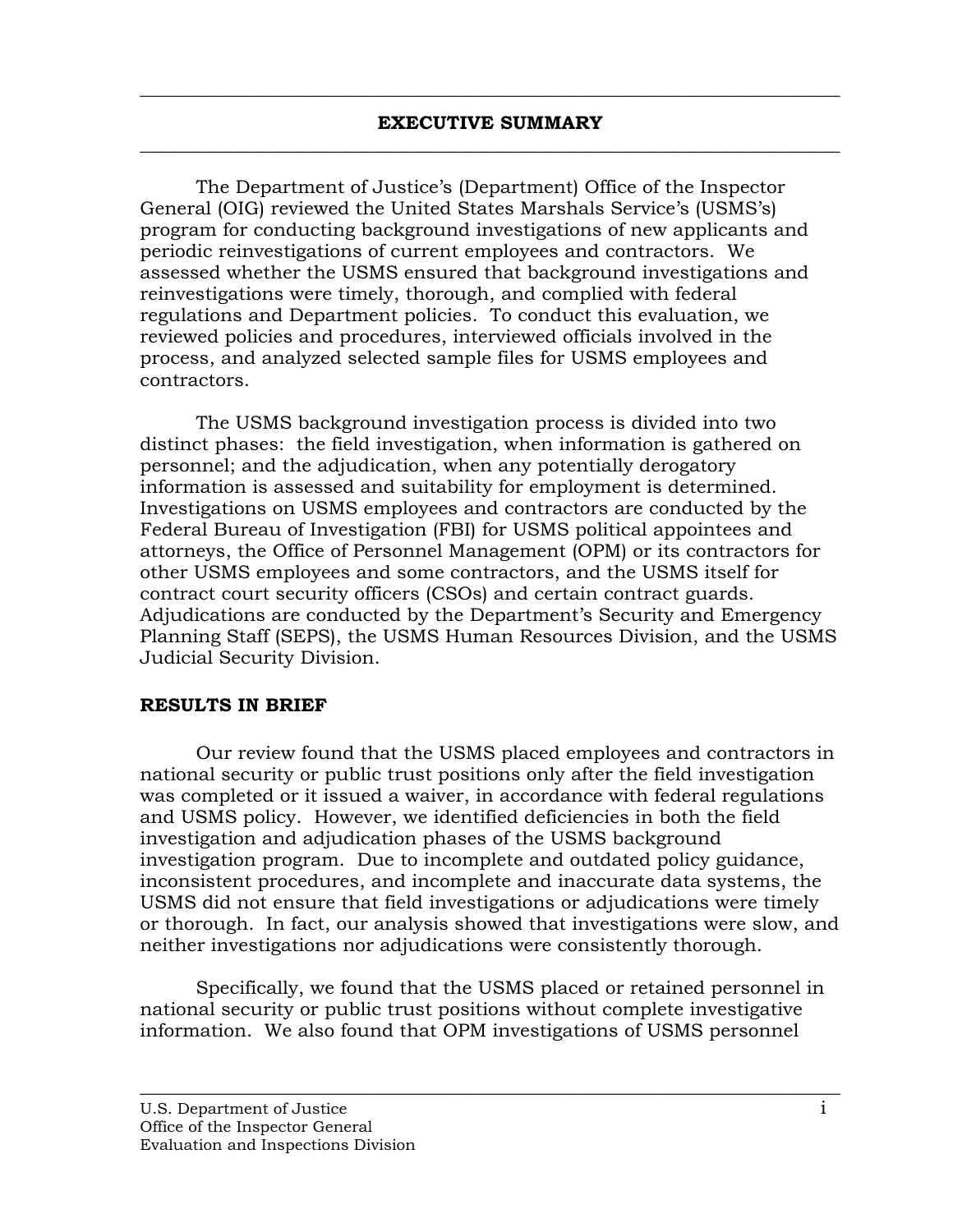were not consistently timely or thorough. USMS field managers sometimes rejected the adjudicators' recommendations without providing written justification and the USMS hired or retained a few of these employees who subsequently engaged in significant misconduct. We also found that some reinvestigations were overdue. Furthermore, the USMS did not require reinvestigations for CSOs who have law enforcement responsibilities and carry firearms, regardless of how many years they worked at the USMS. By correcting these deficiencies, the USMS can better ensure that the individuals assigned to its national security and public trust positions have been thoroughly screened.

 $\overline{\phantom{a}}$  , and the contribution of the contribution of the contribution of the contribution of the contribution of the contribution of the contribution of the contribution of the contribution of the contribution of the

#### **USMS policies and procedures for conducting background investigations are out of date and incomplete.**

The most recent USMS policy guidance about its background investigation process was a draft 2001 Policy Directive on Personnel Security. USMS management told the OIG that the draft 2001 Policy Directive was intended to replace the 1995 USMS Security Policy and Procedures Manual, but it has never been completed or officially adopted. Moreover, neither document includes procedures to guide staff in implementing each step in the background investigation process.

In lieu of USMS policy guidance, USMS managers we interviewed indicated that they follow policy guidance provided by OPM and the Department through SEPS. With the exception of the 1995 and 2001 documents, we found no evidence that the USMS had prepared written guidance for its staff on how to implement OPM and SEPS policies to meet USMS personnel security requirements. In addition, USMS managers told us that they had implemented some changes without updating written policy, such as the transfer of authority from SEPS to the USMS for completing all national security background investigations at the Top Secret and lower levels.

We believe an organization the size of the USMS should have written guidance for ensuring personnel security. The USMS has 94 field offices nationwide and more than 4,000 employees and 12,000 contractors subject to background investigations. Its background investigation program is decentralized, with two internal organizations and SEPS sharing management responsibilities. The lack of written policies and procedures makes it difficult for the USMS to ensure that its background investigation program is consistent, effective, and accountable.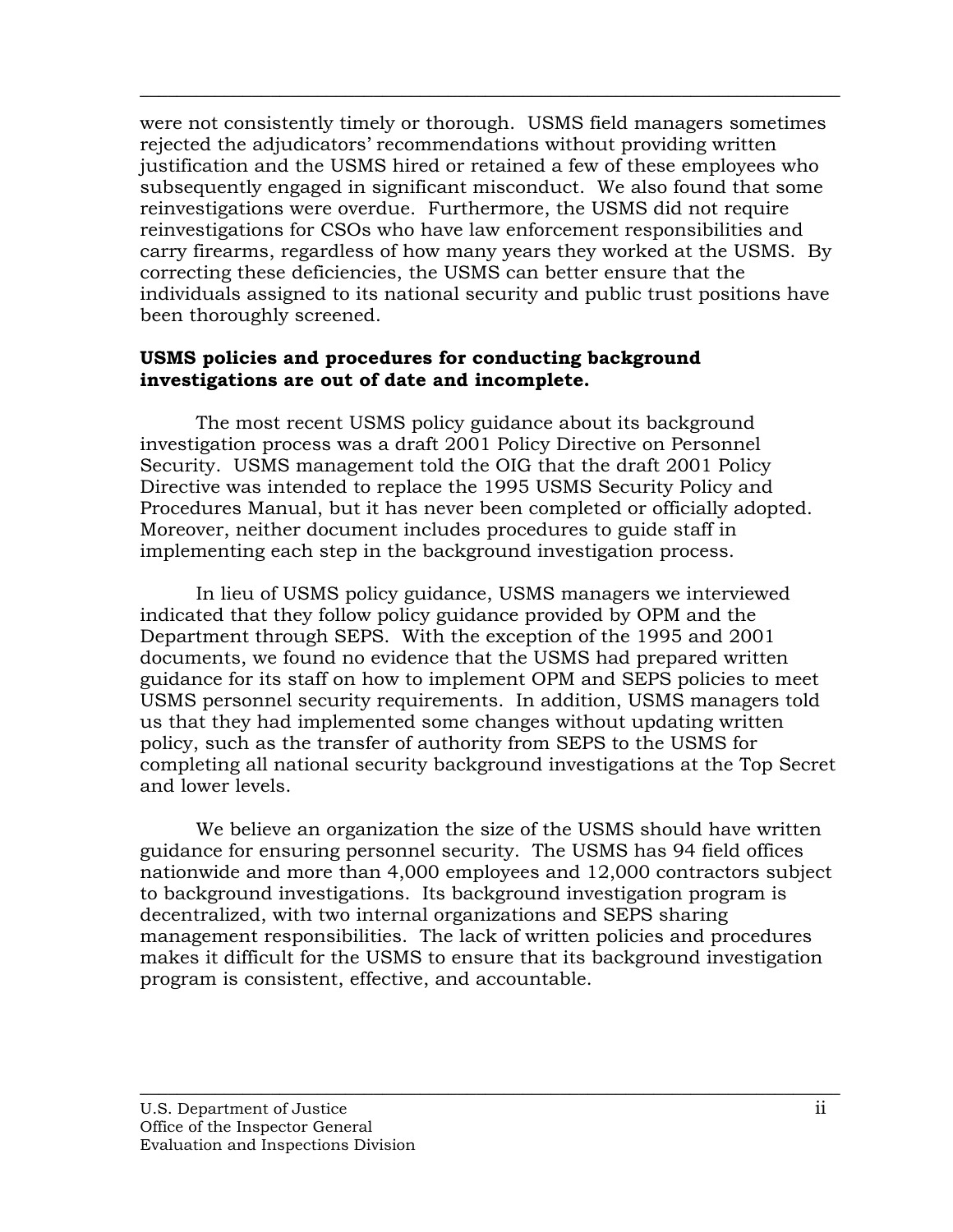#### **The databases used by the USMS to manage its background investigation program did not have complete and accurate information.**

 $\overline{\phantom{a}}$  , and the contribution of the contribution of the contribution of the contribution of the contribution of the contribution of the contribution of the contribution of the contribution of the contribution of the

We found that the USMS relies on databases that are inadequate to monitor and assess its background investigation process. Because of these deficiencies, we could use them only in a limited way for our review. Our examination of the two Human Resources Division databases created to track background investigations of USMS employees and non-CSO contractors revealed that they were incomplete for identifying current personnel, inaccurate for tracking key event dates, and not structured to allow monitoring of compliance with significant regulatory and Departmental timeliness requirements. For example, the databases could not identify all current personnel whose background investigations had been conducted at headquarters; key data fields, such as the initiation or completion of an adjudication, were incomplete in over one-third of the records; and the USMS used the same field to record initial and subsequent background investigations, making it difficult to determine whether the USMS had complied with regulations and Department policy in initial hires because historical data was overwritten. In contrast, the USMS Judicial Security Division's database for tracking the status of CSOs' background investigations, medical suitability issues, and credit checks was current and complete. However, it did not contain information that Judicial Security Division management could use to facilitate planning, budget formulation, and assessment for its background investigation program.

## **Although field investigations conducted by all three entities on USMS employees and contractors were slow, adjudications of these investigations were generally timely.**

There are no federal regulations that require that field investigations be completed within a specified number of days. We found that average investigation times ranged from 63 days for the field investigations USMS deputy marshals conducted on CSOs to 115 days for the field investigations the FBI conducted on USMS political appointees and attorneys. OPM investigations averaged 96 days for USMS employees and 104 days for USMS contractors.

Federal regulations require that adjudications of field investigations take place within 90 days. We found that adjudications of field investigations were generally timely. Both the Judicial Security Division and the Human Resources Division completed adjudications on average in less than 90 days. However, SEPS adjudications averaged 180 days to complete.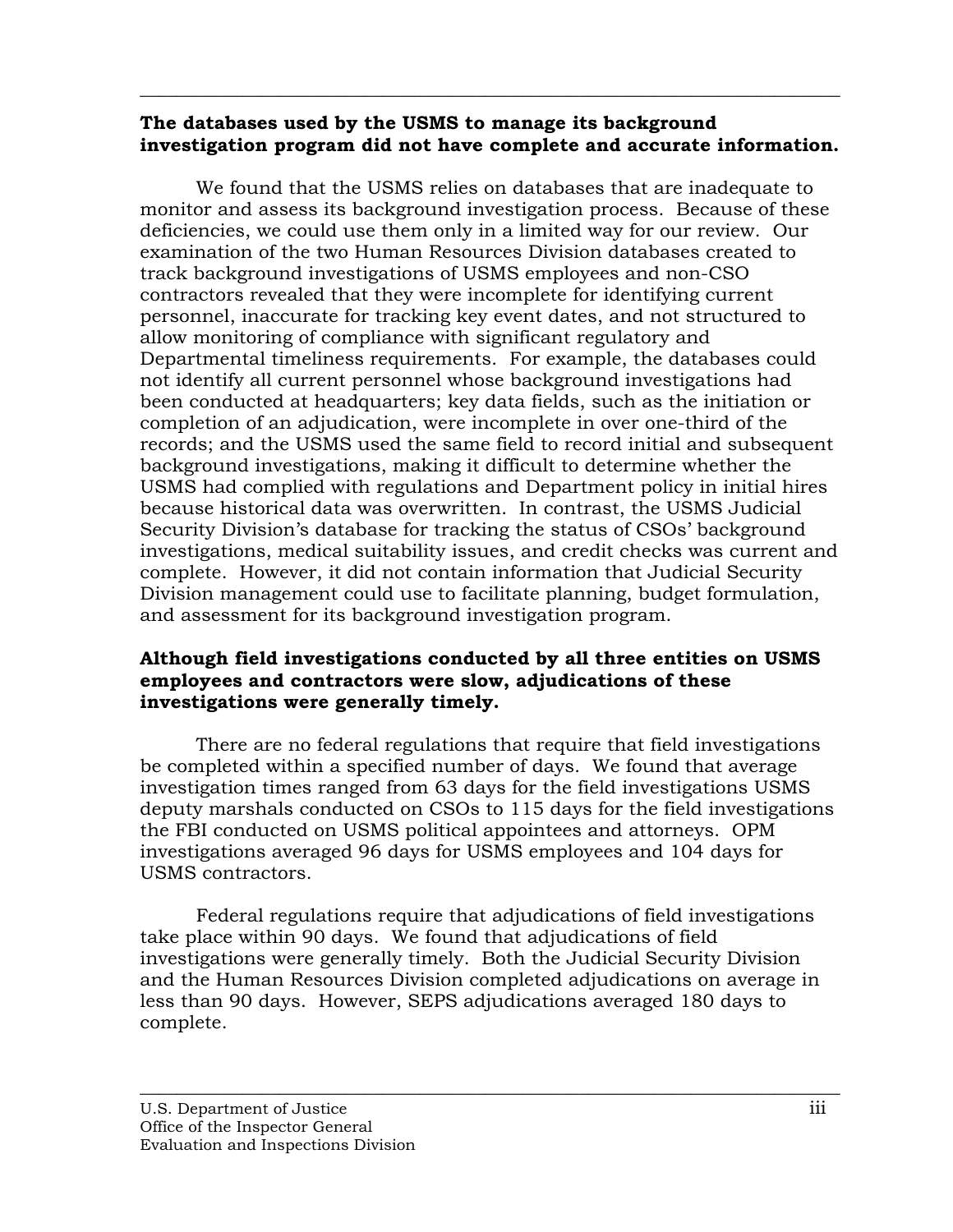#### **The USMS made adjudications based on incomplete files.**

During our review, we found that 9 (14 percent) of the 66 employee investigation files and 8 (35 percent) of the 23 non-CSO contractor investigation files we examined lacked required documentation, such as internal affairs checks from prior law enforcement positions and employer references. Some of those files contained statements that OPM had not and would not attempt to obtain the missing information. The USMS adjudicators stated that they obtained some information themselves, but did not consistently obtain each document or reference omitted by OPM before adjudicating the case. We conducted a separate analysis of the background investigation files of employees who had been cited at a later time for misconduct and found that their files were more likely to have been incomplete than those of the employees in our general sample. This suggests that a complete field investigation is important for a background investigation to be effective in identifying potentially unsuitable personnel. We found that although the USMS adjudicators were not consistently completing the deficient OPM field investigation files, they were thorough in addressing potentially derogatory issues that surfaced during the background investigation process.

 $\overline{\phantom{a}}$  , and the contribution of the contribution of the contribution of the contribution of the contribution of the contribution of the contribution of the contribution of the contribution of the contribution of the

We also found that the Judicial Security Division issued security approvals to CSOs based on incomplete information. Our review indicated that required documents related to criminal history were missing from a quarter to a third of the 33 files in our sample. In addition, the Judicial Security Division conducted credit checks for only 16 (48 percent) of 33 files and verified medical suitability issues for 9 (50 percent) of the 18 files in our sample that contained medical issues.

## **USMS field managers sometimes pressured the Human Resources Division to set aside adjudicators' recommendations.**

In reviewing the background investigation files of 28 USMS employees who had sustained misconduct charges, we found the adjudicators had recommended that 3 of the employees not be granted security approval. In each of these cases, a Human Resources Division supervisor added a memorandum to the file stating that the derogatory information was not sufficiently serious to justify denying a security approval for the individual.

When we asked about these cases, a senior Human Resources Division official said he had received verbal pressure in at least one of these cases from a high-level field manager to grant the security approval and, in response, had written a memorandum arguing that security approval be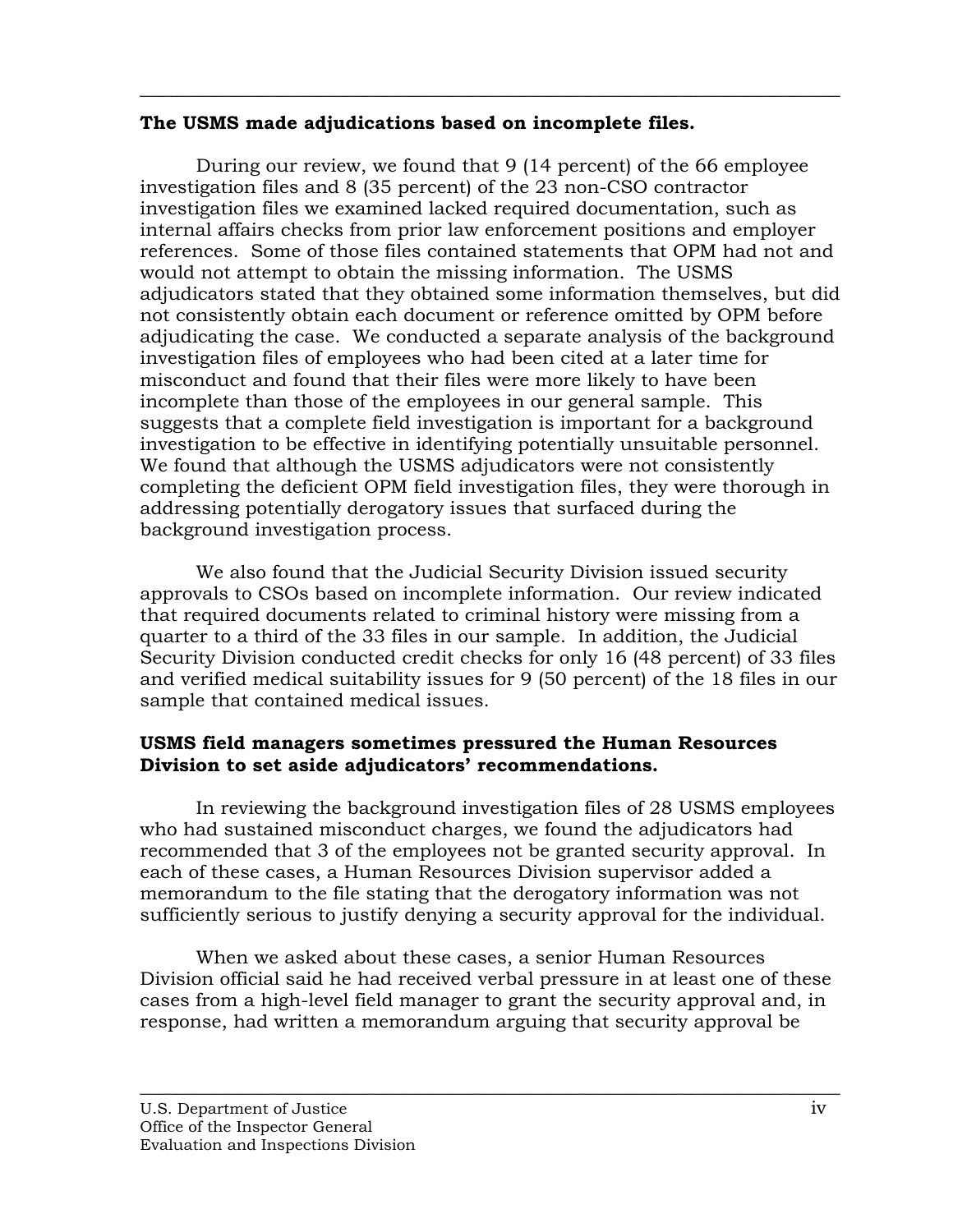granted despite the adjudicator's negative recommendation. He stated that it was not uncommon to receive input, usually by phone, from people outside his office who sought to influence decisions that are being made by the Human Resources Division on particular employees or applicants. This influence often comes from a U.S. Marshal in a district office who knows the applicant or employee. Unlike the files of those later cited for misconduct, the files in our general sample of 89 employees and contractors contained no Human Resources Division adjudicator recommendations against security approval.<sup>1</sup>

 $\overline{\phantom{a}}$  , and the contribution of the contribution of the contribution of the contribution of the contribution of the contribution of the contribution of the contribution of the contribution of the contribution of the

### **Reinvestigations were overdue for some employees, and the USMS did not reinvestigate contract CSOs who served in law enforcement positions.**

The USMS's policy requires that it initiate reinvestigations every five years for employees and contractors serving in national security positions and for employees holding high- and moderate-risk public trust positions. In our sample of 54 cases, we found 2 instances in which reinvestigations had not been initiated within five years and 5 in which they had been initiated but not completed within five years.

In our general sample of employees, 54 of the 66 had worked longer than five years and were subject to reinvestigation, while in our misconduct caseload 26 of the 28 were subject to reinvestigation. We therefore also looked at two areas where delays in initiating or completing reinvestigations might have serious consequences: instances involving employee misconduct and instances in which security clearances lapsed. In the first area, we found that a higher percentage (19 percent, or 5 of 26) of employees with sustained misconduct charges had reinvestigations that were initiated but not completed than did employees in our general sample (9 percent, or 5 of 54). In the second area, we found that the USMS took the necessary steps to initiate reinvestigations. If holders of clearances failed to submit an application for reinvestigation, the USMS suspended their security approval. The Human Resources Division stated that there are currently no employees with lapsed clearances who require access to national security information.

 $\overline{\phantom{a}}$  , and the contribution of the contribution of the contribution of the contribution of the contribution of the contribution of the contribution of the contribution of the contribution of the contribution of the

-

<sup>&</sup>lt;sup>1</sup> This includes the 66 employees and 23 contractors, including those with investigations conducted by other agencies, whose cases were adjudicated by the USMS Human Resources Division.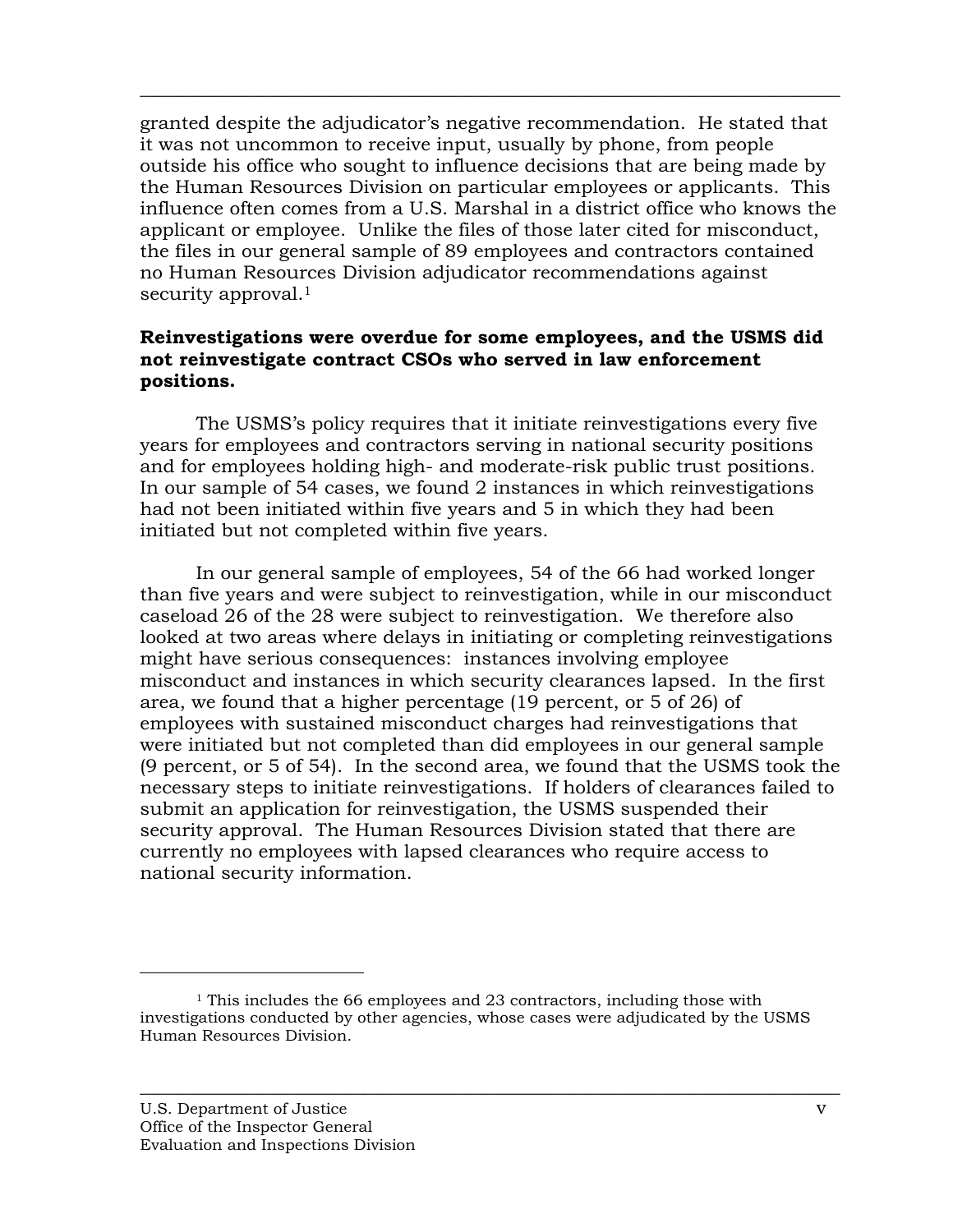While the Judicial Security Division requires extensive background investigations before hiring contract CSOs (who serve in law enforcement positions and carry firearms), it does not reinvestigate them as a matter of policy. Our analysis of Judicial Security Division data showed that 2,208 (51 percent) of its 4,323 CSOs had been employed for five or more years. As a result of this policy, the USMS does not have the same assurances for CSOs that it requires for its employees with similar law enforcement duties.

 $\overline{\phantom{a}}$  , and the contribution of the contribution of the contribution of the contribution of the contribution of the contribution of the contribution of the contribution of the contribution of the contribution of the

## **RECOMMENDATIONS**

In this report we make seven recommendations to help the USMS ensure that its background investigation program identifies applicants and employees who are not suitable for national security and public trust positions. The recommendations focus on revising policies and procedures, upgrading the databases that are used to manage background investigations, improving the thoroughness of adjudications, developing controls to monitor the background investigation process, and requiring that contractors fulfilling law enforcement duties be reinvestigated. We recommend that the USMS take the following actions:

- 1. Revise and formally adopt written policies and procedures that address all aspects of the background investigation process to reflect current federal regulations and Department policy.
- 2. Develop an adequate structure for the Human Resources Division database to ensure that essential data are not overwritten and to enable both the Human Resources Division and the Judicial Security Division to monitor compliance with regulations and Department policy.
- 3. Implement procedures to routinely review the accuracy of the databases that the Human Resources Division and the Judicial Security Division use to manage the background investigation program.
- 4. Require periodic written reviews on the efficiency and effectiveness of the background investigation program to determine if process improvements are needed.
- 5. Develop guidelines for adjudicators that include instructions on how to proceed when an OPM investigation is incomplete and criteria for recommending security approvals and disapprovals that are consistent with OPM and Department policy.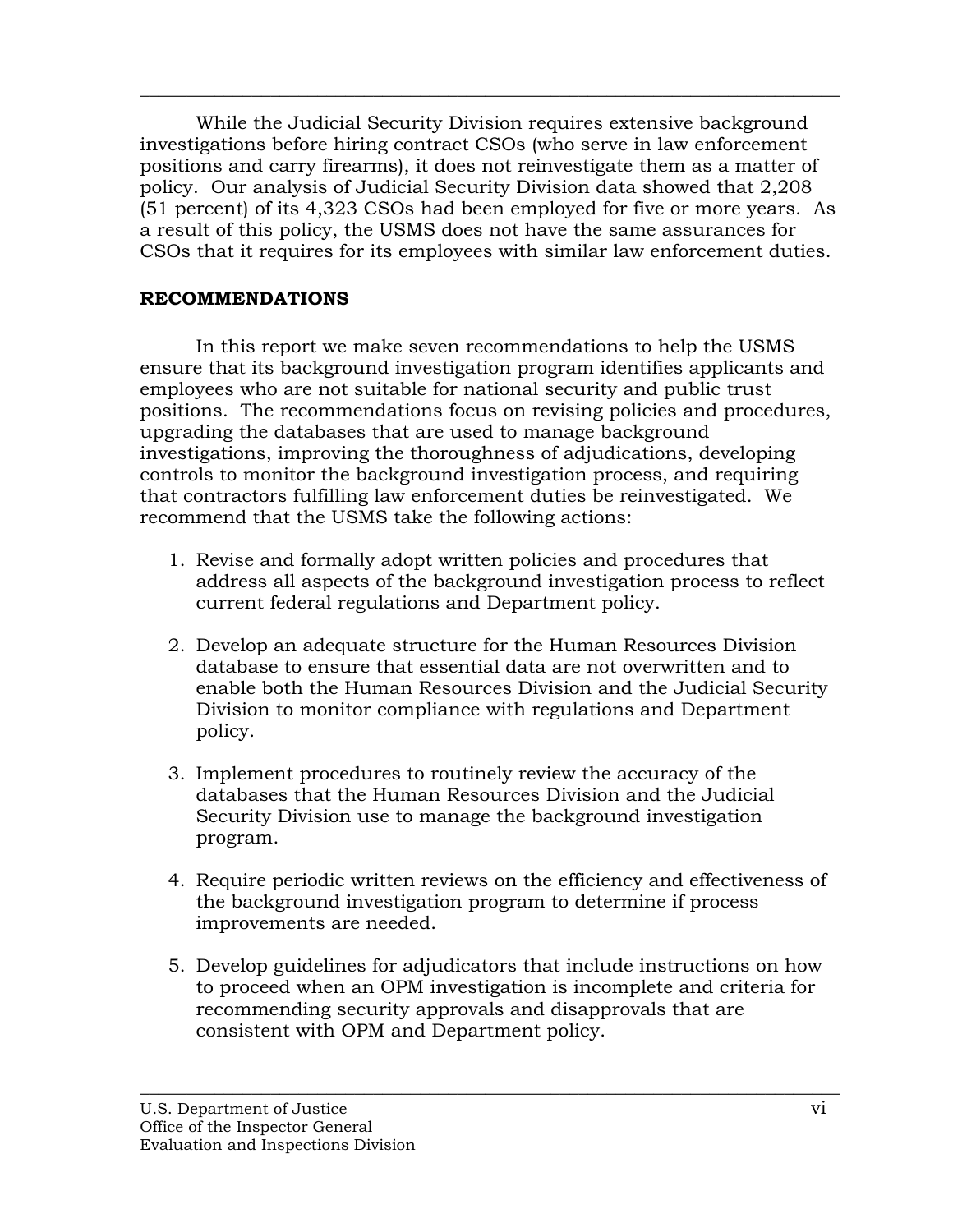6. Require that the Chief of Human Resources Services fully document comments from field managers on an adjudicator's recommendation regarding a security approval for an applicant or employee.

 $\overline{\phantom{a}}$  , and the contribution of the contribution of the contribution of the contribution of the contribution of the contribution of the contribution of the contribution of the contribution of the contribution of the

7. Require reinvestigations every five years for contractors who are assigned law enforcement duties.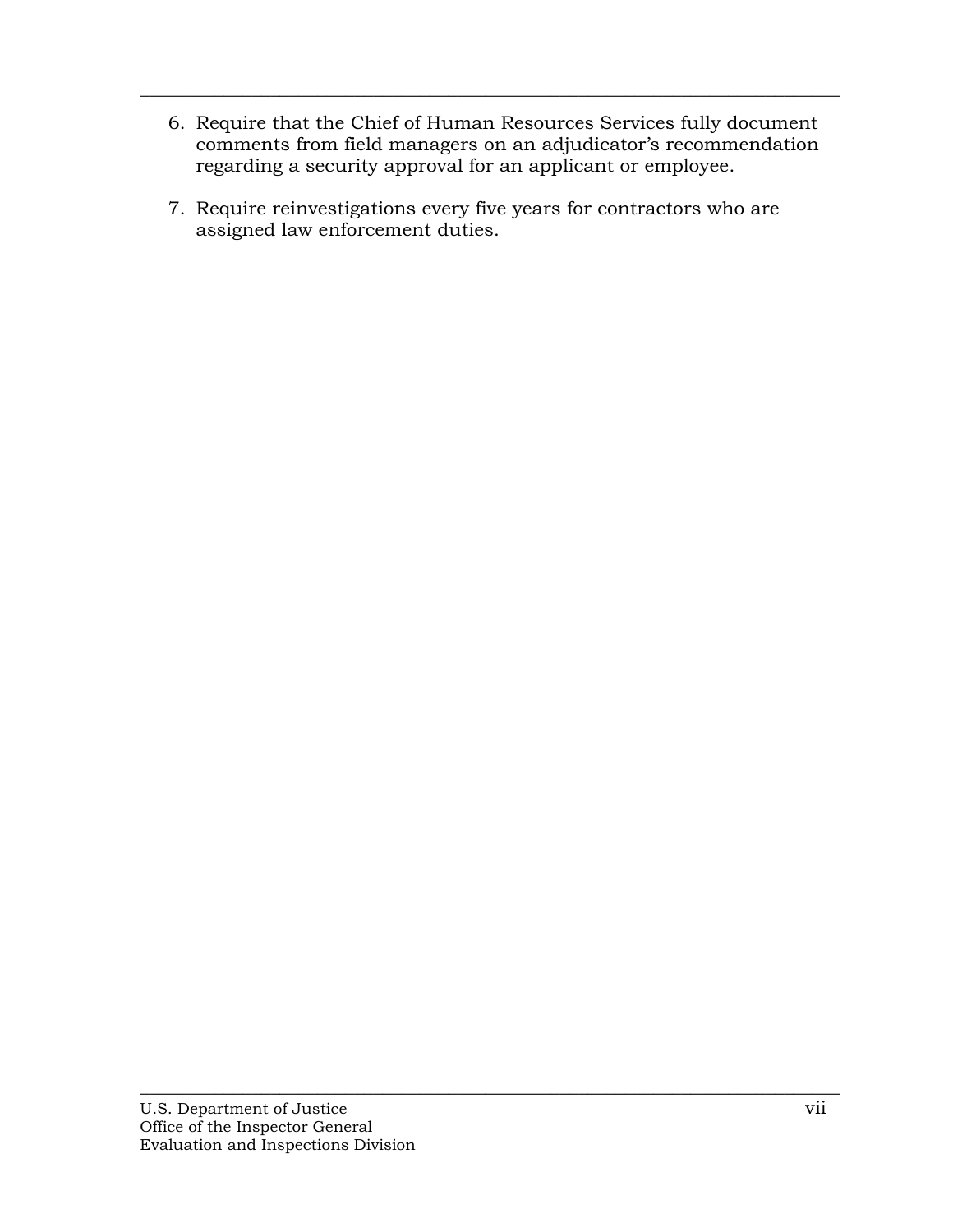## **TABLE OF CONTENTS**   $\overline{\phantom{a}}$  , and the contribution of the contribution of the contribution of the contribution of the contribution of the contribution of the contribution of the contribution of the contribution of the contribution of the

 $\overline{\phantom{a}}$  , and the contribution of the contribution of the contribution of the contribution of the contribution of the contribution of the contribution of the contribution of the contribution of the contribution of the

| APPENDIX I: USMS UNITS WITH PERSONNEL SECURITY      |  |
|-----------------------------------------------------|--|
|                                                     |  |
|                                                     |  |
|                                                     |  |
|                                                     |  |
|                                                     |  |
|                                                     |  |
| APPENDIX V: THE OIG'S ANALYSIS OF THE UNITED STATES |  |
|                                                     |  |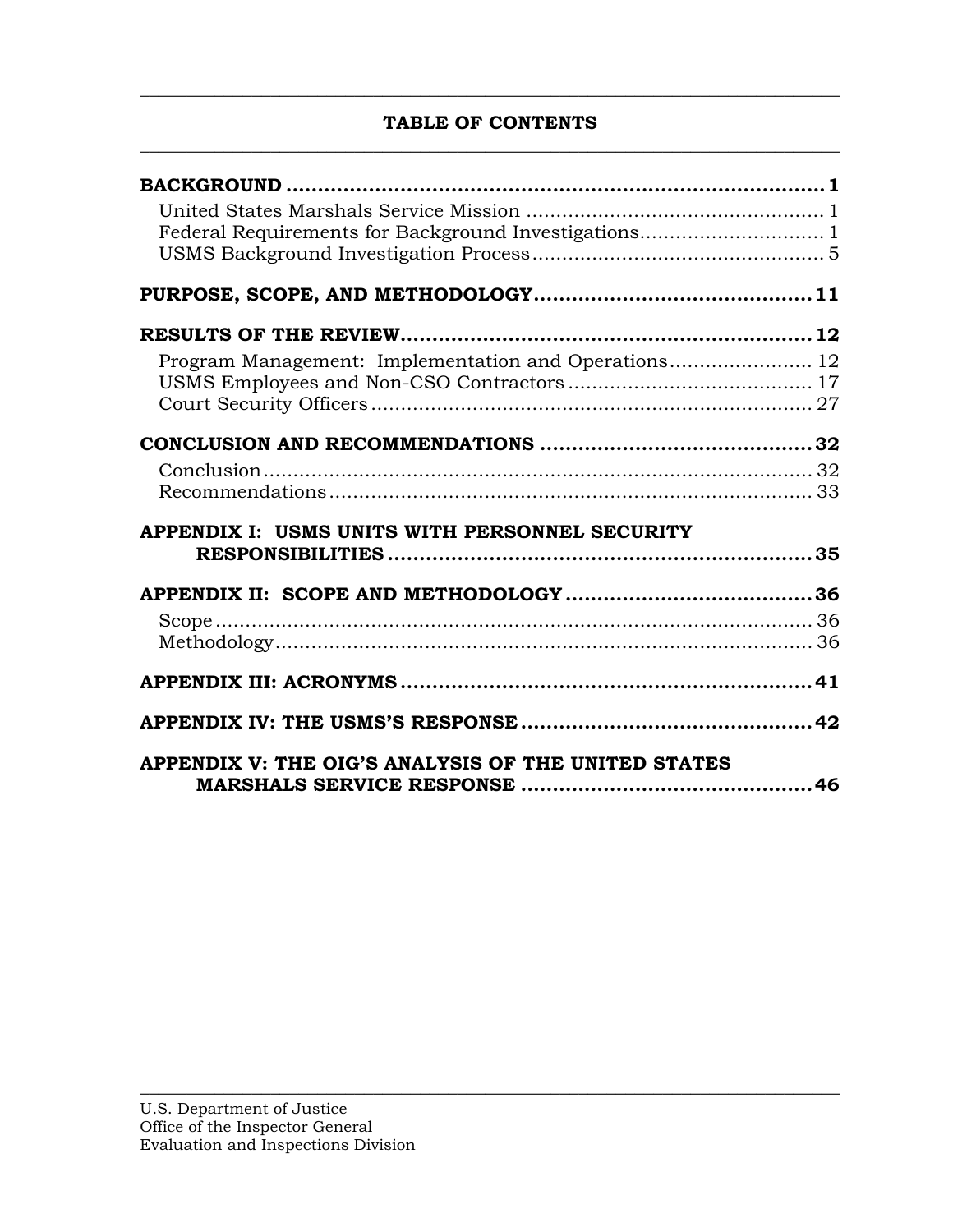<span id="page-9-0"></span> $\overline{\phantom{a}}$  , and the contribution of the contribution of the contribution of the contribution of the contribution of the contribution of the contribution of the contribution of the contribution of the contribution of the

### **UNITED STATES MARSHALS SERVICE MISSION**

The mission of the United States Marshals Service (USMS) is to protect the members of the federal judiciary, including more than 2,000 federal judges, in 94 districts nationwide; execute federal warrants by pursuing and arresting fugitives; house and transport federal prisoners; ensure the security, health, and safety of government witnesses and their dependents; provide security at federal courthouses; and manage assets seized from criminal enterprises. In addition, the USMS regularly participates in the Joint Terrorism Task Forces. To accomplish its mission, the USMS employs more than 4,000 employees and 12,000 contractors who serve in positions of public trust or need access to sensitive information.

#### **FEDERAL REQUIREMENTS FOR BACKGROUND INVESTIGATIONS**

All federal agencies have programs to ensure that they hire and retain trustworthy personnel and that they properly clear personnel who need access to sensitive information. These programs involve conducting background investigations on prospective employees and contractors and reinvestigations for personnel remaining on the job beyond a specified period. An effective background investigation program identifies individuals who are unsuitable for jobs that involve national security or public trust responsibilities.

Agencies must develop policies and procedures that define a process for accomplishing background investigations in compliance with federal regulations and must establish safeguards to ensure that background investigations are timely and thorough. Agencies must also identify national security and public trust positions, and maintain current and accessible data on the status of background investigations for personnel assigned to those positions.

Under Executive Order 10450, the Office of Personnel Management (OPM) has broad oversight authority for federal personnel security programs, including background investigation programs. OPM exercises this authority primarily through regulations contained in Title 5 of the Code of Federal Regulations (CFR) Part 731, "Suitability"; Part 732, "National Security Positions"; and Part 736, "Personnel Investigations." OPM enters into contracts with private companies to conduct the investigations and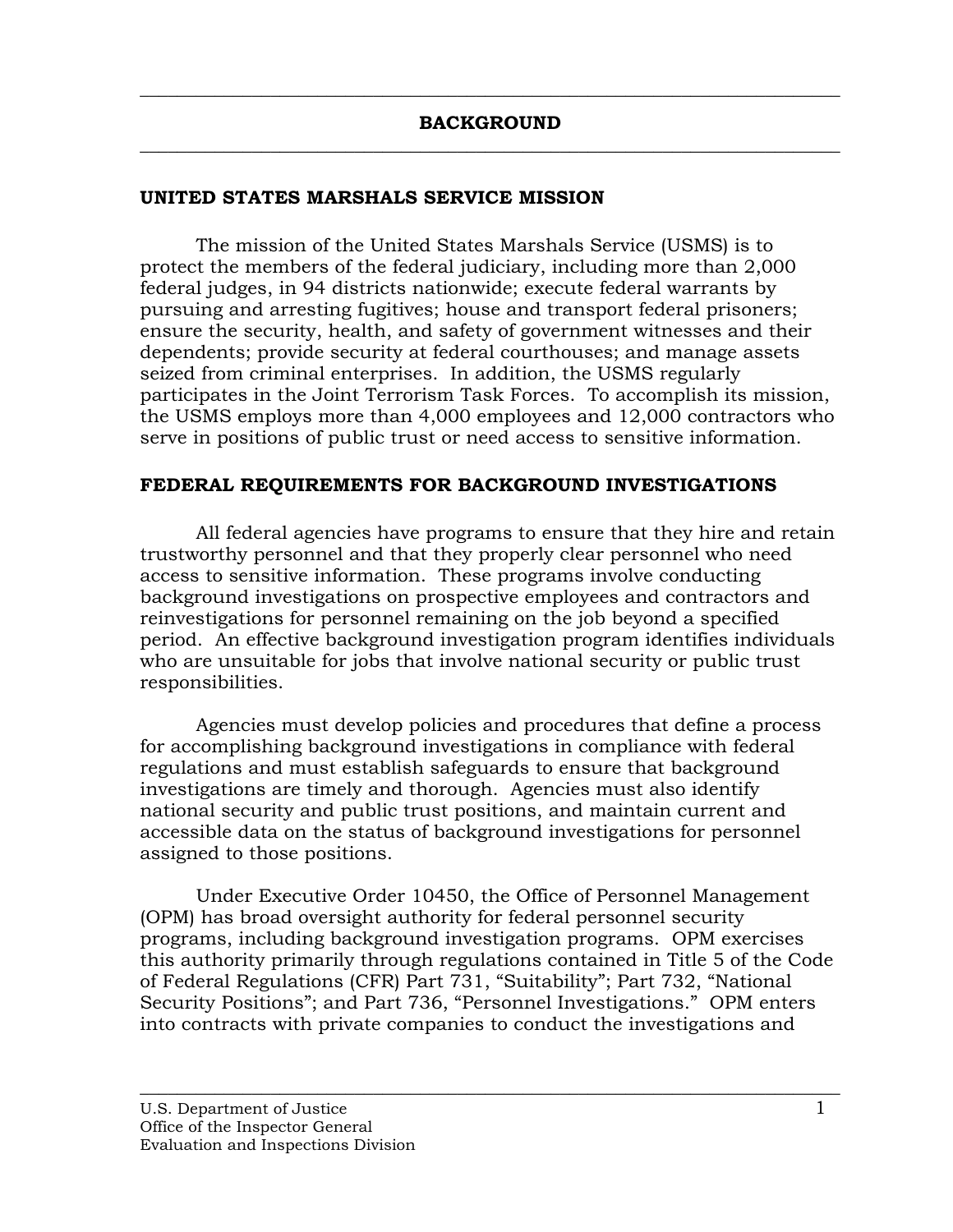reinvestigations of many federal employees and to report the results of the investigations to the employees' hiring agencies. Some agencies, such as the Federal Bureau of Investigation (FBI), have been delegated authority to conduct their own investigations of their employees and contractors.

 $\overline{\phantom{a}}$  , and the contribution of the contribution of the contribution of the contribution of the contribution of the contribution of the contribution of the contribution of the contribution of the contribution of the

The sensitivity level of the position and the employee's need to access national security information determine the scope of a background investigation.2 Each federal agency designates the sensitivity levels of its positions according to the degree of public trust associated with the duties performed. For example, positions designated as special-sensitive entail access to Top Secret national security information and require the most extensive background investigations. Investigations for these positions involve detailed interviews with family and associates, and a wider range of checks of administrative, financial, criminal, and national security records. Table 1 on page 3 shows how the extent of the background investigation is related to the position responsibilities and access to national security information.

Reports on completed field investigations are sent to the applicants' hiring agencies for adjudication. There, adjudicators examine potentially derogatory issues uncovered by the investigations and determine whether the issues are likely to affect the applicants' reliability in safeguarding classified information or serving in public trust positions. The adjudicator makes a recommendation to approve or disapprove an applicant, depending on whether the potentially derogatory issues have been favorably resolved. Adjudications must take place within 90 days after the investigation is received.3

 <sup>2</sup> Executive Orders 12958, "Classified National Security Information," prescribes a uniform system for classifying, safeguarding, and declassifying national security information. National security information is defined as information that, if released without authorization, could cause "harm to the national defense or foreign relations of the United States."

<sup>3</sup> Executive Order 10450, Section 14 (c), "Security Requirements for Government Employees," April 23, 1953.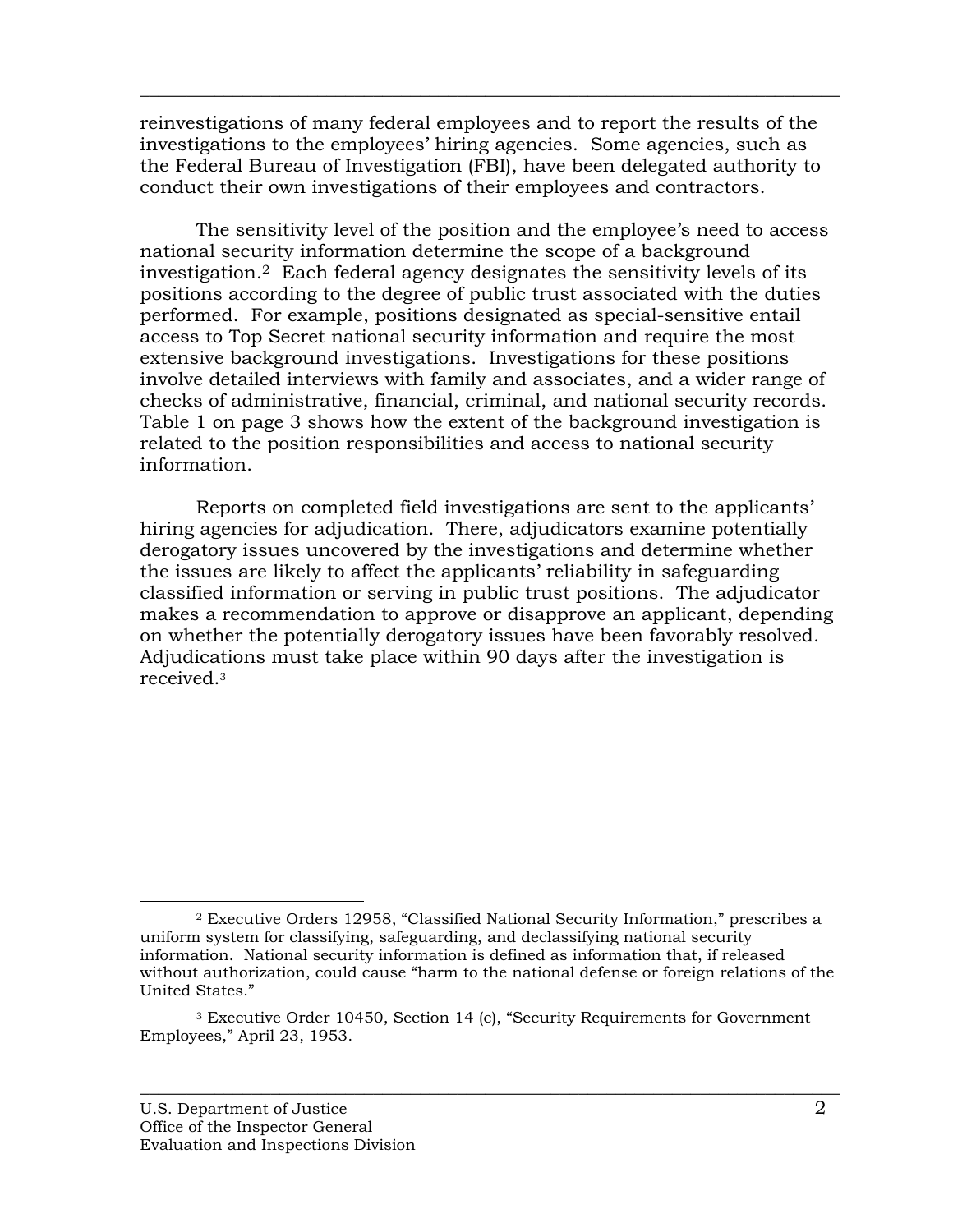| <b>Position Sensitivity</b> | <b>National</b><br><b>Security</b><br>Information<br><b>Access</b> | <b>Background Investigation</b>                                                               |
|-----------------------------|--------------------------------------------------------------------|-----------------------------------------------------------------------------------------------|
| Special-sensitive           | Top Secret                                                         | Single-scope (extensive personal<br>interviews and record checks)<br>background investigation |
| Critical-sensitive          | Secret and<br>Confidential <sup>a</sup>                            | National security information (access)<br>checks, and national agency checks<br>and inquiries |
| High-risk public trust      | None                                                               | Standard full field background<br>investigation                                               |
| Moderate-risk public trust  | None                                                               | Minimum background investigation                                                              |
| Low-risk public trust       | None                                                               | National agency checks and inquiries                                                          |

 $\overline{\phantom{a}}$  , and the contribution of the contribution of the contribution of the contribution of the contribution of the contribution of the contribution of the contribution of the contribution of the contribution of the

|  |  |  | Table 1: Sensitivity Levels and Security Clearances |  |
|--|--|--|-----------------------------------------------------|--|
|--|--|--|-----------------------------------------------------|--|

Source: SEPS and USMS

<sup>a</sup> The USMS does not have any employees or contractors cleared at the Confidential level.

Because background investigations can be lengthy and there may be urgency in filling some positions, Executive Orders and OPM regulations allow agencies to hire an employee or contractor on a waiver while the full background investigation is proceeding. In such cases, the background investigation is completed after the individual begins work, and derogatory information uncovered after the applicant enters on duty can result in termination. Waivers require certain initial background checks, which are more comprehensive as security levels rise. The Department has issued guidance on waiver requirements, which is more stringent than OPM standards.4 See Table 2 on page 4 for regulatory, Department, and USMS background investigation requirements.

 <sup>4</sup> Department of Justice Order 2610.2A, "Employment Security Regulations," August 21, 1990.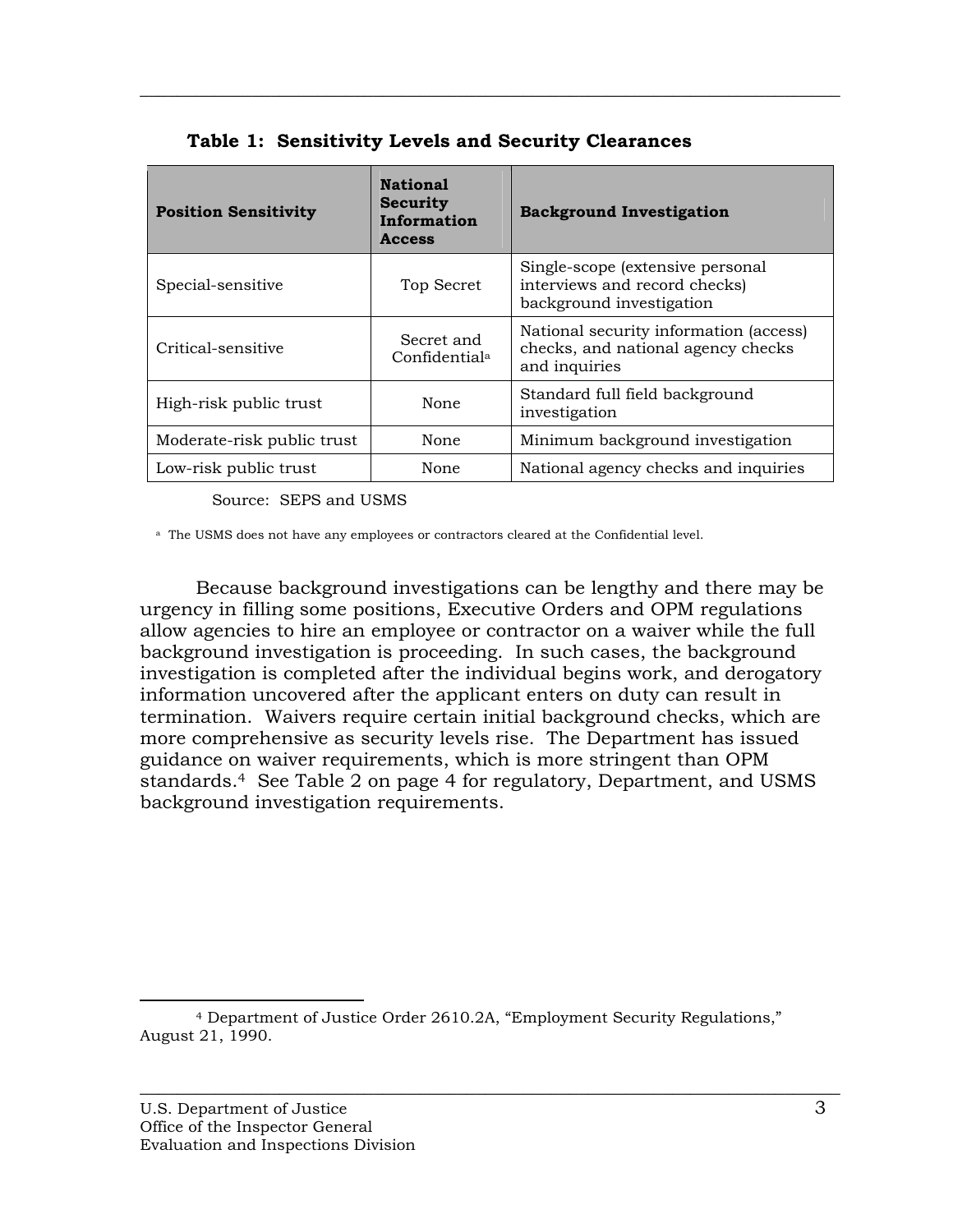|                                                                                | <b>Federal Regulation</b><br>5 CFR § 736.201(c) <sup>a</sup>                       | Department<br>Policy 2610.2A,<br>August 1990, 6(b)        | <b>USMS</b><br><b>Policy and Procedures</b><br>March 1, 1995 |
|--------------------------------------------------------------------------------|------------------------------------------------------------------------------------|-----------------------------------------------------------|--------------------------------------------------------------|
| <b>NATIONAL SECURITY POSITIONS</b>                                             |                                                                                    |                                                           |                                                              |
| <b>Background Investigations (BI)</b>                                          |                                                                                    |                                                           |                                                              |
| <b>Employees</b>                                                               |                                                                                    |                                                           |                                                              |
| Top Secret or higher<br>clearance                                              | Field investigation<br>completed or waiver<br>before entering on duty<br>(EOD)     | Full BI or waiver<br>before EOD, 180-<br>day waiver limit | Field investigation<br>completed or waiver<br>before EOD     |
| Secret clearance                                                               | Field investigation<br>initiated or waiver<br>obtained before EOD                  | Full BI or waiver<br>before EOD, 180-<br>day waiver limit | Field investigation<br>completed or waiver<br>before EOD     |
| <b>Contractors</b>                                                             |                                                                                    |                                                           |                                                              |
| Top Secret or higher<br>clearance                                              | Field investigation<br>completed or waiver<br>before EOD                           | No additional<br>requirements, 180-<br>day waiver limit   | No additional<br>requirements                                |
| Secret clearance                                                               | Field investigation<br>initiated or waiver<br>obtained before EOD                  | No additional<br>requirements, 180-<br>day waiver limit   | No additional<br>requirements                                |
| <b>Reinvestigations (RI)</b>                                                   |                                                                                    |                                                           |                                                              |
| All employees and<br>contractors                                               | RI initiated, interim<br>clearance required for<br>access to NSI                   | No additional<br>requirements                             | No additional<br>requirements                                |
| <b>PUBLIC TRUST POSITIONS</b>                                                  |                                                                                    |                                                           |                                                              |
| <b>Background Investigations (BI)</b>                                          |                                                                                    |                                                           |                                                              |
| <b>Employees</b>                                                               |                                                                                    |                                                           |                                                              |
| Deputy marshals<br>(all categorized as high-risk<br>public trust) <sup>b</sup> | Field investigation<br>initiated within 14 days<br>after EOD or waiver<br>obtained | Full BI or waiver<br>before EOD                           | Field investigation<br>completed before<br>EODc              |
| <b>Contractors</b>                                                             |                                                                                    |                                                           |                                                              |
| All contractors                                                                | Field investigation<br>initiated within 14 days<br>after EOD or waiver<br>obtained | Waiver and proof<br>field investigation<br>initiated      | No additional<br>requirements                                |
| <b>Reinvestigations (RI)</b>                                                   |                                                                                    |                                                           |                                                              |
| Employees <sup>d</sup>                                                         | No RIs required                                                                    | RIs initiated within<br>5 years                           | No additional<br>requirements                                |
| Contractors                                                                    | No RIs required                                                                    | No additional<br>requirements                             | No additional<br>requirements                                |

 $\overline{\phantom{a}}$  , and the contribution of the contribution of the contribution of the contribution of the contribution of the contribution of the contribution of the contribution of the contribution of the contribution of the

## **Table 2: Background Investigation Requirements**

 $\overline{\phantom{a}}$  , and the contribution of the contribution of the contribution of the contribution of the contribution of the contribution of the contribution of the contribution of the contribution of the contribution of the

See Table Notes on the following page5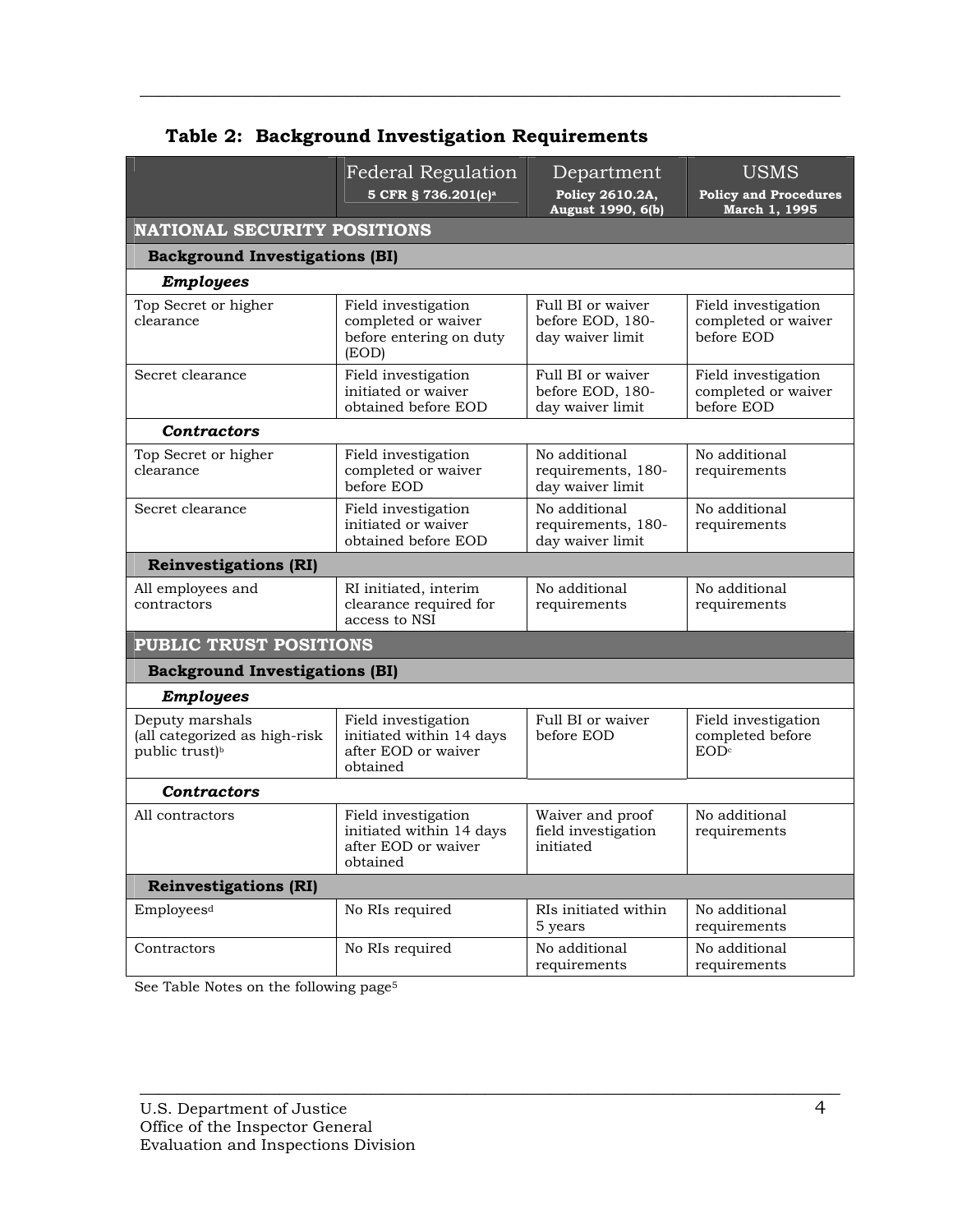#### **USMS BACKGROUND INVESTIGATION PROCESS**

In addition to governmentwide requirements, the USMS is governed by Department policy and its own policies regarding the consistency of its background investigation process. At the Department level, the Security and Emergency Planning Staff (SEPS) recommends Department policy regarding such issues as circumstances and requirements for hiring applicants on waivers and for reinvestigating employees and contractors. SEPS also develops guidance on background investigations and monitors USMS compliance with regulations and Department policy. In addition, SEPS acts as the Department liaison with OPM.6

<span id="page-13-0"></span> $\overline{\phantom{a}}$  , and the contribution of the contribution of the contribution of the contribution of the contribution of the contribution of the contribution of the contribution of the contribution of the contribution of the

Within the USMS, the Operations Support Division develops policy and procedures for protecting national security information and other sensitive information, as well as for protecting personnel, facilities, and other assets. The USMS Human Resources Division oversees the implementation of these policies and procedures in day-to-day operations and maintains a list of its national security and public trust positions for which security approvals are required.

 $\beta$  Deputy marshals are routinely upgraded to Secret clearances after they have entered on duty and completed basic law enforcement training.

c The policy requiring that deputy marshals have a completed field investigation before entering on duty was introduced after the March 1995 policy and procedures were implemented.

d Department and USMS policies do not require reinvestigations of low-risk public trust employees.

6 The SEPS Compliance Review Group visits USMS districts to monitor compliance with regulations and policy concerning personnel and physical security, and makes recommendations for improvement to the USMS Operations Support Branch Assistant Director.

 <sup>5</sup> Below are the table notes for Table 2 on page 4:

a Regulation 5 CFR § 736.201(c) encompasses guidance provided in Executive Order 10450 and in 5 CFR Part 732 and 5 CFR Part 731. The text reads: "Timing of investigations. Investigations required for positions must be initiated within 14 days of placement in the position except for: Positions designated Critical-Sensitive under part 732 of this chapter must be completed pre-placement, or post-placement with approval of a waiver in accordance with §732.202(a) of this chapter; and for positions designated Special-Sensitive under part 732 of this chapter must be completed preplacement." Because 5 CFR Part 732 concerns only national security positions, the requirement for a complete investigation or waiver does not apply to high-risk public trust positions.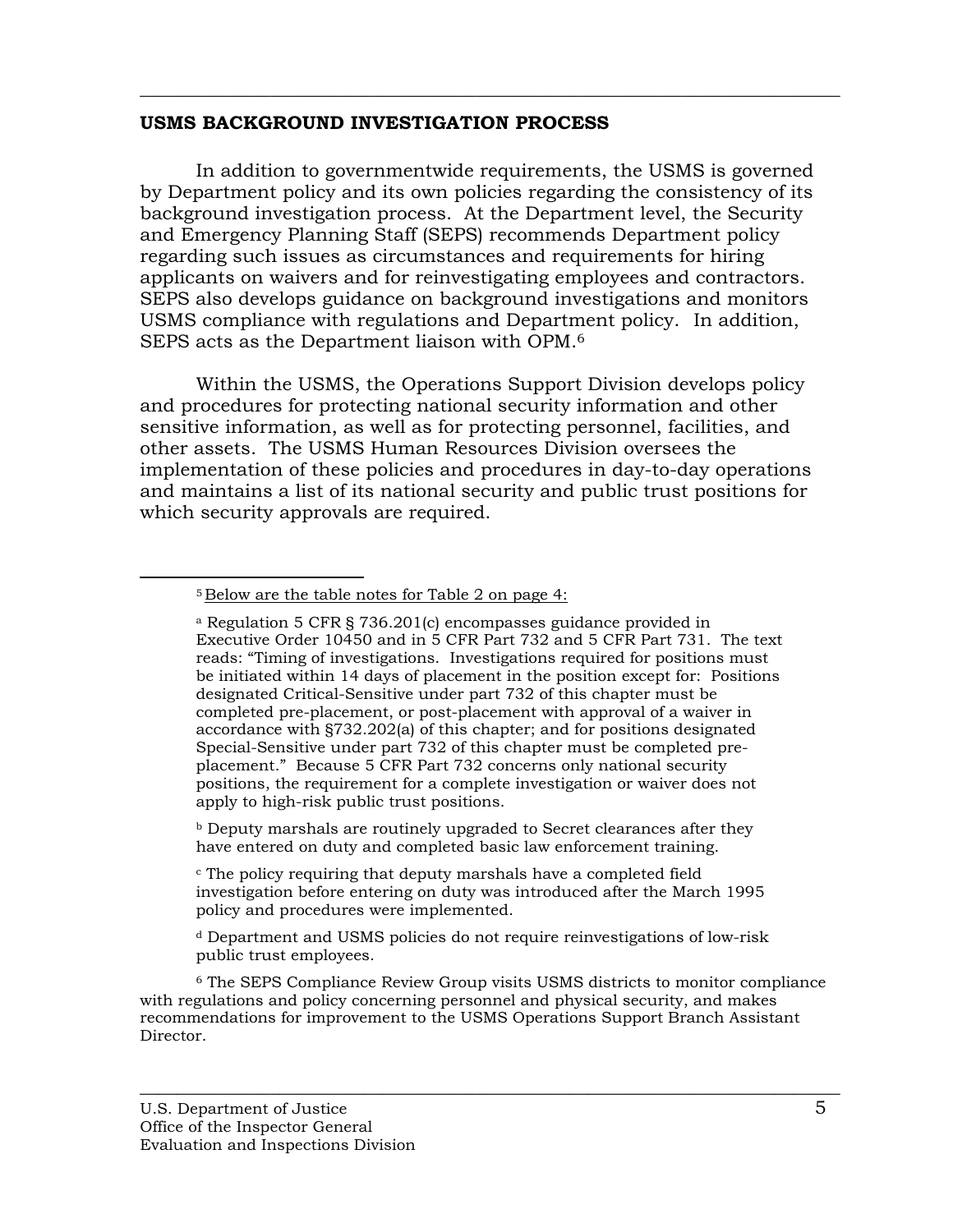For high-level USMS employees SEPS is responsible for the field investigations, reinvestigations, adjudications, and clearances. For all other USMS employees and contractors, SEPS has delegated the management of background investigations, reinvestigations, waivers, adjudications, and clearances to the USMS. Of the background investigations and reinvestigations the USMS manages, most are handled by the Human Resources Division. Another USMS unit, the Judicial Security Division, manages the background investigations for contract court security officers (CSOs). Details on these three processes are provided below.

 $\overline{\phantom{a}}$  , and the contribution of the contribution of the contribution of the contribution of the contribution of the contribution of the contribution of the contribution of the contribution of the contribution of the

Table 3 summarizes the division of responsibility for USMS waivers, background investigations, and reinvestigations, and it shows the number completed in calendar years (CYs) 2002 and 2003. The chart in Appendix I depicts the USMS units with personnel security responsibilities.

| <b>Organizational</b><br>Unit                          | <b>Population Covered</b>                                                                                                                                          |       | Waivers, BIs,<br>and RIs<br>approved |  |
|--------------------------------------------------------|--------------------------------------------------------------------------------------------------------------------------------------------------------------------|-------|--------------------------------------|--|
|                                                        |                                                                                                                                                                    | 2002  | 2003                                 |  |
| DOJ Security and<br><b>Emergency Planning</b><br>Staff | Political appointees, attorneys, specially<br>designated positions, and any USMS<br>employee or contractor who requires a<br>clearance above the Top Secret levela | 94    | 30                                   |  |
| USMS Human<br>Resources Division                       | Employees and contractors with clearances<br>at the Top Secret and lower levels, and<br>public trust positions                                                     | 718   | 1,549                                |  |
| USMS Judicial<br>Security Division                     | Contract court security officers                                                                                                                                   | 512   | 556                                  |  |
| <b>Total</b>                                           |                                                                                                                                                                    | 1.324 | 2.135                                |  |

### **Table 3: USMS Waivers, Background Investigations, and Reinvestigations, CYs 2002 and 2003**

Source: USMS and SEPS databases

a Top Secret is the highest level of clearance, but this report refers to clearances "above the Top Secret level." Some information is so sensitive that access must be further restricted and requires a more extensive background investigation. The term "Sensitive Compartmented Information" (SCI) describes this type of information.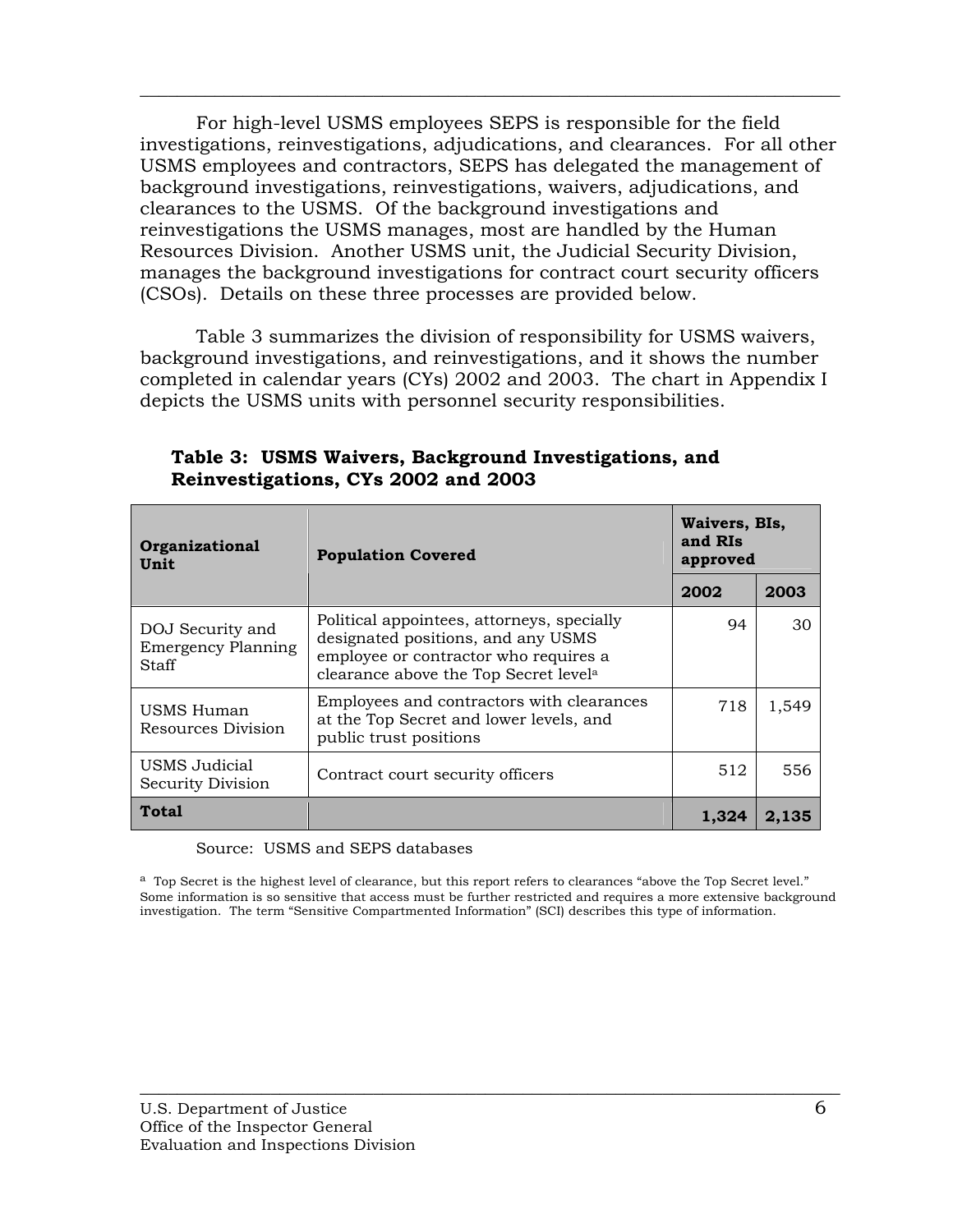## Background Investigations of USMS Political Appointees, Attorneys, and Other Designated Positions

 $\overline{\phantom{a}}$  , and the contribution of the contribution of the contribution of the contribution of the contribution of the contribution of the contribution of the contribution of the contribution of the contribution of the

SEPS directly manages the entire background investigation process for high-level USMS positions including the Director, the 94 U.S. Marshals, other political appointees, and attorneys. It also manages the background investigation process for other designated positions such as the Chief of Human Resources Services, who is responsible for the background investigations of most other USMS employees and contractors. In addition to managing the process for this group of some 127 individuals, SEPS also manages all background investigations for USMS employees needing access to Sensitive Compartmented Information (SCI) which refers to particular categories of classified information with special handling requirements. According to SEPS, political appointees and attorneys in the Department, including those at the USMS, normally enter on duty with waivers. Other USMS employees SEPS manages fall under general Department policies requiring either a completed background investigation or a waiver.

### Background Investigations of Employees and Non-CSO Contractors

The USMS Human Resources Division manages the background investigation process for deputy marshals and all other employees not managed by SEPS, as well as all non-CSO contractors. The USMS's contractor personnel are grouped into two categories: contract CSOs, who are managed by the Judicial Security Division, and non-CSO contractors, who are managed by the Human Resources Division. In most instances, OPM (using its own contractors) conducts the field investigations and reinvestigations for the non-CSO contractors, and the Human Resources Division staff adjudicates them. (An exception is the intermittent contract guards discussed at the end of this section.) The same approach is used for USMS employees.

Since 2001, the number of deputy marshals – who represent approximately three quarters of all permanent USMS employees – has increased steadily. Prior to 2001, the USMS hired about 100 deputy marshals a year. However, during the past three years, increased national security responsibilities led to the hiring of approximately 700 new deputy marshals. To manage the large number of new hires, the USMS introduced a "big tent" hiring strategy. The USMS brings applicants who pass a written test and preliminary screening to one location on a single day for an interview with a panel of deputy marshals, an interview with an OPM investigator, and a medical screening. For applicants who are tentatively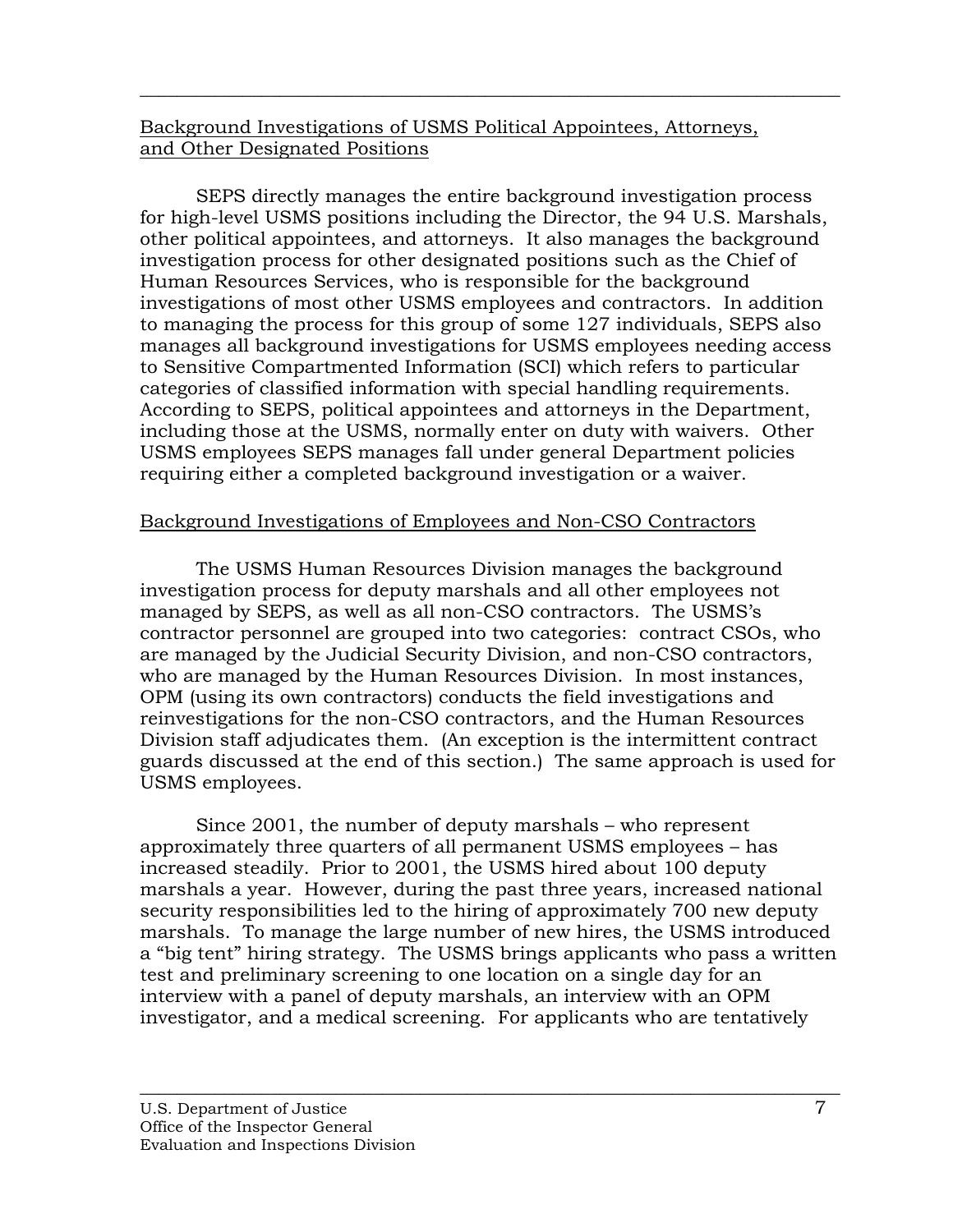selected for employment, the USMS initiates a full background investigation for which OPM investigates all issues necessary for both the high-risk public trust and national security Secret levels. Through this process, the USMS believes it saves resources and eliminates the need to hire deputy marshals on waivers. After the background investigations are completed, applicants who have been approved are hired at the high-risk public trust level and sent to USMS basic training. After basic training is completed, the USMS routinely requests Secret clearances for the new deputy marshals.

 $\overline{\phantom{a}}$  , and the contribution of the contribution of the contribution of the contribution of the contribution of the contribution of the contribution of the contribution of the contribution of the contribution of the

Although SEPS has retained authority for SCI clearances, it has delegated to the USMS final approval authority for national security clearances at the Top Secret and lower levels for its employees and contractors. The USMS Human Resources Division manages the process for clearances through the Top Secret level and forwards requests for SCI clearances to SEPS for investigation, adjudication, and approval.

An exception to the Human Resources Division's general approach to background investigations is the management of certain intermittent lowrisk public trust positions. For example, contract security guards, who are usually current or retired local law enforcement personnel, are hired to work alongside regular USMS security personnel in courthouses. Background investigations for low-risk public trust positions consist of an FBI name search, employment inquiries, and a local criminal record search. Field offices perform the adjudications, with approval or disapproval granted by the district's U.S. Marshal or a delegated deciding official.

Consistent with Department policy, the USMS requires the reinvestigation of all employees every five years – or sooner if requested – except employees in low-risk public trust positions (a category that includes less than 1 percent of USMS employees). However, contractors are not required to undergo reinvestigations unless they have national security clearances at the Secret or higher level. If a clearance expires before a reinvestigation is completed, the USMS can grant an interim clearance if it has adequate justification.7

Reinvestigations include a check of the individual's official personnel file (maintained by the Human Resources Division) and a check with the Office of Internal Affairs in the Operations Support Division to determine

 <sup>7</sup> If their clearance has expired, SEPS can issue an interim clearance for political appointees, attorneys, or individuals with a clearance above Top Secret.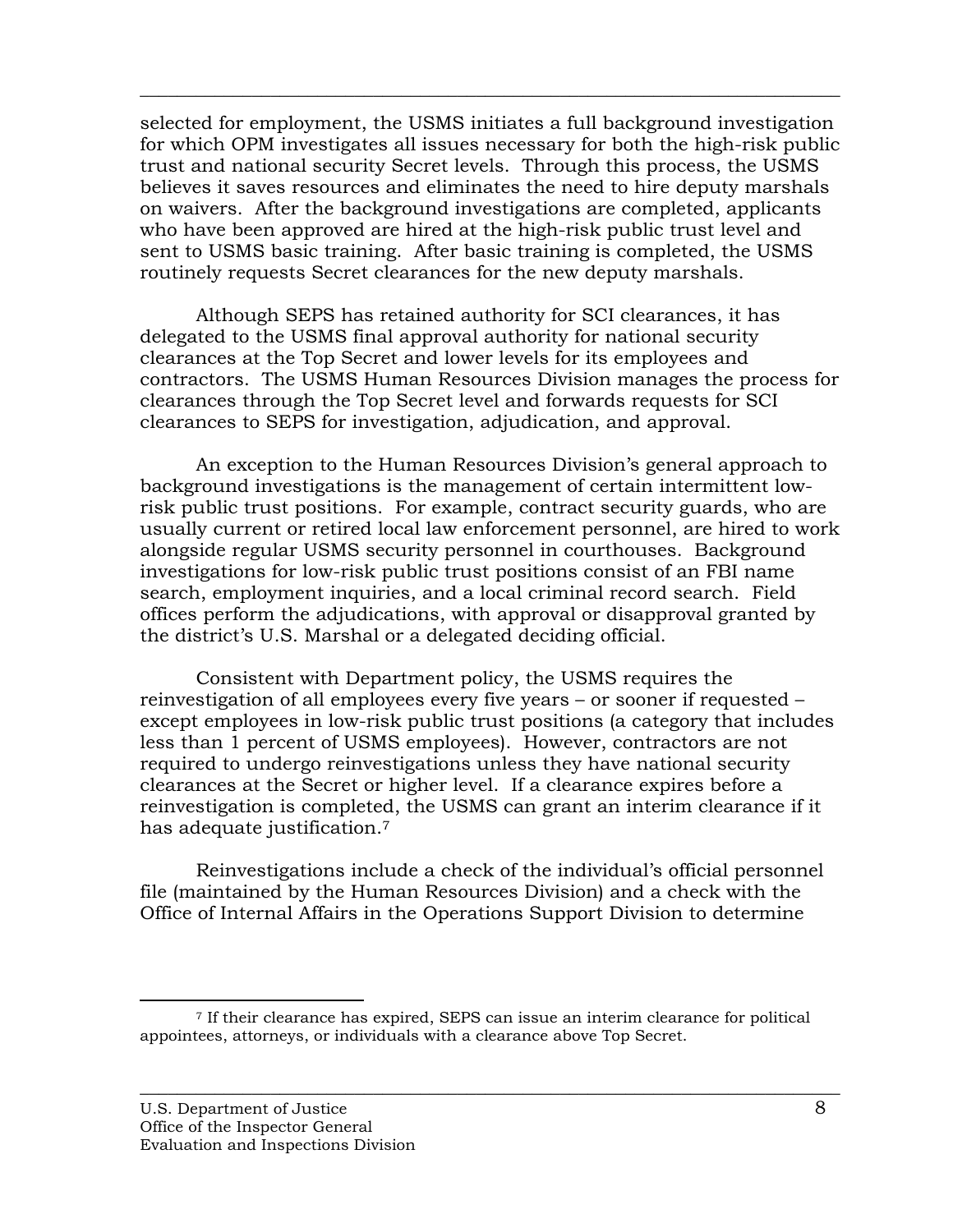whether there are any sustained misconduct charges against the individual or any pending investigations.

 $\overline{\phantom{a}}$  , and the contribution of the contribution of the contribution of the contribution of the contribution of the contribution of the contribution of the contribution of the contribution of the contribution of the

## Background Investigations of Contract Court Security Officers

The Judicial Security Division manages the background investigation process for contract CSOs who screen visitors, patrol federal court property, control traffic, and provide armed escorts in and around federal court facilities. Unlike the rest of the USMS's operations, which are funded through executive branch appropriations, the judicial branch funds the CSO program. Under procurement authority from the General Services Administration, the USMS contracts with private companies to secure the services of CSOs for all 94 judicial districts.

In its contracts with the private companies that supply CSOs, the USMS specifies the criteria for identifying suitable individuals for public trust positions and for processing background investigations. After a vacancy has been announced in a district facility, the contractor recruits an applicant and conducts a preliminary investigation to verify qualifications and suitability. If the applicant passes this preliminary investigation, a deputy marshal in the district conducts a more extensive field investigation and sends the results to the Judicial Security Division to be adjudicated. The Chief Inspector of the Judicial Security Division makes the final security determination. CSOs are not reinvestigated after five years, but receive annual medical examinations to ensure that they are physically fit to perform their assigned duties.

Chart 1 shows the three background investigation processes used for USMS personnel.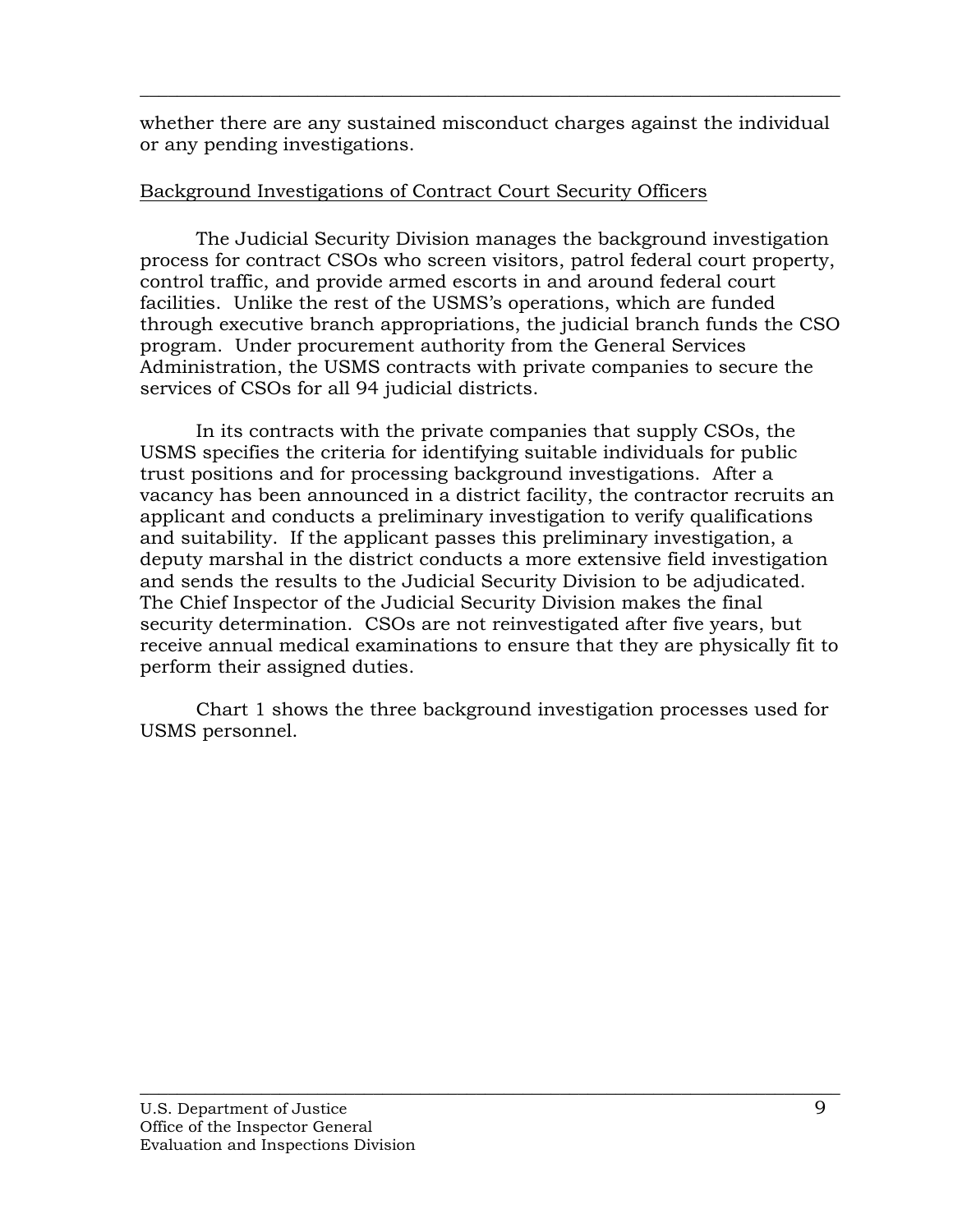

 $\overline{\phantom{a}}$  , and the contribution of the contribution of the contribution of the contribution of the contribution of the contribution of the contribution of the contribution of the contribution of the contribution of the



- = Required for upgrades & reinvestigation  $\blacksquare$  = Process managed by JSD<br>= Final step, no reinvestigations occur
	- Final step, no reinvestigations occur  $\begin{array}{ccc}\n\bullet \\
	\bullet \\
	\bullet\n\end{array}$  Process managed by SEPS
		- Actions after initial BI completed
		-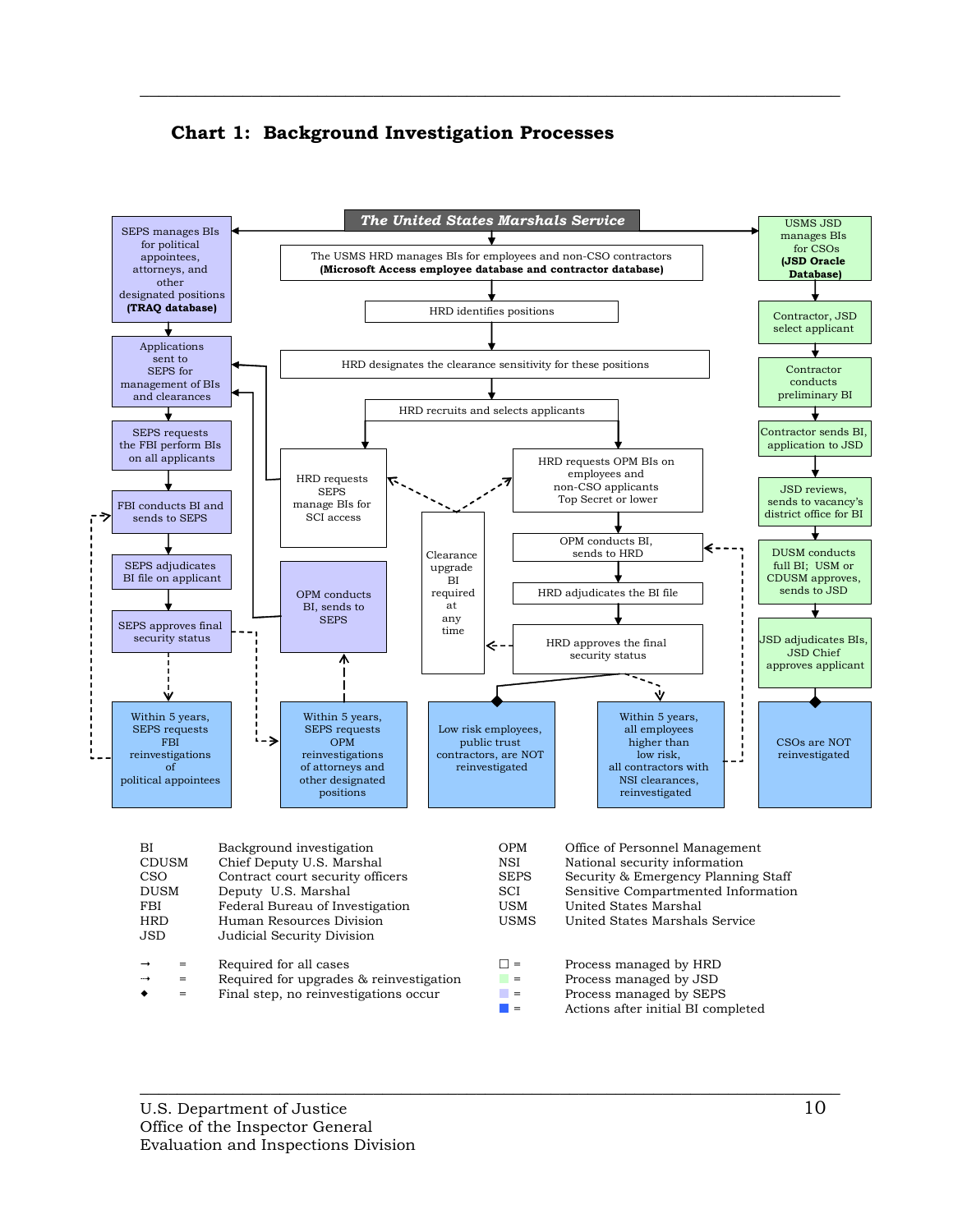#### **PURPOSE, SCOPE, AND METHODOLOGY**   $\overline{\phantom{a}}$  , and the contribution of the contribution of the contribution of the contribution of the contribution of the contribution of the contribution of the contribution of the contribution of the contribution of the

<span id="page-19-0"></span> $\overline{\phantom{a}}$  , and the contribution of the contribution of the contribution of the contribution of the contribution of the contribution of the contribution of the contribution of the contribution of the contribution of the

The Office of the Inspector General (OIG) reviewed the USMS background investigation program for new applicants and the periodic reinvestigations of current employees and contractors to determine whether the USMS complied with federal regulations and Department policy; whether its investigations and adjudications were timely and thorough; and how it monitored and assessed its process for conducting background investigations and reinvestigations of employees, CSOs, and other contractors whose investigations were adjudicated by USMS headquarters.

To conduct this review, we examined regulations, policies, procedures, and contracts that governed the background investigation process. We interviewed USMS and Department officials involved in the process, including Human Resources Division and Judicial Security Division managers and adjudicators, SEPS officials tasked with oversight and managing adjudications, OPM managers, and USMS and OIG officials responsible for misconduct investigations. We also analyzed 183 random and 29 selected background investigation files to determine whether OPM, FBI, and USMS field investigations and USMS and SEPS headquarters adjudications were thorough, whether the USMS and SEPS analyzed information obtained in the investigations in accordance with OPM and Departmental guidance, and whether the background investigation program had sufficient oversight. Finally, we reviewed USMS databases used in tracking background investigations, both to obtain information and to evaluate their capabilities for case tracking and program management. Full details on the scope and methodology of this review are in Appendix II.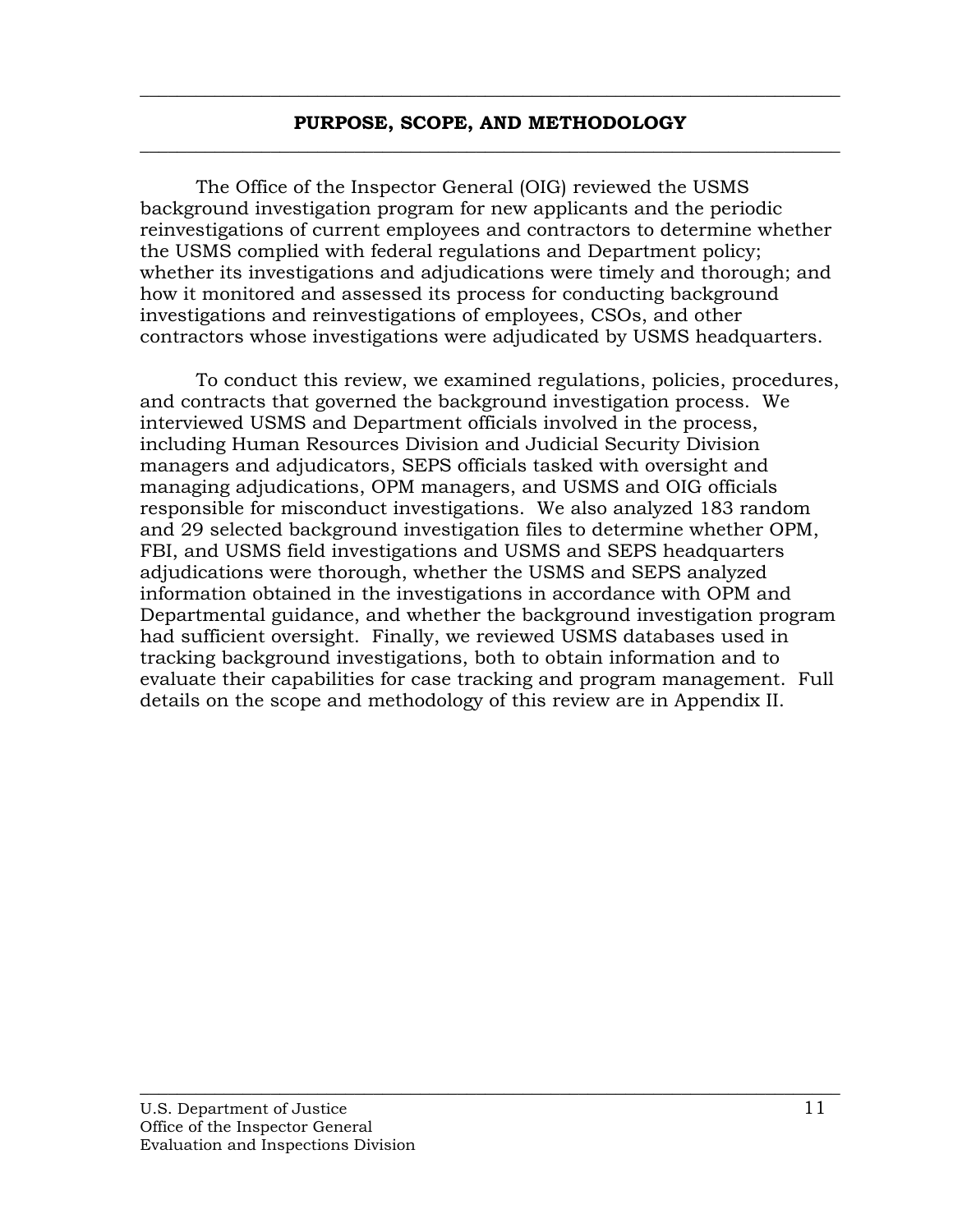<span id="page-20-0"></span> $\overline{\phantom{a}}$  , and the contribution of the contribution of the contribution of the contribution of the contribution of the contribution of the contribution of the contribution of the contribution of the contribution of the

#### **PROGRAM MANAGEMENT: IMPLEMENTATION AND OPERATIONS**

**The USMS policies and procedures for conducting background investigations are out of date, incomplete, and, in some cases, unwritten. Adjudications and security approvals were not consistently thorough because they were based on files that were incomplete and may not have included all potentially derogatory information. In addition, the USMS used multiple databases that lack accurate and complete information needed to manage the background investigation program. Consequently, the USMS cannot track the time required to complete background investigations. The practice of granting security approvals without complete information increases the risk that the USMS may hire untrustworthy individuals for national security and public trust positions.** 

We found that the USMS generally complied with federal regulations requiring an investigation or waiver prior to placement in a national security or public trust position. However, the USMS does not have current, complete written operational policies and procedures for conducting its background investigation program. For example, we found that the USMS does not have a policy defining what information must be included in an investigation file before it can be adjudicated or specific procedures for adjudicators on completing investigation files that are missing information. The most recent policy guidance that the USMS could provide was a draft 2001 Policy Directive on Personnel Security that was intended to replace the 1995 USMS Security Policy and Procedures manual. However, neither the draft 2001 guidance nor the cleared 1995 guidance adequately addresses many aspects of the USMS background investigation process. USMS management told us that the 2001 draft policy was intended to replace cleared 1995 guidance, but that it had never been completed and officially adopted. A USMS official stated that policy formation takes a long time and that the draft policy is kept on the intranet as a "work in progress" and updated as issues develop.

USMS managers indicated that they follow policy guidance on background investigations that is provided by OPM and the Department through SEPS. With the exception of the 1995 and 2001 documents, we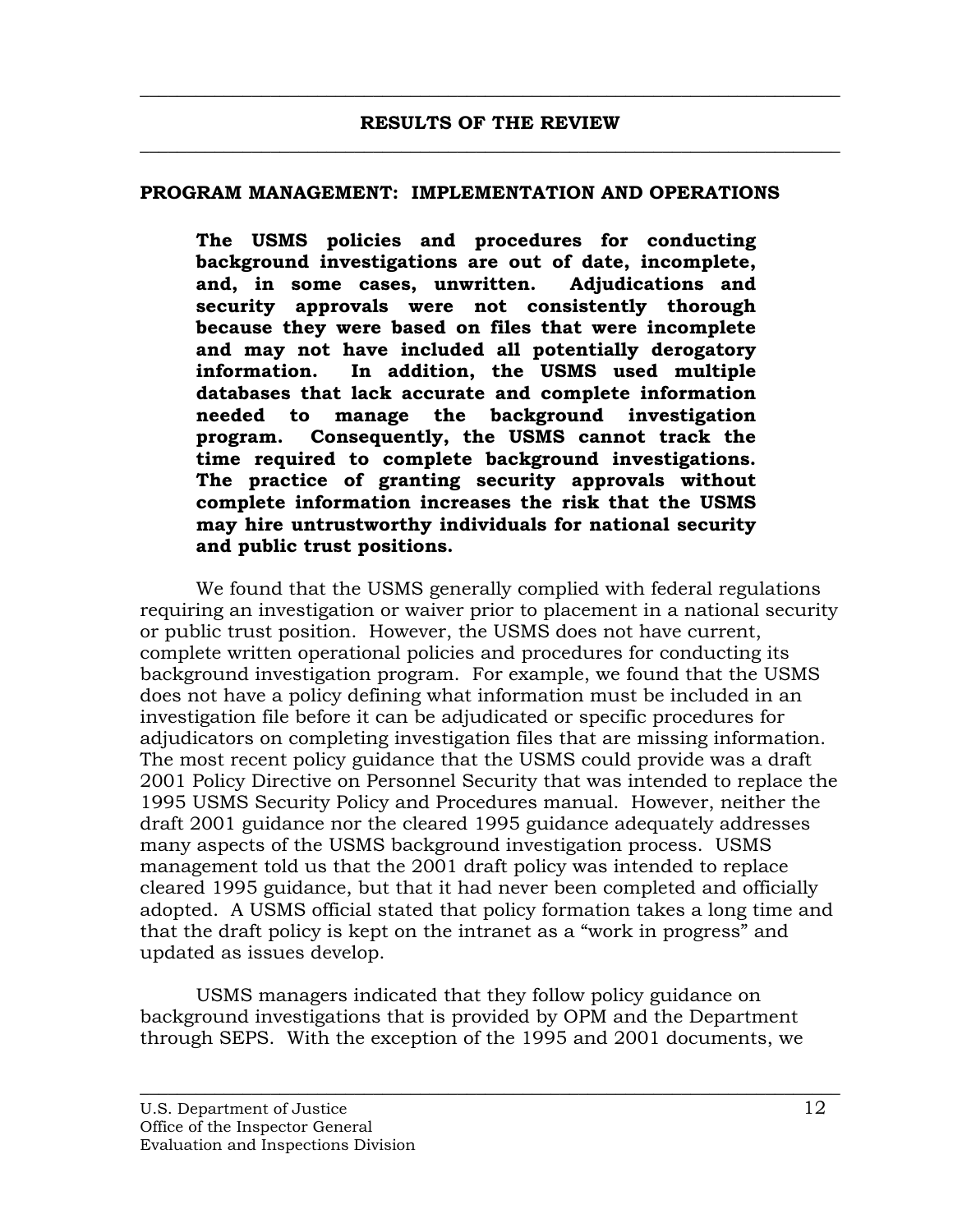found no evidence that the USMS had prepared written guidance for its staff on how to implement OPM and SEPS policies to meet USMS personnel security requirements. In addition, USMS managers told us that they had implemented some changes without updating written policy, such as the transfer of authority from SEPS to USMS for completing all national security background investigations at the Top Secret and lower levels. Therefore, the existing written guidance becomes less useful each year.

 $\overline{\phantom{a}}$  , and the contribution of the contribution of the contribution of the contribution of the contribution of the contribution of the contribution of the contribution of the contribution of the contribution of the

We believe it is unacceptable for an organization of 4,000 employees and 12,000 contractors, with field offices nationwide, to rely on unwritten guidance for ensuring personnel security. Adding to our concern is the fact that the USMS background investigation program is decentralized, with two internal organizations and SEPS sharing management responsibility for conducting background investigations of different groups of USMS employees and contractors.

The impact of the lack of written policy and procedures on the USMS's background investigation process is illustrated by weaknesses in the adjudication process. This process begins when the USMS adjudicator receives an OPM or USMS background investigation file. The file contains documents that the OPM or USMS investigator has collected or created for use in the adjudication. If the USMS adjudicators find that documents are missing, they search for the missing information and, in some cases, may obtain it through telephone calls. However, the adjudicators work without written guidance on what documents must be in a file for it to be considered complete enough for review, and there is no official checklist on which to record a file's contents. Adjudicators also have no written guidance on how to document information that they obtain over the telephone when seeking information missing from a file. Therefore, each adjudicator uses discretion in determining the documents to be reviewed. Moreover, supervisors have no written guidance that defines the criteria and procedures for granting or denying security approvals or that explains what documentation is required for their decisions.

**The USMS uses multiple databases that lack accurate and complete information to manage the background investigation process.**  The USMS relies on databases that are structurally inadequate and have an unacceptably high level of inaccurate or missing data. As a result of the poor quality, the USMS cannot use the databases effectively to monitor and assess its background investigation process, and because of these deficiencies we could use them only in a very limited way for our review. Databases are important tools for accumulating information, such as the entered-on-duty date and the timing of reinvestigations, on each USMS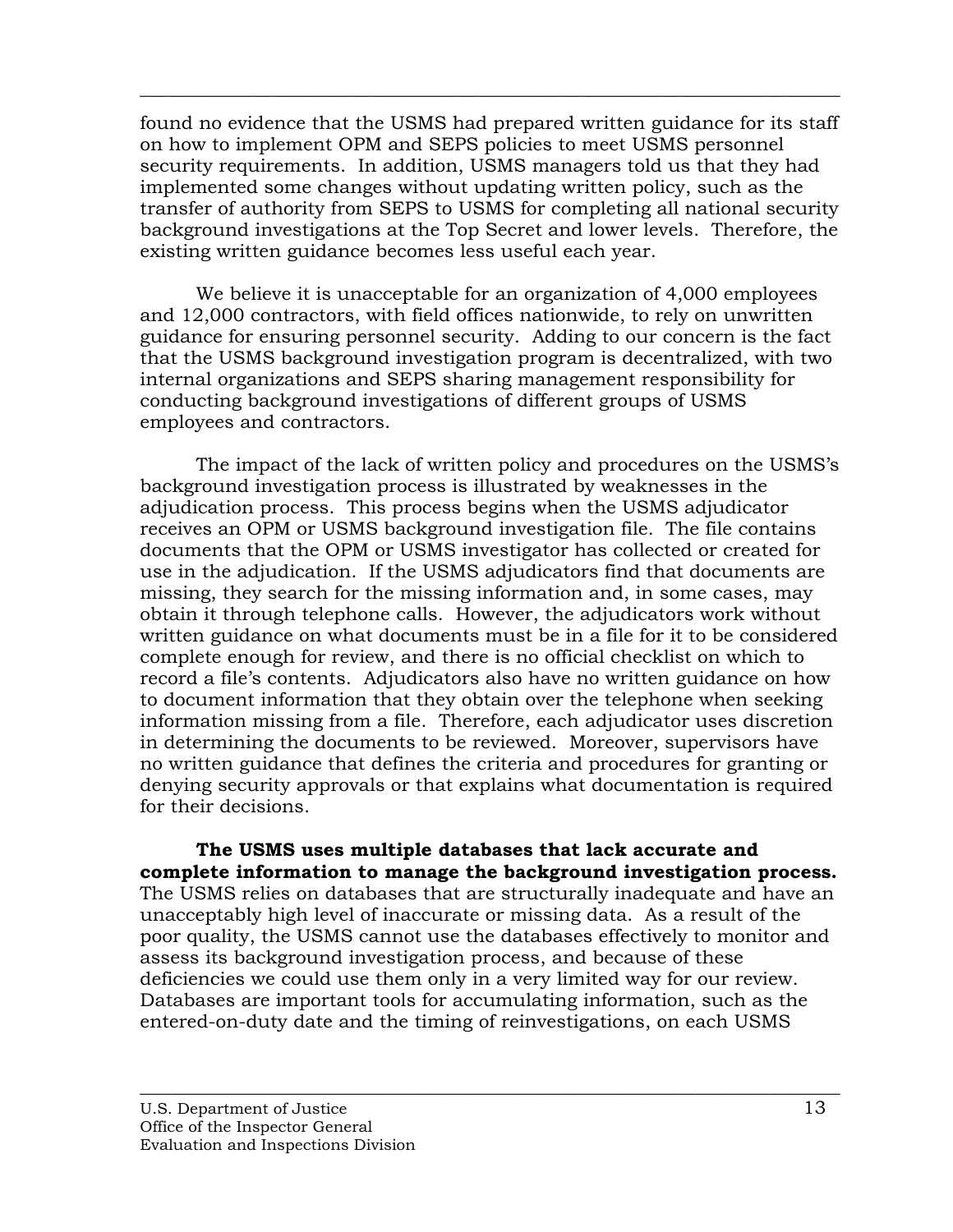employee and contractor to facilitate monitoring activities. Databases can also assist management in tracking the names and job positions of personnel with security clearances. In addition, if the USMS had adequate databases, it could utilize them for evaluating its background investigations program. A description of the weaknesses in the databases used by the Human Resources Division and Judicial Security Division follows.8

 $\overline{\phantom{a}}$  , and the contribution of the contribution of the contribution of the contribution of the contribution of the contribution of the contribution of the contribution of the contribution of the contribution of the

## Human Resources Division Databases for USMS Employees and Non-CSO **Contractors**

We examined the two databases created by the Human Resources Division to track background investigations of USMS employees and non-CSO contractors. In each of the two databases, current personnel records were incomplete, key event dates were inaccurate, and the overall structure did not allow significant regulatory and Department timeliness requirements to be tracked. For example:

- *Completeness:* Of the 66 employees and 58 contractors we selected at random from the two databases, we found 35 instances in which the databases included personnel who should not have been in the database, excluded personnel who should have been in the database, or included personnel whose paper records could not be located. More specifically:
	- o Although the contractor database was designed to track contractors who had been adjudicated at headquarters, 28 records identified low-risk contract guards whose background investigations were managed and retained at the local level and who should not have been in the Human Resources Division contractor database.
	- o When we requested one contractor file, we received instead the file of a contractor with the same name and a different date of birth and social security number. This contractor was not in the employee or contractor database.
	- o The records of one employee were erroneously included in the contractor database.

 <sup>8</sup> SEPS separately maintains the data for political appointees, attorneys, and other designated positions as part of its responsibility for managing the background investigations of those categories of USMS employees.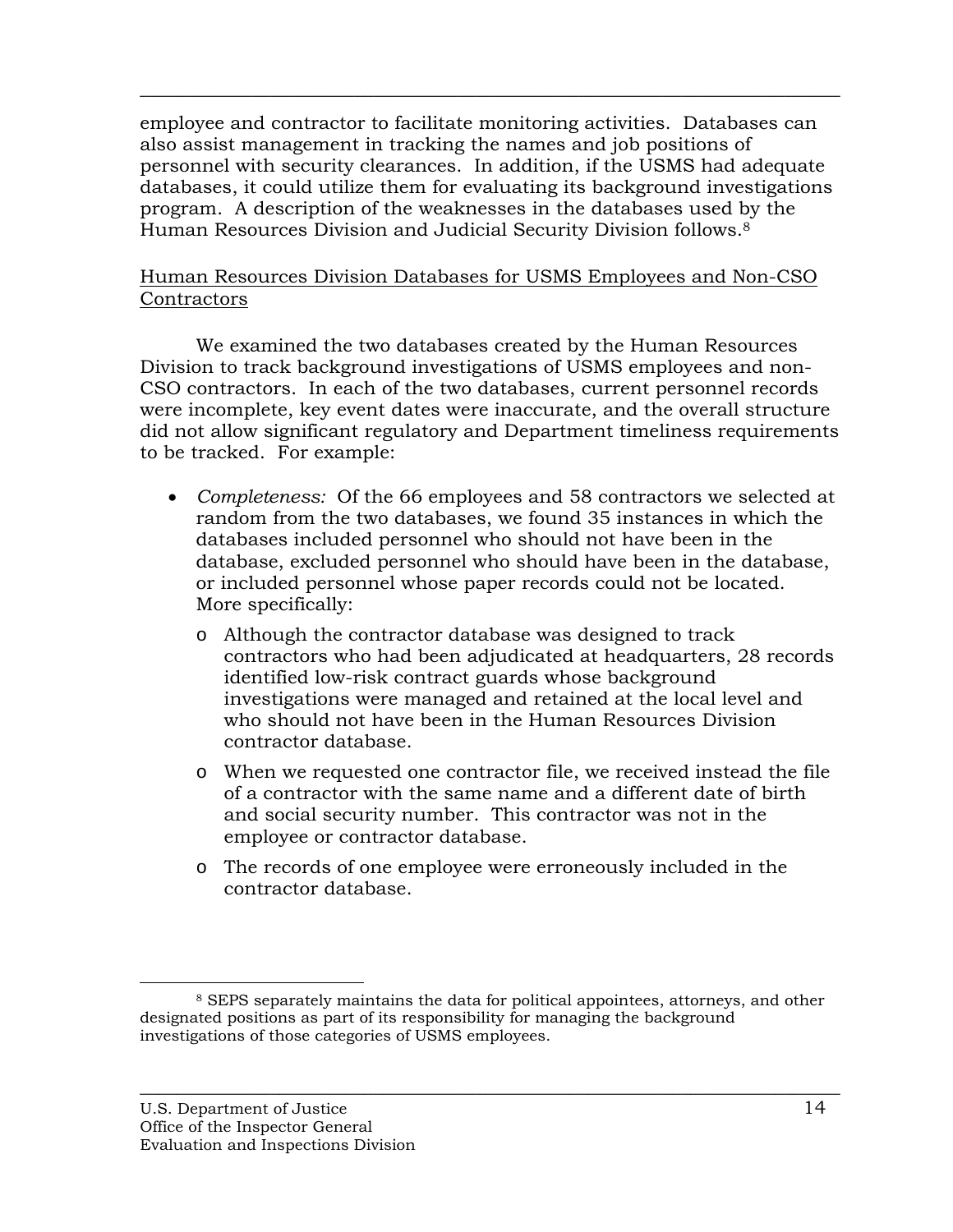o The records of another employee who had been deceased for several months had not been moved to the USMS's archive database.

 $\overline{\phantom{a}}$  , and the contribution of the contribution of the contribution of the contribution of the contribution of the contribution of the contribution of the contribution of the contribution of the contribution of the

o The files of four contractors in the database could not be located at headquarters or in field offices, and it was not possible to determine when, or by whom, they had been investigated.

Human Resources Division officials told us that until we requested the random sample of files, they had not been aware that contractors who were adjudicated in field offices had been erroneously included in the Human Resources Division database. They also explained that the quality of data on contractors is poor because field offices do not inform them of contractor personnel changes. Without a current and complete list of all current personnel over which the Human Resources Division has jurisdiction, the USMS cannot ensure that all its personnel have appropriate security approvals.

- *Accuracy:* Our review compared 66 employee files and 23 contractor files that were available for review to the tracking database. We found that three key event dates (the dates a background investigation was requested, adjudicated, and approved) were missing or inaccurate for 43 percent (86 of 198) of the key fields in the employee database and for 51 percent (35 of 69 fields) of the key fields in the contractor database.
- *Structure:* The database is structured so that subsequent upgrades or reinvestigations overwrite the dates of earlier investigations, thereby leaving no permanent record of earlier event dates. This practice, and the fact that paper files are periodically purged of older records, made it impossible to determine whether the USMS met the requirements for initiating and completing investigations for employees and contractors who had been upgraded or reinvestigated.

In addition to these defects in structure and accuracy in the two Human Resources Division databases, we found that they were not designed for more advanced program management and data analysis functions. For example, the databases did not identify instances in which the USMS received investigation files from OPM that were missing information. The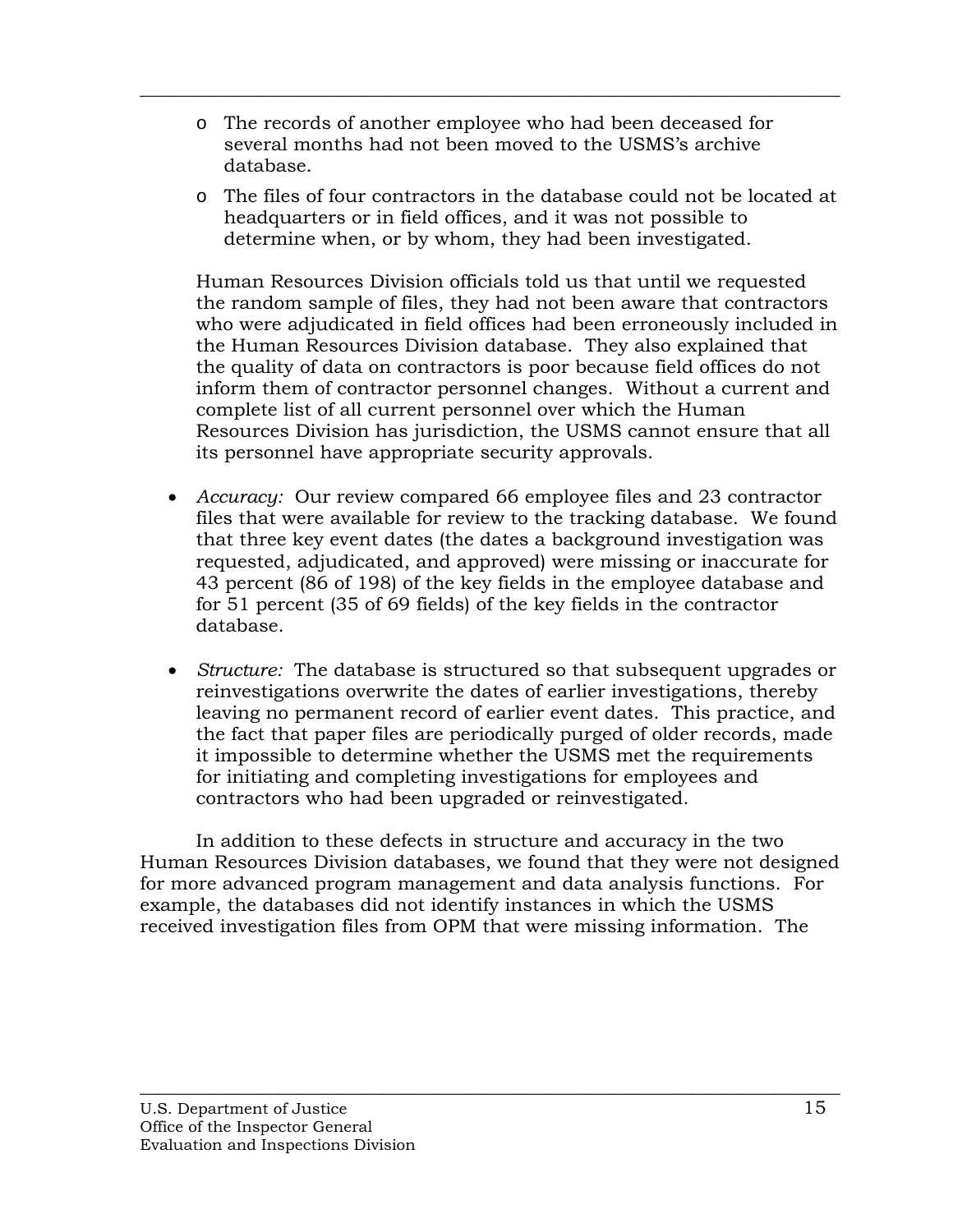databases also did not record the amount of time adjudicators spent processing each case.9

## Judicial Security Division Database for Contract Court Security Officers

 $\overline{\phantom{a}}$  , and the contribution of the contribution of the contribution of the contribution of the contribution of the contribution of the contribution of the contribution of the contribution of the contribution of the

In contrast, the Judicial Security Division's database for tracking the status of CSOs' background investigations, medical suitability issues, and credit checks was current and complete. However, the system is not integrated with Operations Support and Human Resources Division personnel databases. Therefore, although the Operations Support and Human Resources Divisions have overall responsibility for personnel security, they do not have access to automated information on CSO background investigations.

 <sup>9</sup> Regulation 5 CFR §732.302 (b) states: "In accordance with section 14(c) of E.O. [Executive Order] 10450, agencies shall report to OPM the action taken with respect to individuals investigated pursuant to Executive Order 10450 as soon as possible and in no event later than 90 days after receipt of the final report of investigation.<sup>"</sup>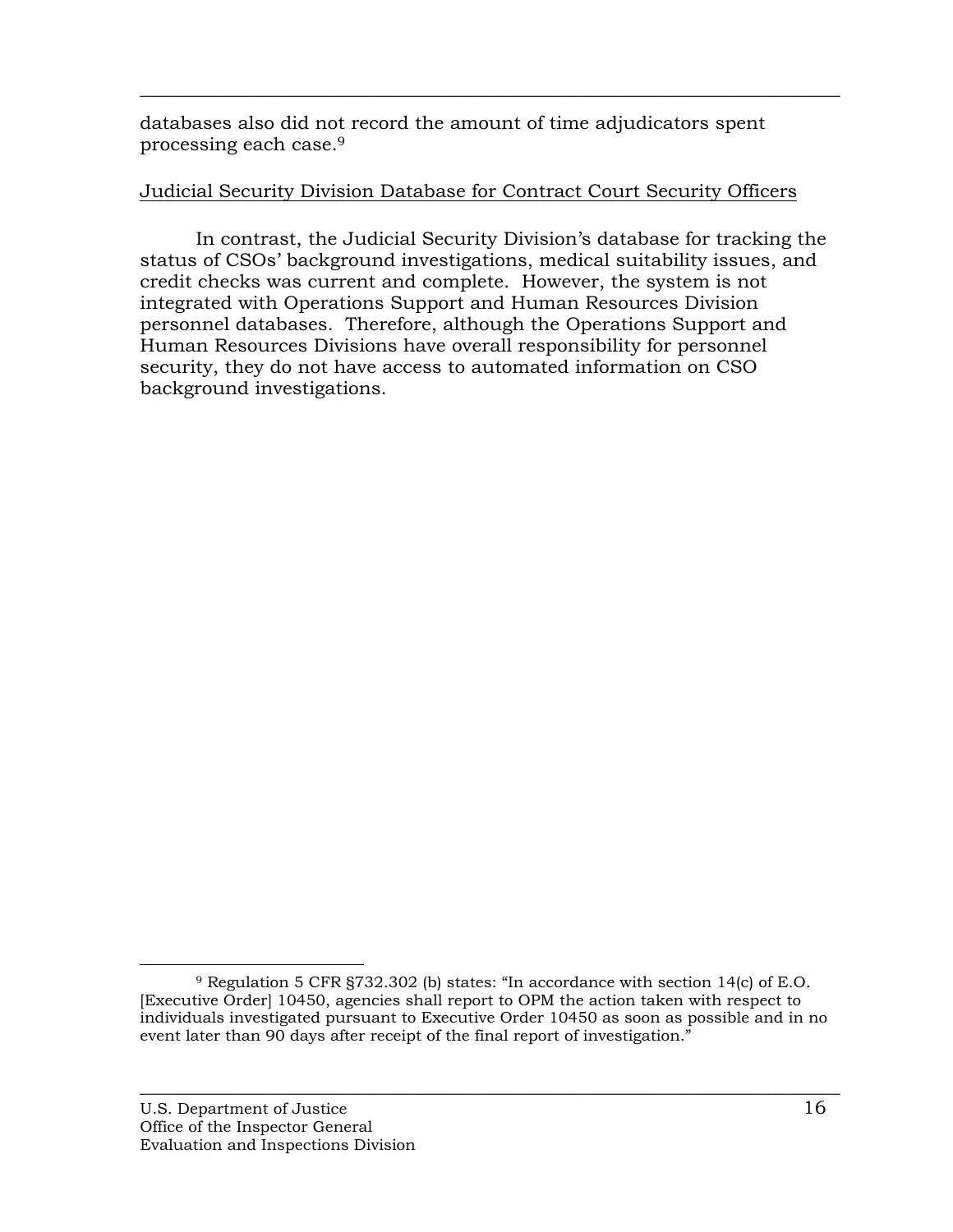#### **USMS EMPLOYEES AND NON-CSO CONTRACTORS**

**The USMS generally complied with its policy requiring that field investigations be completed – or waivers issued – before employees and contractors entered on duty. USMS adjudicators generally met regulatory timeliness requirements for adjudicating the investigations it received. While the USMS did not ensure that the files were complete, its adjudicators addressed any potentially derogatory issues that were discovered during the field investigation. USMS field managers sometimes rejected adjudicators' recommendations that candidates not be given security approval without explaining their actions in writing. In addition, a few of the reinvestigations that the USMS must conduct every five years on a large portion of its personnel were overdue. The background investigations of USMS employees managed by SEPS generally complied with regulations and Department policy, and the investigations and adjudications, while thorough, were consistently slow.** 

<span id="page-25-0"></span> $\overline{\phantom{a}}$  , and the contribution of the contribution of the contribution of the contribution of the contribution of the contribution of the contribution of the contribution of the contribution of the contribution of the

The USMS generally complied with its policy requiring that it complete field investigations before allowing employees or contractors to enter on duty.10 Under certain circumstances, the USMS issued a waiver that allowed an employee or contractor to begin work before the investigation was complete.

In our review, the USMS complied with its policy to complete the field investigation or issue a waiver for all but three of the employees and contractors whose files we examined. Files for 18 of the 66 employees and 20 of the 25 non-CSO contractors in our sample contained the information we needed to determine what steps the USMS had completed before the employees entered on duty. We found that the USMS had completed the required steps before 15 of the employees and 18 of the contractors entered

 <sup>10</sup> USMS Security Policy and Procedure, March 1, 1995, requires that an investigation be completed, or a waiver issued, before entry on duty. DOJ Order 2610.2A dated August 3, 1990, requires that all positions be filled only by persons on whom complete investigations have been conducted, adjudicated, and approved, unless a waiver of that requirement has been obtained.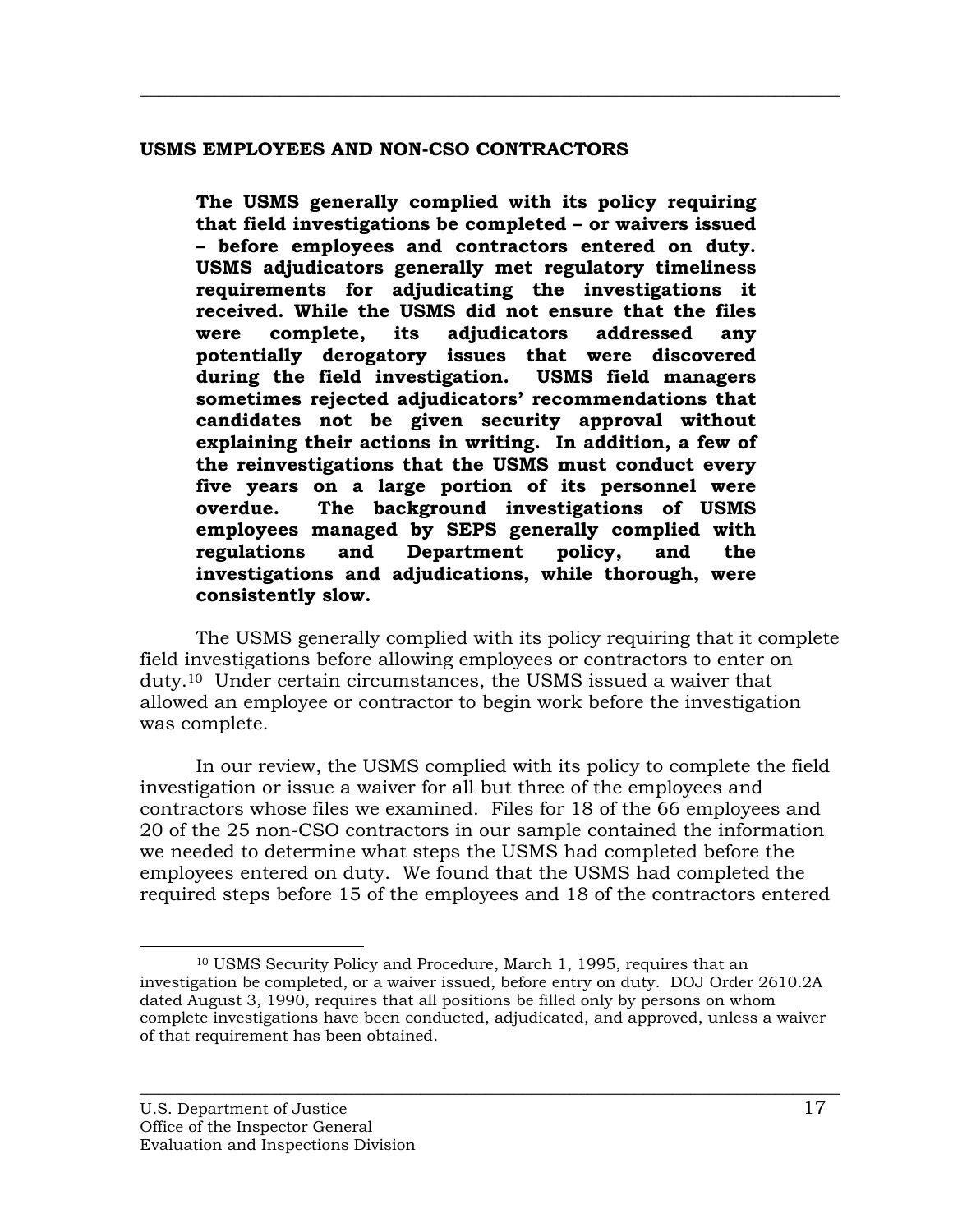on duty.11 Two employees and one contractor had entered on duty without a waiver after an OPM field investigation was completed but before the adjudicator's recommendation was approved, a practice allowed by USMS guidance. All employees and contractors with national security clearances had completed background investigations before they entered on duty; none in our sample was hired with a waiver or an unadjudicated OPM field investigation. Table 4 summarizes our findings.

 $\overline{\phantom{a}}$  , and the contribution of the contribution of the contribution of the contribution of the contribution of the contribution of the contribution of the contribution of the contribution of the contribution of the

#### **Table 4: Phase of Background Investigation Process Under Which Employees and Contractors Entered on Duty**

| <b>Entered on duty:</b>                                                                 | <b>Employee</b> | Contractor |
|-----------------------------------------------------------------------------------------|-----------------|------------|
|                                                                                         | S               | s          |
| In compliance with Department policy                                                    |                 |            |
| Full background investigation process completed                                         | 10              |            |
| Waiver issued                                                                           | 5               | 14         |
| Clearance issued by another agency                                                      | N/A             | З          |
| In violation of Department policy                                                       |                 |            |
| Field investigation completed and adjudicated but<br>not yet approved, no waiver issued | 2a              | 1a         |
| Investigation initiated but not completed                                               | 1a              | 1a         |
| <b>Total reviewed</b>                                                                   | 18              |            |

Note: Contractors are permitted to enter on duty under national security clearances granted by other federal agencies; employees are not. (Executive Order 12829, January 6, 1993, "National Industrial Security Program.")

a These employees and contractors were hired in public trust positions. Allowing them to enter on duty met federal regulatory requirements, but not Department and USMS policy.

A USMS official explained that in the early 1990s, USMS field offices conducted field investigations and granted waivers. Beginning in 2000, OPM gradually started doing more of the field investigations for deputy marshals and the USMS granted fewer waivers. Currently, the USMS rarely grants a waiver for a new deputy marshal because hiring a deputy marshal on a waiver is considered too great a risk. The USMS waiver requirements include checks of prior employment, references, internal affairs records, and FBI fingerprint and name checks. A full OPM field investigation provides, in addition, a 7-year credit check, a check of residence and education, an inperson interview with the applicant, a review of prior federal background investigations and federal databases, a check of court records, and additional law enforcement checks. An OPM field investigation may also

<sup>&</sup>lt;sup>11</sup> Three of the contractors had clearances from other agencies, which allowed them to enter on duty at the USMS without waivers before the USMS's background investigation process was complete.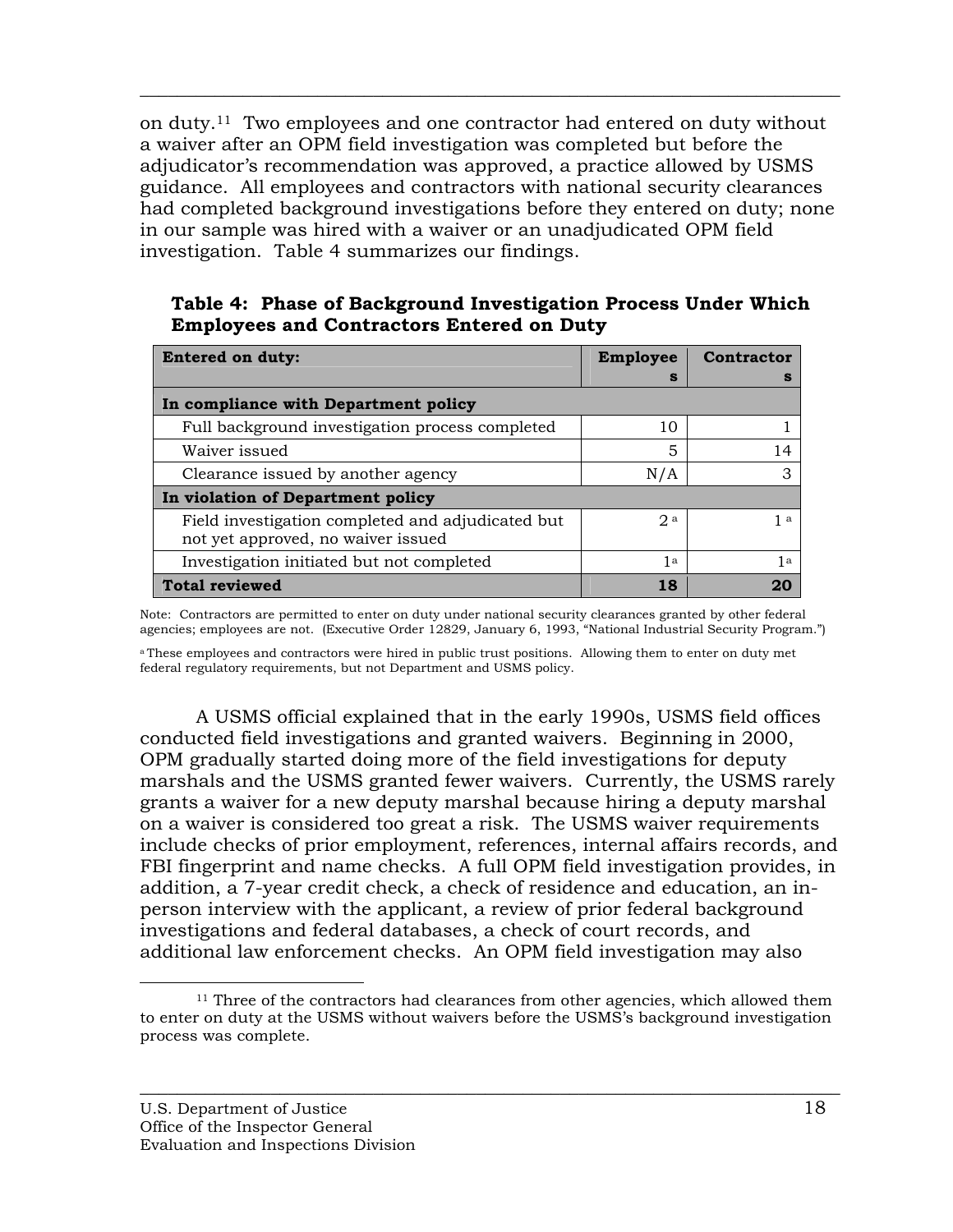include in-person or telephone interviews with former employers, neighbors, and references.

 $\overline{\phantom{a}}$  , and the contribution of the contribution of the contribution of the contribution of the contribution of the contribution of the contribution of the contribution of the contribution of the contribution of the

Because there were too few recently hired deputy marshals in our sample to evaluate whether the USMS was following this policy of not allowing deputy marshals to enter on duty with just a waiver, we checked data in the USMS employee database.12 For the 366 most recently hired deputy marshals for whom information was available, we determined that in 352 cases, or 96 percent, OPM provided the USMS with a field investigation report before the deputy marshals entered on duty.<sup>13</sup> Consequently, we concluded that the USMS appears to be following its policy.

**USMS adjudicators generally meet regulatory timeliness requirements for adjudicating the investigations.** There are no federal regulations requiring that field investigations be completed within a specified number of days. Insight into completion times can be gained from the categories OPM used until 2003 to charge agencies different rates for investigations completed within different time frames: 35, 75, or 120 days.14 The average OPM field investigation completion time for the employees in our sample was 96 days and for contractors in our sample, 104 days. When we asked OPM about the timeliness of its field investigations, OPM responded that even priority field investigations now average 175 days, as OPM has had difficulty responding to the sharp increase in demand for field investigations governmentwide.

Once a field investigation is completed, Executive Order 10450 requires that adjudications be completed within 90 days.15 We found that USMS adjudicators generally met this requirement, with an average completion time of 75 days for employees in our sample and 86 days for contractors.

<sup>&</sup>lt;sup>12</sup> Our file review included three deputy marshals who had been hired since 2001 for whom we could determine whether the investigation was completed before hire. Two of the deputy marshals had completed OPM investigations, and one had a partial OPM investigation.

<sup>13</sup> An additional 38 records were excluded because dates were missing and it was not possible to determine whether the background investigation had been completed before the applicant entered on duty.

<sup>14</sup> After 2003, agencies were offered a choice of Code A (priority), Code B (accelerated), or Code C (standard) investigations, but OPM no longer defines the categories by the estimated time involved.

<sup>15</sup> Executive Order 10450, Section 14 (c), "Security Requirements for Government Employees," April 23, 1953.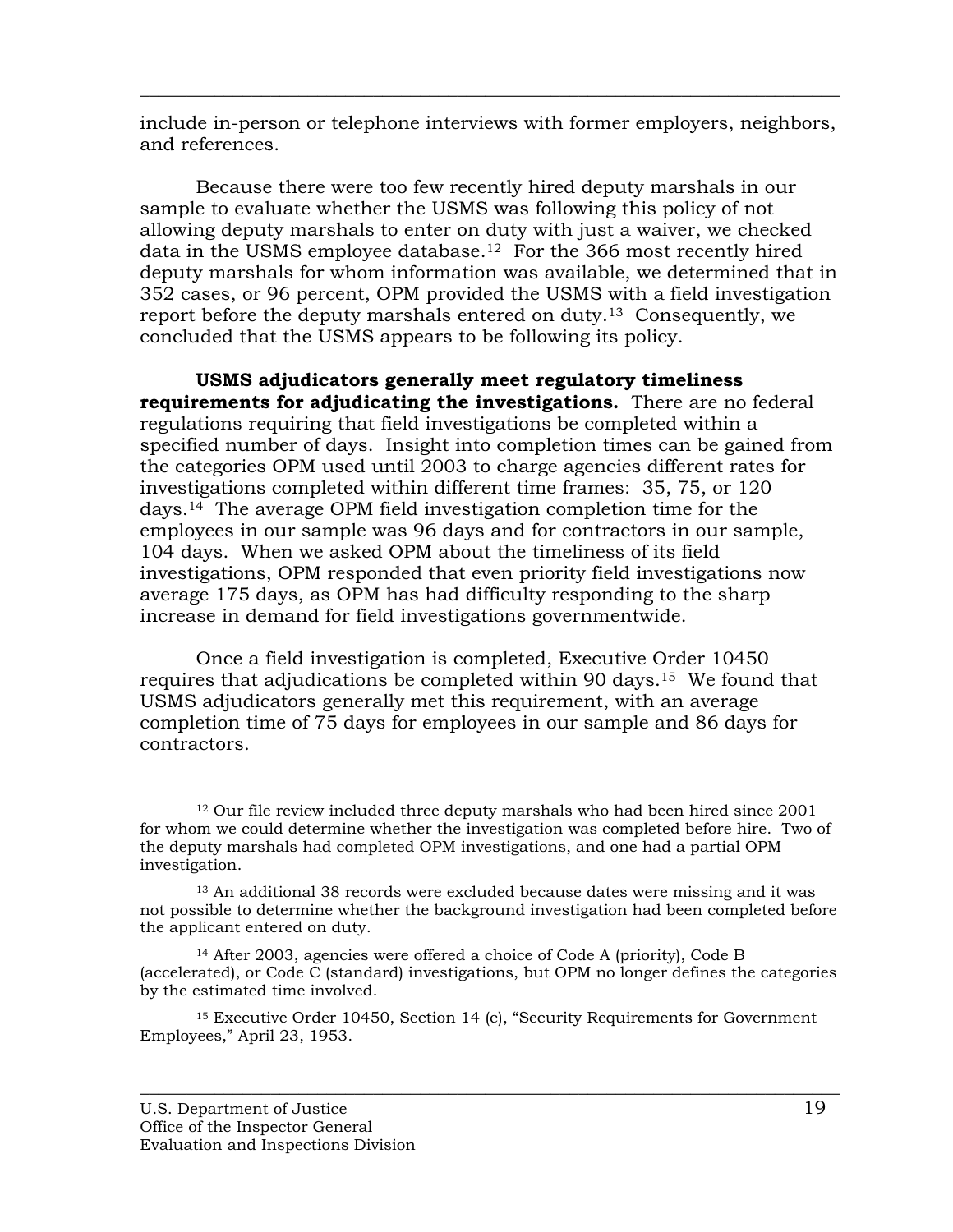**USMS adjudicators addressed potentially derogatory issues, but the USMS did not ensure that the investigation files were complete.**  We examined two aspects of the thoroughness of the USMS's background investigation process: whether the files were complete and whether the adjudicators addressed any potentially derogatory issues that could have a negative effect on an applicant's suitability for a national security or public trust position. During our review, we found files that were missing required documentation. Some of those files contained statements that OPM had not and would not attempt to obtain the missing information. We conducted a separate analysis of the background investigation files of employees who had been cited at a later time for misconduct and found that their files were more likely to have been incomplete than those of the employees in our general sample. We also found that although the USMS was not consistently thorough in completing background investigation files, the USMS adjudicators were thorough in addressing potentially derogatory issues that surfaced during the background investigation process.

 $\overline{\phantom{a}}$  , and the contribution of the contribution of the contribution of the contribution of the contribution of the contribution of the contribution of the contribution of the contribution of the contribution of the

*Completeness of files*. We examined the files of 66 employees and 23 non-CSO contractors to see whether they contained either the documentation required by OPM regulations and Department guidance or references to that documentation indicating that the regulations and guidance had been followed.16 We checked the files for the following information:

- Evidence that OPM identified and investigated any discrepancies in paperwork the applicant provided;
- Documentation of all required credit, administrative, and criminal history checks (including fingerprint checks and the applicant's signed Lautenberg statement attesting that he or she has not been convicted of a domestic violence misdemeanor);<sup>17</sup>
- Source checks, including prior background investigations, employment records, and Selective Service records;

 <sup>16</sup> While our sample of contractors' background investigations files totaled 25, for this portion of our review we were able to use only 23. These 23 files were those kept at USMS headquarters, adjudicated by USMS headquarters, and containing OPM investigations. The other two files did not have copies of the OPM investigation conducted when the contractors worked at another agency, which had cleared them before they went to the USMS.

<sup>&</sup>lt;sup>17</sup> The Lautenberg Amendment (18 U.S.C. § 922(d)(9) & (g)(9)), enacted in September 1996 and effective retroactively, bans individuals convicted of such crimes from carrying a weapon, which has the effect of excluding them from law enforcement positions.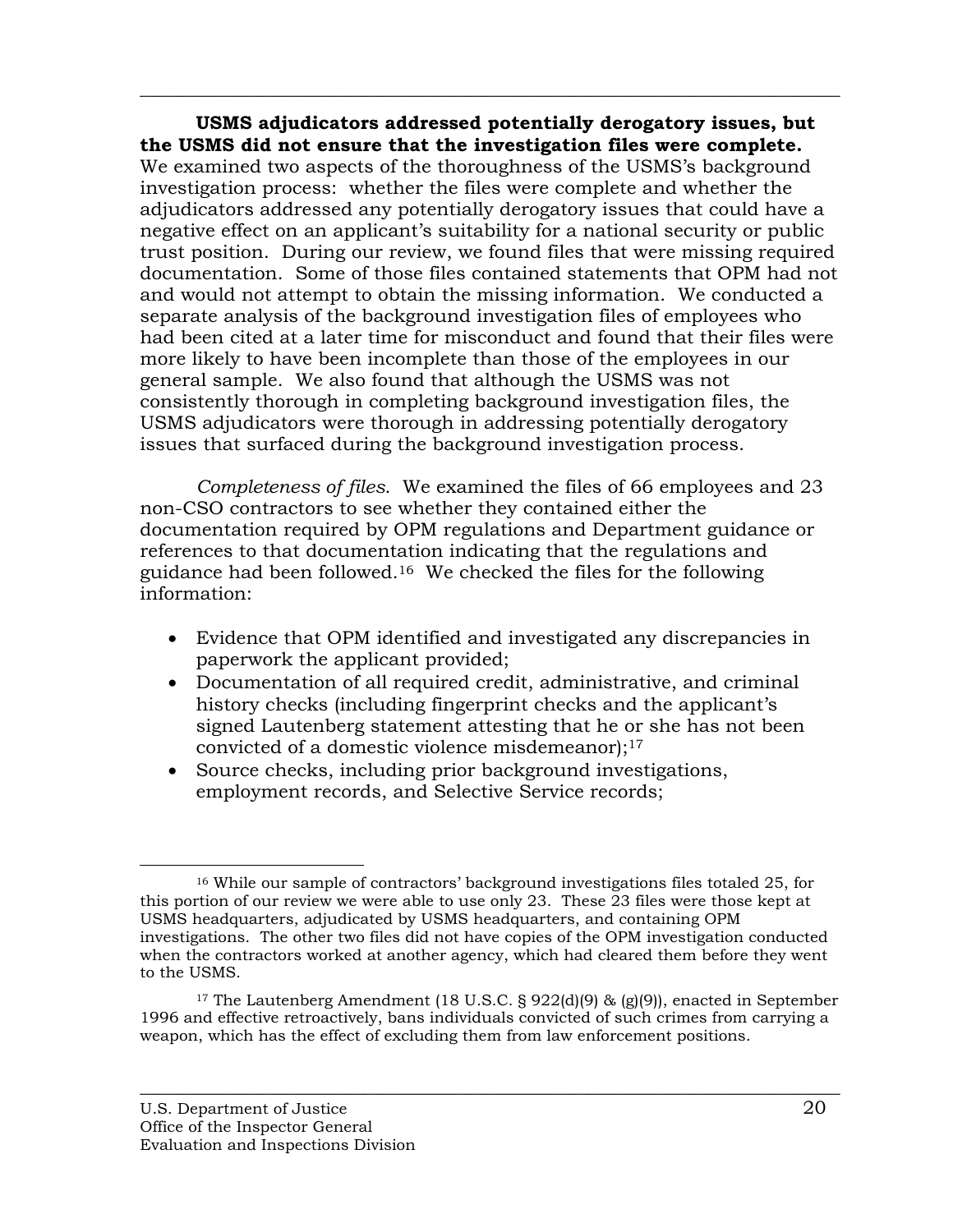• Evidence of internal affairs checks for prior law enforcement or military positions; and

 $\overline{\phantom{a}}$  , and the contribution of the contribution of the contribution of the contribution of the contribution of the contribution of the contribution of the contribution of the contribution of the contribution of the

• Documentation of potentially derogatory issues identified in the investigation, such as material negative comments from a former employer, as needed.

We found that of the 89 employee and contractor files that we reviewed, 17 files did not include basic required documentation such as fingerprint checks, references from prior employers, and internal affairs checks from prior law enforcement positions. Human Resources Division officials told us that when they receive incomplete investigation files from OPM, the adjudicators attempt to obtain the missing documentation necessary for conducting an adjudication because they believe that would be faster than returning the incomplete files to OPM. Even with the adjudicators' efforts, 9 (14 percent) of the 66 employee background investigation files in our sample lacked required documentation. Four of the nine files contained statements from OPM saying that it had not obtained and would not attempt to obtain required information, including fingerprint checks and interviews with references. For non-CSO contractors, we found that OPM closed 8 (35 percent) of the 23 cases without obtaining required information. In four of those eight cases, OPM noted that responses to inquiries sent to references or requests for employment records had been "undeliverable"; in the other four cases, the information was missing without an explanation.

We also checked a separate sample of background investigation files for employees who incurred sustained misconduct charges to ascertain if there was a correlation between incomplete background investigations and misconduct. To create this sample, we selected 28 employees listed in the OIG Investigations Division's records as having committed misconduct, in most cases involving violence or threats, and obtained their background files. Of these files, 21 (75 percent) were missing at least one document. We took special note of the 19 deputy marshals among the 28 employees in this sample. Nine (47 percent) of these deputy marshals' background investigation files contained no evidence that the investigator or the adjudicator performed the required checks of the internal affairs records at the applicants' most recent law enforcement employers. Overall, the background investigation files of employees with misconduct charges were missing more documentation than those of USMS employees in our general sample. An incomplete file increases the possibility that the adjudicator will not be aware of all potentially derogatory issues in making a security approval recommendation.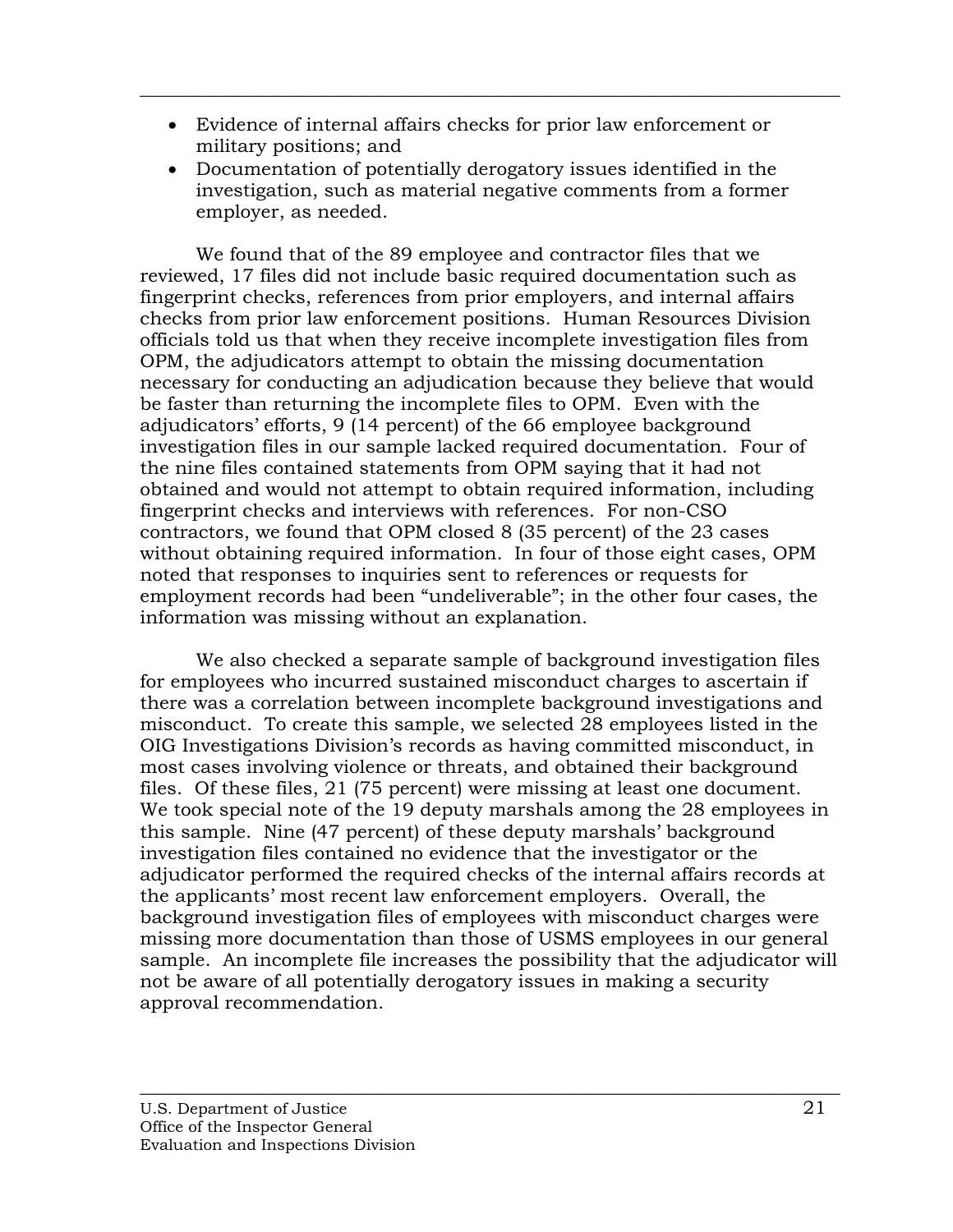Several USMS and SEPS officials raised concerns with us about the completeness of OPM field investigations. Their perception was that the completeness of field investigations was deteriorating because OPM did not provide adequate training and quality assurance monitoring for the new staff its contractors were hiring to cope with the increased demand for background investigations. When asked why they did not address completeness issues with OPM, the USMS and SEPS officials stated that they are part of relatively small entities and do not have leverage to influence OPM standards. When we asked the OPM Customer Service Group Chief about any problems with the completeness of investigations, he stated that OPM was not aware that the USMS had an issue with completeness and that problems should be brought to OPM's attention. He stated further that the rising demand for background investigations has created problems for OPM's contractors in recruiting and training staff. He said that OPM does conduct quality assurance reviews and that OPM expects that the experienced Department of Defense adjudicators being transferred to OPM in 2005 will also improve background investigations.

 $\overline{\phantom{a}}$  , and the contribution of the contribution of the contribution of the contribution of the contribution of the contribution of the contribution of the contribution of the contribution of the contribution of the

To further review the completeness issue, we compared the background investigation files of deputy marshals in the misconduct sample with those of the deputy marshals in our general sample of employees. We found that internal affairs checks were missing in 3 (12 percent) of the 26 files of the deputy marshals in the general employee sample compared with 9 (47 percent) of the 19 files for deputy marshals with sustained misconduct charges. We found that the Lautenberg statement was missing in 10 (38 percent) of the 26 files of the deputy marshals in the general employee sample compared with 12 (63 percent) of the 19 files for deputy marshals with sustained misconduct charges. Our data suggest that when the background investigation file is incomplete, the risk is greater that a security approval will be issued to an employee who subsequently engages in misconduct.

*Derogatory issues addressed.* The second aspect of thoroughness we examined was whether the USMS adjudicators applied OPM guidelines on evaluating potentially derogatory issues. These guidelines require adjudicators to analyze the type of position the applicant is to hold, the nature and seriousness of the derogatory issue, the length of time since it occurred, the circumstances that contributed to or mitigated the issue, and the assistance sought by the applicant in resolving the issue.18 In our

 <sup>18</sup> Additional considerations may include exacerbating or mitigating circumstances, the extent the act was pertinent to the individual case, statutory or regulatory bars, and the existence of material and intentional falsification.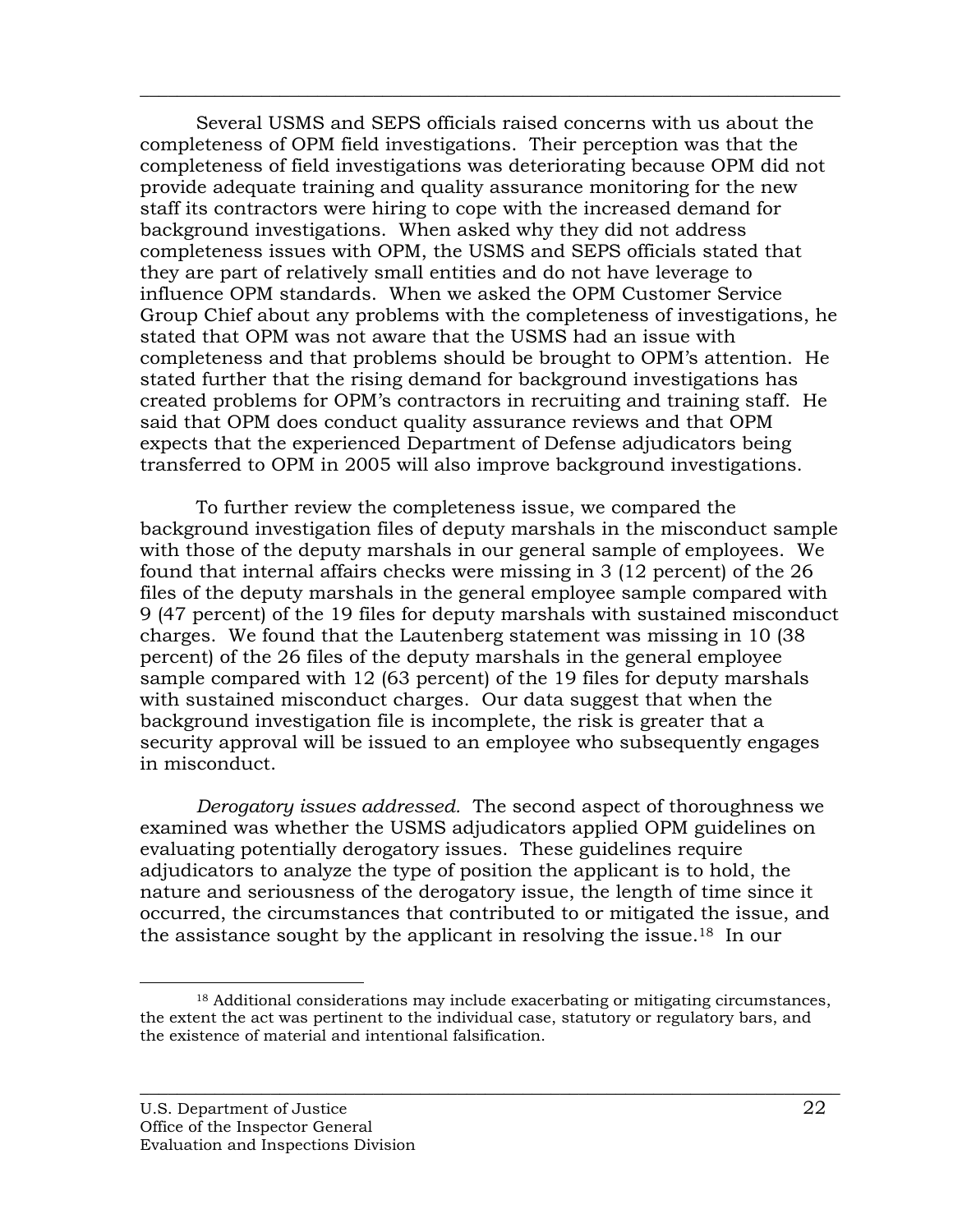sample review, we found that for all 84 files with completed USMS adjudications, the adjudicators followed OPM guidelines when addressing the potentially derogatory issues that had been documented.19 For example:

 $\overline{\phantom{a}}$  , and the contribution of the contribution of the contribution of the contribution of the contribution of the contribution of the contribution of the contribution of the contribution of the contribution of the

- In each case involving an applicant's disclosure of prior drug use, the adjudicator confirmed that the use was minimal and not recent.
- In one case involving serious credit problems, the adjudicator determined that all delinquencies were related to a divorce, obtained the required 3-month history of timely payments, and only then recommended approval.
- In one case in which an applicant had been fired from a previous position for leaving a vault open, the adjudicator took into account that the incident occurred seven years earlier, that co-workers from that position recommended the applicant, and that the applicant was in a moderate-risk position without access to money or classified information.

**USMS field managers sometimes requested that the Human Resources Division set aside adjudicators' recommendations that candidates not be given security approval and did not provide written justifications.** In reviewing the 28 background investigation files of employees who had sustained misconduct charges, we found that the adjudicators had recommended that 3 of the employees not be granted security approval. In each of these cases, a Human Resources Division supervisor added a memorandum to the file presenting an argument that the derogatory information was not sufficiently serious to justify denying the individual a security approval. In all three cases, after security approval was granted the employees committed misconduct that resulted in discipline or removal.

When we asked about these cases, a senior Human Resources Division official said that he had received verbal pressure in at least one of these three cases from a high-level field manager and, in response, had written a memorandum arguing that security approval be granted despite the adjudicator's negative recommendation. He stated that it was not uncommon to receive input, usually by phone, from people outside his office who seek to influence decisions by the Human Resources Division on

 <sup>19</sup> There were 66 cases in our USMS employee sample, 5 of which were adjudicated by SEPS (4 attorneys and a U.S. Marshal). There were 25 USMS contractors in our sample, 2 of whom did not have the completed OPM investigation in their files. Therefore, we reviewed 84 files in which it was possible to evaluate whether a USMS adjudicator addressed potentially derogatory information.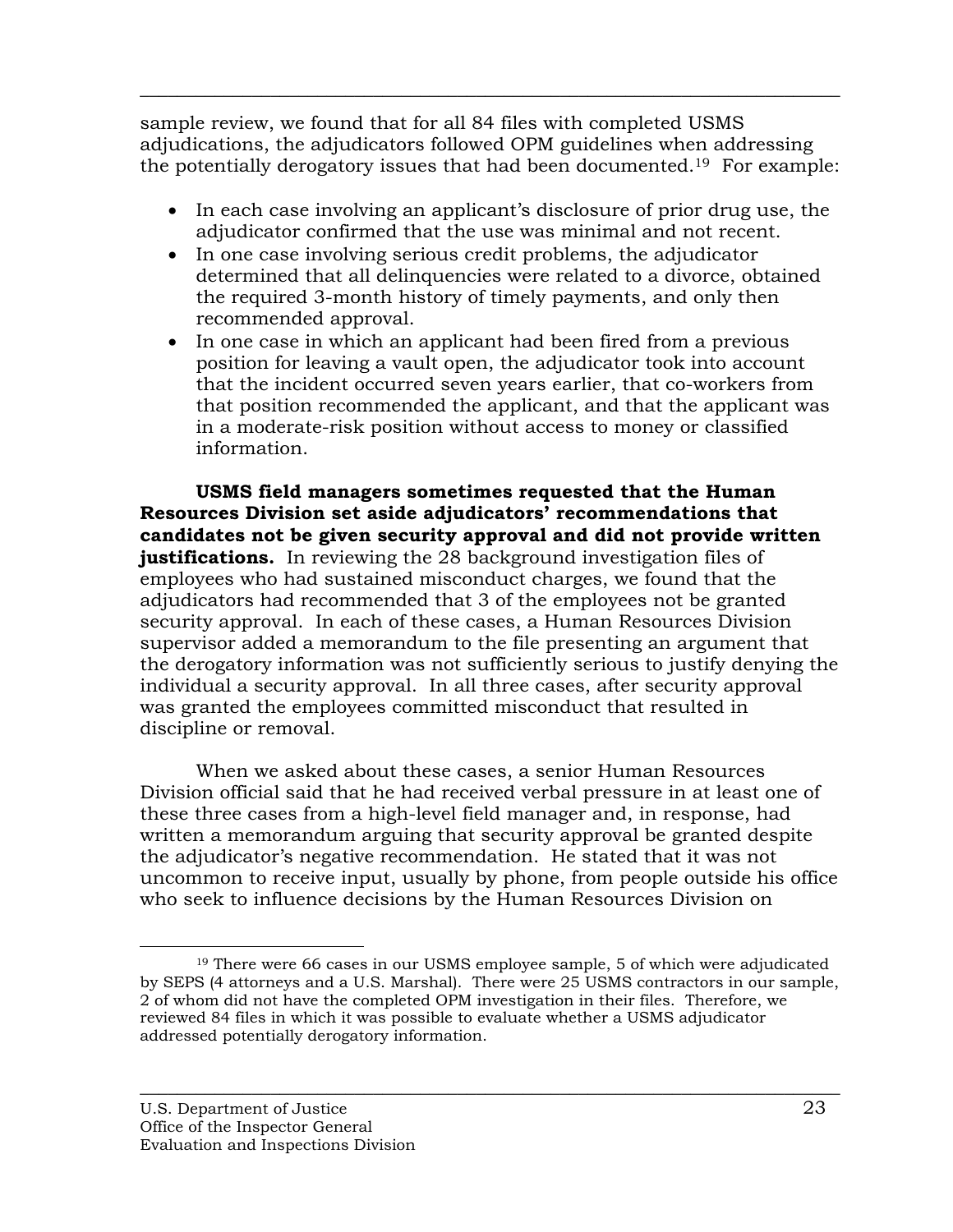particular employees or applicants. This influence often comes from a U.S. Marshal in a district office who knows the applicant or employee personally. Unlike the files of those later cited for misconduct, the files in our general sample of 89 employees and contractors contained no Human Resources Division adjudicator recommendations against security approval. Of these 89 cases, none had sustained allegations involving violence or threats, criminal behavior, or other serious misconduct.20 In one case, the adjudicator had made a recommendation for a temporary downgrade, which was still under consideration at the time of our review.

 $\overline{\phantom{a}}$  , and the contribution of the contribution of the contribution of the contribution of the contribution of the contribution of the contribution of the contribution of the contribution of the contribution of the

**A few of the reinvestigations that the USMS is required to conduct every five years on a large portion of its personnel were overdue.** USMS policy requires that it initiate reinvestigations every five years of employees and contractors in national security positions and of employees holding high- and moderate-risk public trust positions. This means that virtually all of its 4,000 employees and an undetermined number of contractors with national security duties must be reinvestigated every five years. In our sample of 66 files, we found only 2 instances in which reinvestigations were overdue.

In our general sample of employees, 54 of the 66 employees had worked for more than five years, and therefore required reinvestigation at least once. Of the 54, 47 (87 percent) had been reinvestigated within the required time, 5 (9 percent) had investigations that were more than five years old and had reinvestigations in progress at the time of our review, and 2 (4 percent) were overdue and had no reinvestigations in progress. In one of these two instances, the employee was in a national security position and the reinvestigation was two years overdue. In the other instance, the employee was in a moderate-risk public trust position and the reinvestigation was one year overdue. A USMS official stated that 18 reinvestigations currently were overdue, not just the 2 in our sample. He said that most of the cases were employees without national security clearances who were reluctant to submit the required documentation and often had to be asked repeatedly to do so, even to the extent of getting their supervisors to put pressure on them to complete this task.

 <sup>20</sup> This includes the 66 employees and 23 contractors, including those with investigations conducted by other agencies, whose cases were adjudicated by the USMS Human Resources Division.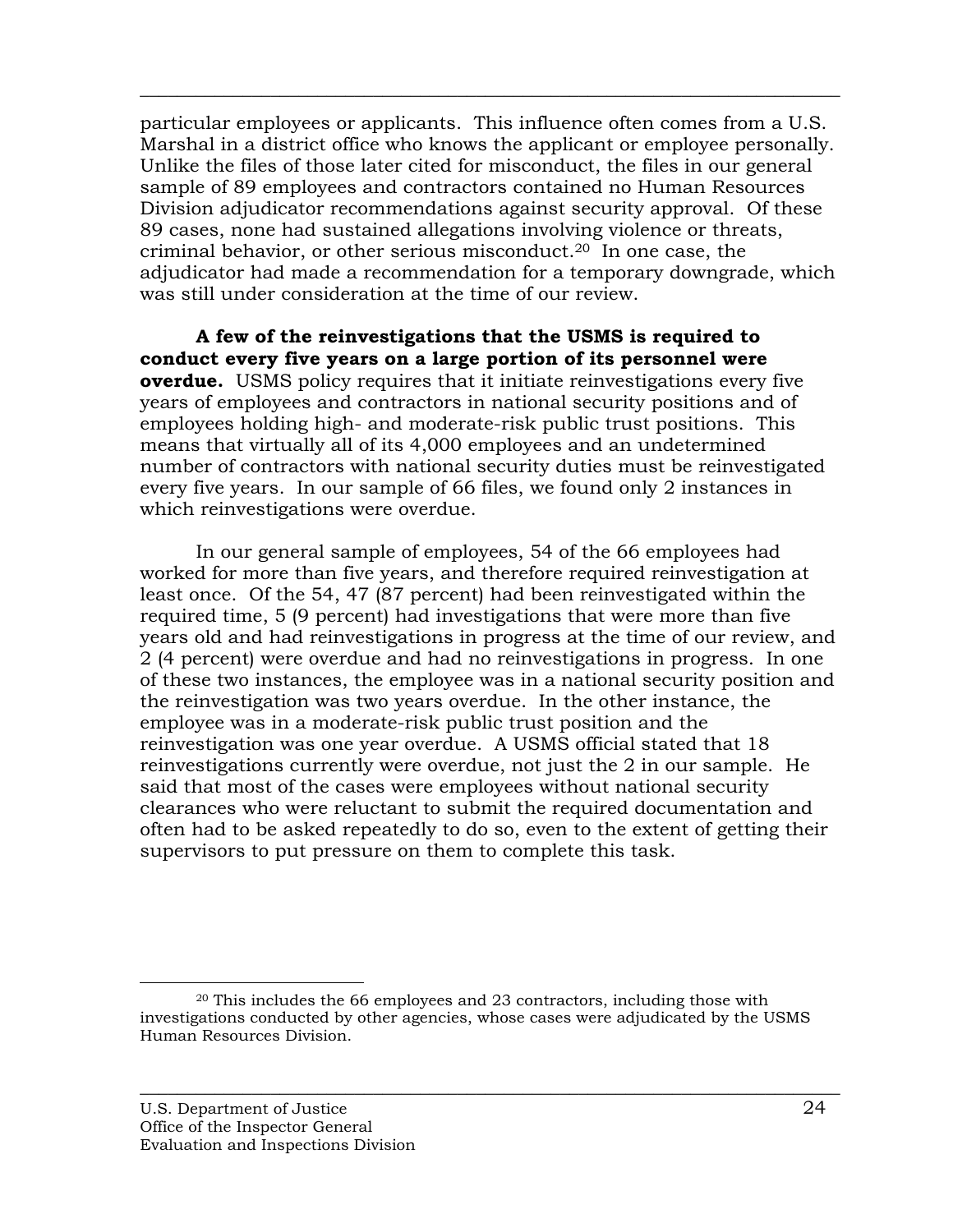Of the 25 contractors in our sample, 6 had worked more than five years. Five of the contractors were in public trust positions, not national security positions, and the USMS was not required to reinvestigate them regardless of how long they had held their positions. One was in a national security position and had a current background investigation at the time he resigned.

 $\overline{\phantom{a}}$  , and the contribution of the contribution of the contribution of the contribution of the contribution of the contribution of the contribution of the contribution of the contribution of the contribution of the

We specifically looked at two areas where delays in initiating reinvestigations might have serious consequences: instances involving employee misconduct and instances in which security clearances lapse. In the first area, we found that a higher percentage of employees with sustained misconduct charges were overdue for reinvestigation than employees in our general sample. In our sample of 26 employees with sustained misconduct charges, 5 (19 percent) had been overdue for reinvestigation at the time the misconduct occurred. In six cases (23 percent), employees with two or more sustained allegations of misconduct during the previous five years were overdue for reinvestigation, indicating that although the USMS had reason to believe employees had problems, it had not pursued reinvestigations on a timely basis. In five of these six cases, issues related to later misconduct had already been identified at the time of the last investigation, and in the remaining case an allegation directly related to the misconduct had already been investigated but not

#### **Potential Results of Failing to Reinvestigate on Time**

We found one example of particular concern – that of a supervisory deputy marshal who had not been reinvestigated for more than ten years despite several misconduct issues. His file indicated that he had been reinvestigated in July 1993 and was due for reinvestigation in 1998. His reinvestigation was not initiated until June 2004. In the intervening years, his peers had provided a signed statement alleging that, in addition to misconduct at work, he had been arrested on a statutory rape charge in December 1993. Two misconduct charges – one for employee violence, one for a nonviolent arrest for driving while intoxicated – had been substantiated since 1999. His reinvestigation was still pending at the time we reviewed his background investigation file in July 2004. When asked about this particular case, a USMS official explained that the delay in performing a reinvestigation was not unusual because this employee did not have a national security clearance. Prior to 2001, few reinvestigations were done on employees who did not hold clearances and were not considered a priority. This employee was on extended sick leave and scheduled to retire in January 2005.

substantiated. This pattern may indicate that the USMS is not tracking and placing priority on the reinvestigation of employees with identified behavioral problems.

In examining the second area of consequences resulting from delayed reinvestigations, we asked USMS managers what they do when a security clearance expires and the reinvestigation has not been completed. They told us that they take the necessary steps to initiate reinvestigations, but will not suspend a clearance unless the holder of the clearance failed to submit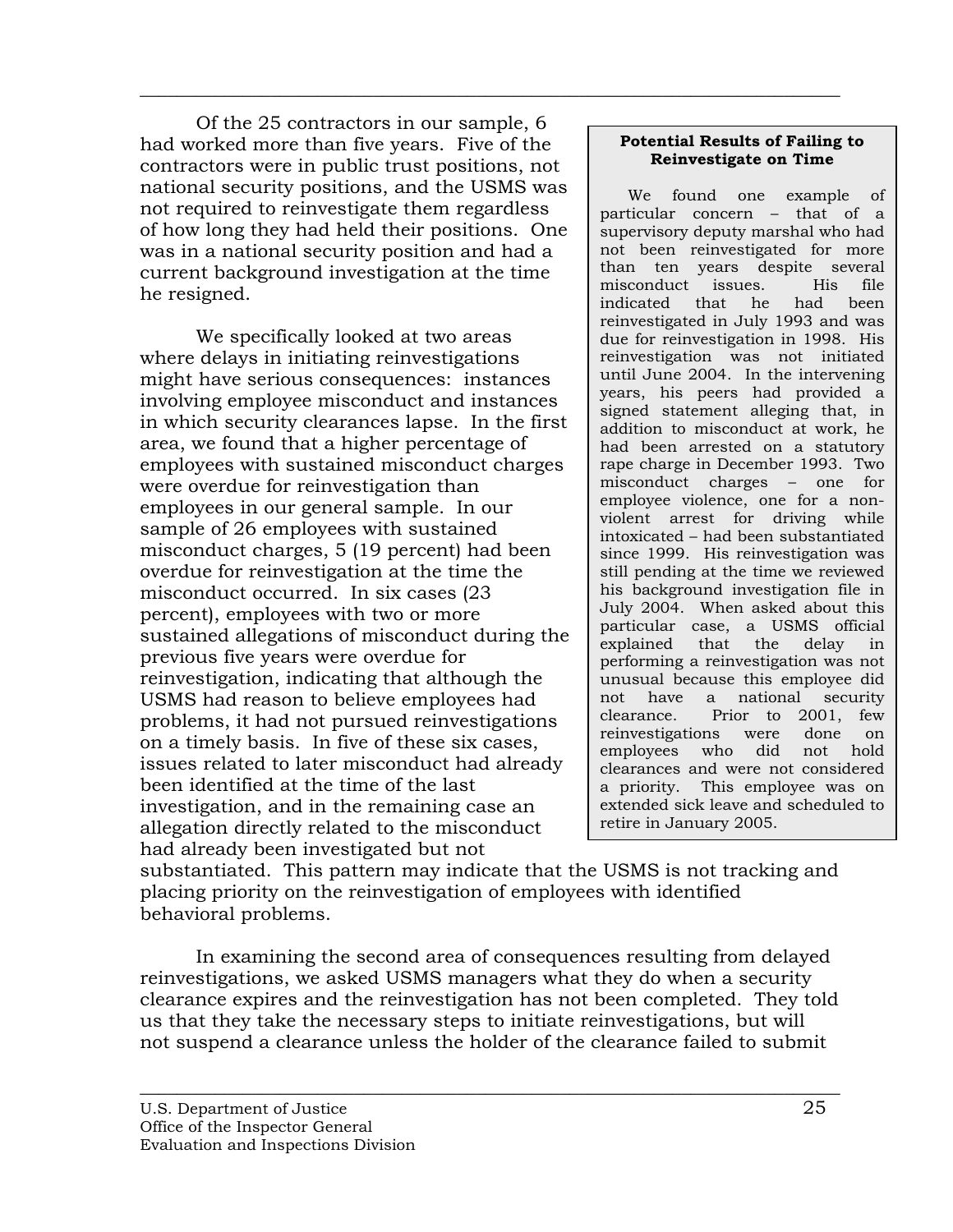an application for reinvestigation. Of the 54 employees subject to reinvestigation, 32 had received a national security clearance. Four (13 percent) of these 32 employees were working with expired security clearances – their reinvestigations were incomplete or not yet begun. When asked whether these four employees were in positions that required access to national security information, the Chief of Human Resources Services stated that they were not. The file of one employee with a current reinvestigation showed that access to a secure database had been terminated when the previous clearance expired.

 $\overline{\phantom{a}}$  , and the contribution of the contribution of the contribution of the contribution of the contribution of the contribution of the contribution of the contribution of the contribution of the contribution of the

**The background investigations of USMS employees managed by SEPS complied with regulations, and the field investigations and adjudications, while slow, were consistently thorough.** SEPS managed the background investigation process for 127 USMS employees, including political appointees, attorneys, and other designated positions. SEPS relied on the FBI rather than OPM to conduct the field investigations. SEPS officials informed us that it is their policy to allow these applicants to enter on duty with a waiver and to complete the background investigation process after they begin work. We noted that of the 14 random sample employees for whom the SEPS investigation was their first at the USMS, all had a completed FBI investigation as well as a waiver before they entered on duty, which exceeds requirements. The FBI field investigations in our sample averaged 115 days to complete. The SEPS adjudications exceeded the 90 day timeliness requirement, averaging 180 days to complete.

The FBI investigations were consistently thorough. Of the 26 files we reviewed, less than 10 percent were missing credit check authorizations or evidence that routine law enforcement database checks had been conducted. The remaining documentation was complete, and FBI investigators consistently followed up on potentially derogatory issues raised through document checks and interviews with associates.

SEPS adjudications also consistently addressed potentially derogatory information identified during investigations. In the 26 sample case files we reviewed, 16 (62 percent) contained potentially derogatory issues, most often related to financial problems or lawsuits filed against U.S. Marshals when they served in a prior official law enforcement capacity. The adjudicator addressed the financial issues or lawsuits and determined that the issues were resolved, settlements were reached, or the applicant was not personally responsible for the issues raised in the lawsuit. We found no political appointees or attorneys in the misconduct cases we reviewed.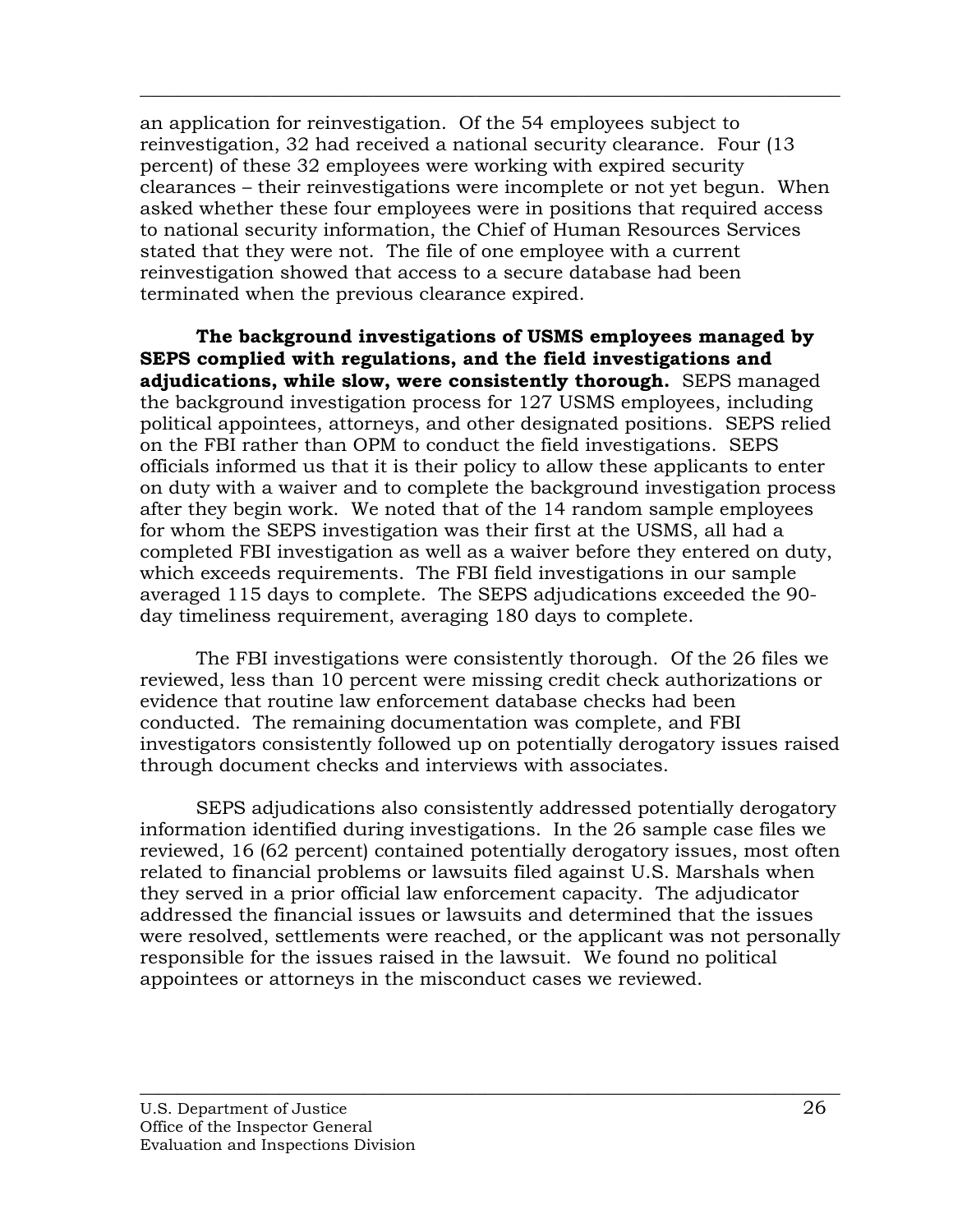#### **COURT SECURITY OFFICERS**

**In accordance with its policy, the USMS initiated the background investigation process before CSOs entered on duty and prohibited CSOs from starting work before at least an interim approval was issued. We found, however, that the Judicial Security Division issued interim approvals to CSOs based on incomplete information. Documentation, including criminal historyrelated information, was missing from some of the background investigation files for CSOs whose hiring had been approved. For approximately half of the CSOs we reviewed, the Judicial Security Division did not obtain credit checks. In addition, the Judicial Security Division did not verify medical suitability in cases where it requested additional medical information. Although CSOs served in law enforcement positions and carried firearms, the Judicial Security Division decided as a policy matter not to reinvestigate them routinely.** 

<span id="page-35-0"></span> $\overline{\phantom{a}}$  , and the contribution of the contribution of the contribution of the contribution of the contribution of the contribution of the contribution of the contribution of the contribution of the contribution of the

The USMS complied with its policy requiring it to initiate the background investigation process before CSOs entered on duty. The USMS policy governing the hiring of CSOs differs from the policy that applies to USMS employees and non-CSO contractors. The CSO policy requires that the Judicial Security Division initiate the background investigation process before a CSO enters on duty. If the process cannot be completed before the CSO is needed on the job, the Judicial Security Division must assess a subset of the documentation required for a background investigation to determine whether an interim approval can be issued to allow the CSO to begin work while the background investigation proceeds.

For the 33 CSOs in our sample, the Judicial Security Division initiated 32 investigations before the CSOs entered on duty and completed the background investigation process for 26 of them. The files for the six remaining CSOs contained interim approvals. One file – that of a CSO hired in 1985 – showed that the background investigation process was not initiated and that no interim approval had been issued at the time of his hiring, although that background investigation was subsequently completed within the year.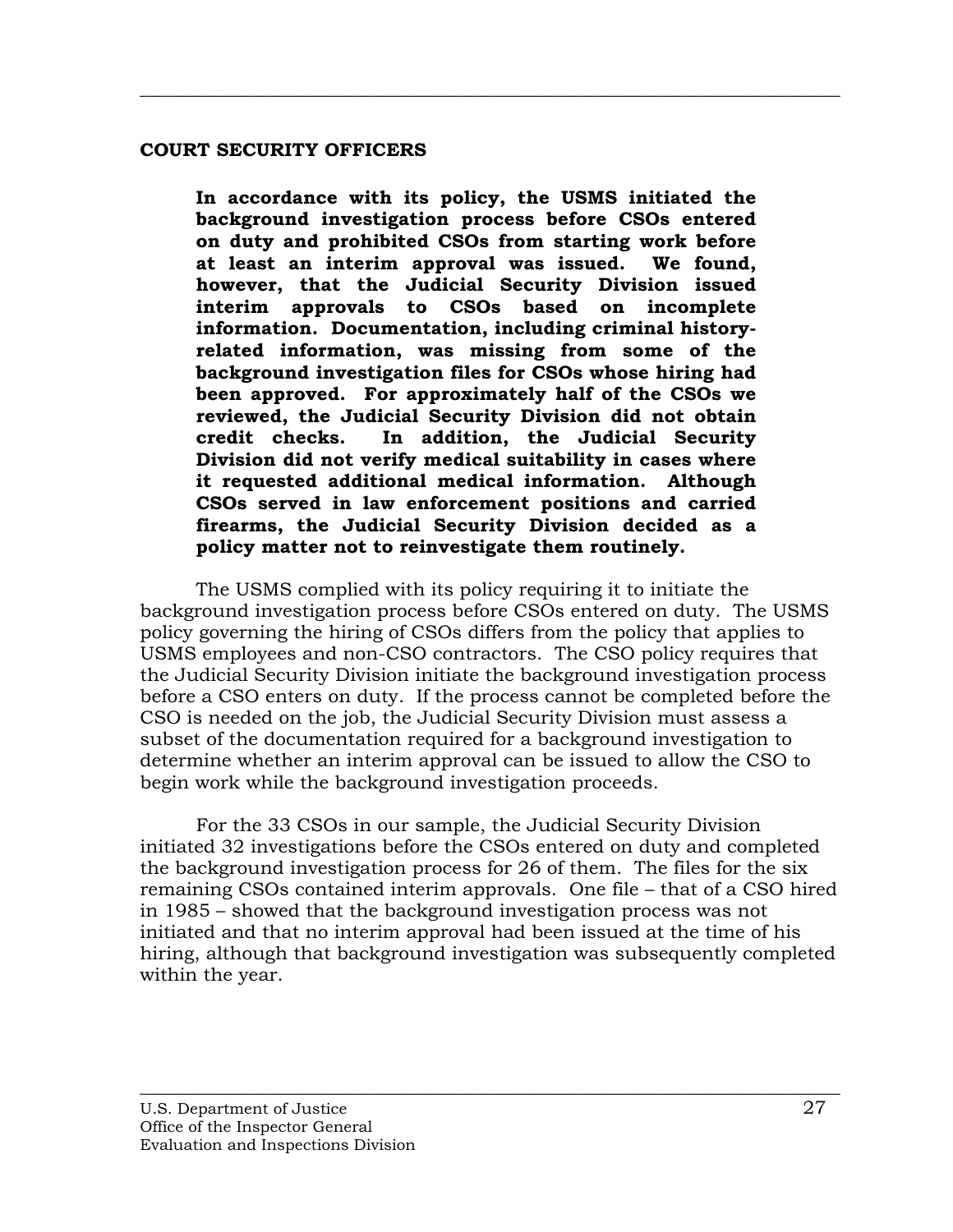**The Judicial Security Division issued interim approvals to CSOs based on incomplete information**. USMS policy requires that the following information be included in a CSO's background investigation file before the Judicial Security Division considers issuing an interim approval:

 $\overline{\phantom{a}}$  , and the contribution of the contribution of the contribution of the contribution of the contribution of the contribution of the contribution of the contribution of the contribution of the contribution of the

- A positive recommendation from the CSO's previous supervisor,
- A medical examination showing no obvious medical issues,
- An FBI National Crime Information Center (NCIC) check reflecting no police record,21 and
- An internal affairs check showing no serious problems at the CSO's previous place of employment.

We found that the Judicial Security Division issued some interim approvals without obtaining all of the required information. Of the six interim approvals that Judicial Security Division granted to CSOs in our sample, all were missing a recommendation from the previous supervisor, and four were missing at least one of the other required documents listed above.

**Field investigations were slower than required by Judicial Security Division policy, but adjudications were consistently timely**. USMS Directive 10.38 states that a CSO background investigation must be conducted within 21 days after the request is received at the district office. In our sample, deputy marshals averaged 63 days to complete the investigation. We found the adjudications conducted by the Judicial Security Division averaged 68 days. When we asked about the slow investigations, Judicial Security Division management acknowledged that the time required to complete investigations varies by district due to size and resource differences. In addition, investigations of applicants with long careers, and particularly those with military service, require more time.

**Required documentation was missing from CSO background investigation files.** In reviewing 33 CSO files, we considered a file thorough if it contained the documentation required by the USMS listed in Table 5 and the documentation itself was complete. We also considered a file thorough if a document was missing but written evidence in the file showed it had existed (for instance, a note to the file documenting the date that an FBI fingerprint or name check was completed).

<sup>&</sup>lt;sup>21</sup> The FBI's NCIC is a computerized index of criminal justice information (e.g., information on criminal records, fugitives, stolen property, missing persons), which is available to federal, state, and local law enforcement and other criminal justice agencies.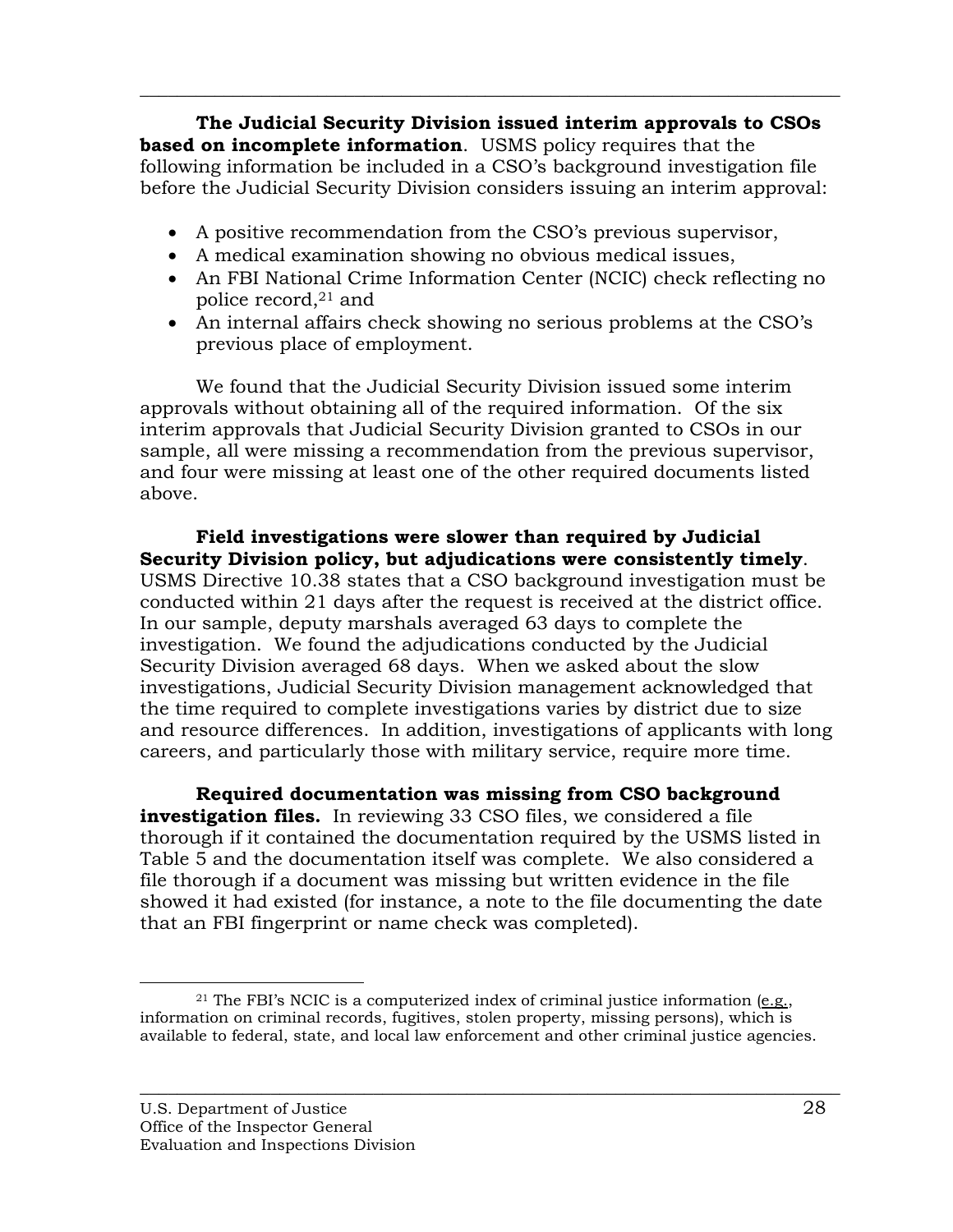| <b>Required Documents</b>                                                            | Evidence<br>in File | Percentage<br>of Total |
|--------------------------------------------------------------------------------------|---------------------|------------------------|
| Law enforcement certificate                                                          | 32                  | 97%                    |
| USM-234: Personnel qualification statement                                           | 31                  | 94%                    |
| OPM/USMS background investigation                                                    | 31                  | 94%                    |
| USM-333: Weapons authorization                                                       | 30                  | 91%                    |
| CSO-010 (identifies the CSO, the applicant the<br>CSO would replace, EOD date, etc.) | 29                  | 88%                    |
| FBI National Crime Information Center (NCIC)<br>check                                | 29                  | 88%                    |
| USM-229: Authorization for a medical records<br>search                               | 29                  | 88%                    |
| Memo from field investigator with a background<br>investigation summary              | 26                  | 79%                    |
| Internal affairs check                                                               | 25                  | 76%                    |
| Lautenberg statement                                                                 | 24                  | 73%                    |
| Preliminary contractor background investigation                                      | 24                  | 73%                    |
| Memo from HQ showing final approval                                                  | 24                  | 73%                    |
| FBI fingerprint check                                                                | 22                  | 67%                    |

## **Table 5: Required Documents for CSO Field Investigations**

 $\overline{\phantom{a}}$  , and the contribution of the contribution of the contribution of the contribution of the contribution of the contribution of the contribution of the contribution of the contribution of the contribution of the

Source: CSO sample file review

a The Lautenberg Amendment (18 U.S.C. § 922(d)(9), (g)(9)), enacted in September 1996 and effective retroactively, bans individuals convicted in any court of a misdemeanor crime of domestic violence from carrying a weapon, which effectively excludes them from law enforcement positions. CSO applicants must sign a Lautenberg statement indicating they have not been convicted of a misdemeanor crime of domestic violence.

b Thirty-two files contained fingerprint cards, but ten of those files lacked proof that an FBI fingerprint check had been conducted. We accepted various forms of proof including a dated note by the adjudicator in a case summary, a dated FBI facsimile or fingerprint check printout, an FBI stamped confirmation letter, or a statement verifying the fingerprint check within the deputy investigator's background investigation case summary.

We regarded documents related to criminal history and misconduct most important because the CSOs serve in law enforcement positions. Our sample review indicated that required documents related to criminal history - such as FBI fingerprint checks, Lautenberg statements, and internal affairs checks – were missing from about a quarter to about a third of the 33 files: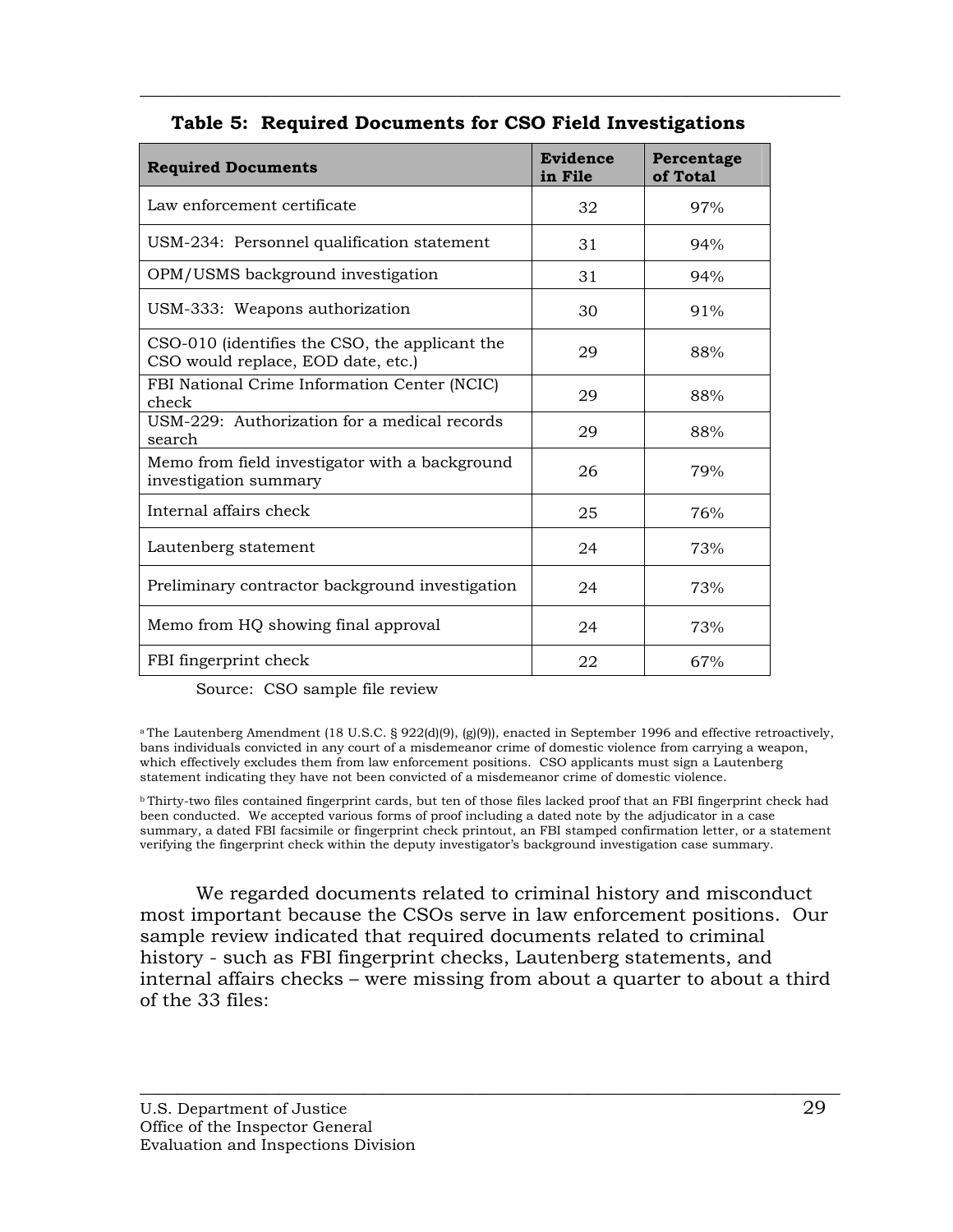• Thirty-two files contained FBI fingerprint cards, but only ten (31) percent) contained any evidence that the FBI had conducted the fingerprint checks for which the cards were to be used.22

 $\overline{\phantom{a}}$  , and the contribution of the contribution of the contribution of the contribution of the contribution of the contribution of the contribution of the contribution of the contribution of the contribution of the

- Nine (27 percent) files were missing Lautenberg statements from the applicants regarding any past convictions for misdemeanor crimes of domestic violence.23
- Eight (24 percent) of the files were missing evidence of internal affairs checks, which can reveal issues that arose during applicants' previous law enforcement jobs, including trustworthiness issues and misconduct exhibited with co-workers or the public.24

We also found instances in which required documentation was present but incomplete. For example, the personal qualification statement (USM-234) was present and filled out in 94 percent of the files, but eight of the statements (26 percent) had no date, and three (10 percent) had forms on which the date, signature, or both had been taped over or "whited out." A Judicial Security Division official confirmed that the form should be dated at the time it is submitted and said Judicial Security Division managers were unaware of the omissions. Neither we nor the Judicial Security Division could identify any advantage that the Judicial Security Division, the contracting organization, or the applicant gained from these omissions and changes. Undated documents, however, are not valid, and deleting a signature is of particular concern if the form authorized inquiries into personal information (for example, medical and credit checks) or affirmed that the information provided was true. We concluded that some files in our sample did not provide legal authorization for personnel inquiries or affirmations that the applicants had provided truthful information for the background investigation.

Furthermore, the Judicial Security Division did not consistently follow its policy for conducting credit checks and verifying medical suitability. For approximately half of the CSOs in our sample, the Judicial Security Division did not obtain credit checks as required by USMS Directive 10.39(9). Of the 33 files we reviewed, only 16 (48 percent) files contained evidence that a credit check had been conducted. Those credit checks had been performed

 <sup>22</sup> Background investigations conducted after 1997 showed FBI fingerprint checks in 84 percent of the files.

 $23$  Background investigations conducted after 1997 showed Lautenberg statements in 92 percent of the files.

<sup>24</sup> Background investigations conducted after 1997 showed internal affairs checks in 84 percent of the files.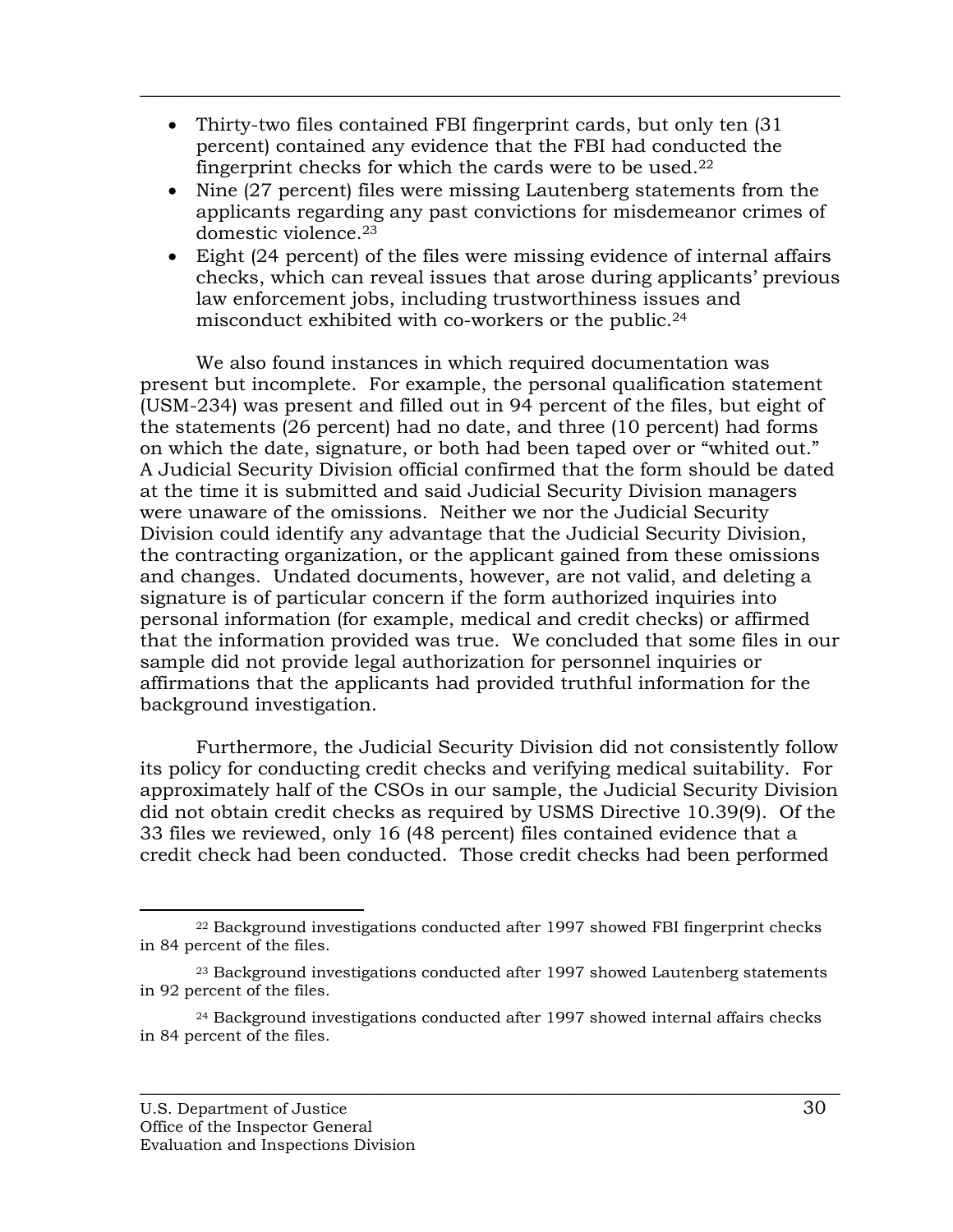at the district level, not at the headquarters level. A Judicial Security Division manager said that the USMS relies on the financial information applicants provide on the USM-234 form and follows up with credit checks if applicants disclose significant financial problems, such as bankruptcy.

 $\overline{\phantom{a}}$  , and the contribution of the contribution of the contribution of the contribution of the contribution of the contribution of the contribution of the contribution of the contribution of the contribution of the

We also determined that Judicial Security Division management does not consistently follow up on issues raised by the medical suitability reviews used to assess whether applicants are physically capable of fulfilling CSO responsibilities. In our sample of 33 files, 18 (55 percent) referred to medical issues that required additional information to meet Judicial Security Division standards. Each contained a memorandum to the prime contractor requesting additional medical information, but only 9 of the 18 files contained a memorandum from Judicial Security Division management certifying that the CSO was medically suitable for a CSO position. Although Judicial Security Division officials reported that they reject CSO applicants most often for medical reasons, we could find no evidence that they followed up on the medical issues in half of our sample files for which the Judicial Security Division requested additional medical information.

**Although CSOs serve in law enforcement positions and carry firearms, the Judicial Security Division does not routinely reinvestigate them.** Neither regulations nor Department policy requires routine reinvestigation of contractors in public trust positions. However, CSOs carry firearms, protect judges, and have unescorted access to court facilities. The Judicial Security Division currently reinvestigates CSOs only if it becomes aware of misconduct issues that required disciplinary action. The Judicial Security Division's data showed that 2,208 (51 percent) of its current 4,323 CSOs had been employed for five or more years. See Table 6 for details on the length of CSOs' service. We believe that CSOs should be reinvestigated routinely every five years to ensure that USMS can identify issues that could lead to misconduct.

| <b>Years of Service</b> | <b>Number of CSOs</b> | Percentage  |
|-------------------------|-----------------------|-------------|
| 5 years or less         | 2,115                 | 49%         |
| 5 years to 10 years     | 1,478                 |             |
| 10 years to 15 years    | 511                   | 51%         |
| 15 years to 20 years    | 219                   |             |
| <b>Total</b>            | 4,323                 | <b>100%</b> |

 $\overline{\phantom{a}}$  , and the contribution of the contribution of the contribution of the contribution of the contribution of the contribution of the contribution of the contribution of the contribution of the contribution of the

## **Table 6: CSOs' Length of Service**

Source: Judicial Security Division database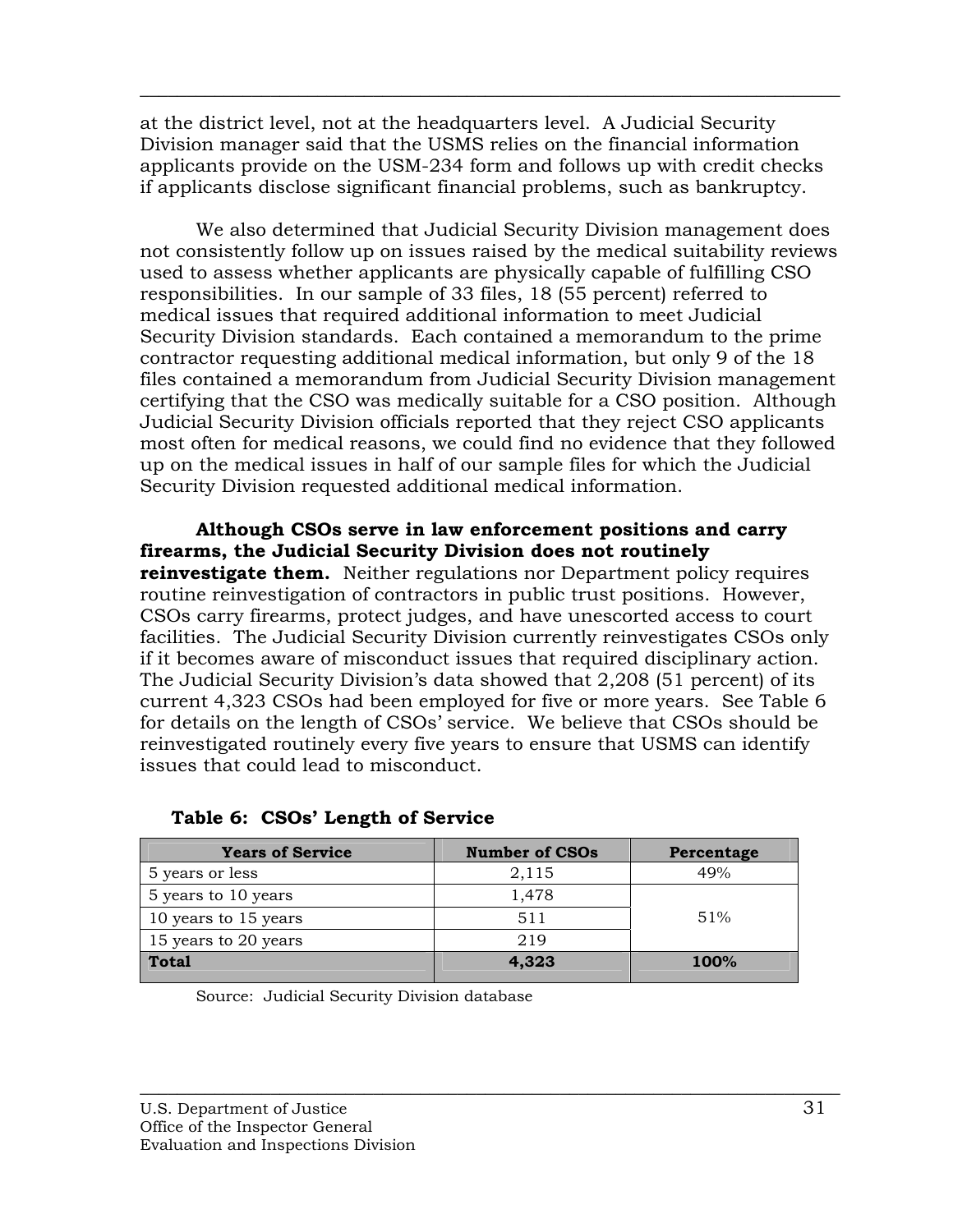<span id="page-40-0"></span> $\overline{\phantom{a}}$  , and the contribution of the contribution of the contribution of the contribution of the contribution of the contribution of the contribution of the contribution of the contribution of the contribution of the

#### **CONCLUSION**

An effective background investigation program reduces the risk that an agency will hire or retain unsuitable employees and contractors. To be effective, a program must have policies that provide direction on agency compliance with federal regulations and agency personnel security requirements and should consistently produce thorough and timely background investigations. In addition, a program must be supported by adequate data systems. By addressing the issues identified in this report, we believe that the USMS can better ensure that its background investigation program meets these basic goals.

Our review concluded that the USMS does not have adequate written policies and procedures to guide its background investigation program. The most recent USMS policy guidance -- issued in 1995 -- was incomplete, and the draft 2001 update was never completed. In addition, the USMS did not have detailed written procedures for the routine administration of its program.

The USMS databases for tracking and managing background investigations varied in quality. While the Judicial Security Division database for contract CSOs was adequate for monitoring the status of background investigations, the Human Resources Division databases for employees and non-CSO contractors were not sufficiently accurate or complete for monitoring purposes.

We found that although OPM and USMS deputy marshals were slow in completing field investigations of USMS employees and contractors, the USMS adjudicators in both the Human Resources Division and the Judicial Security Division generally met regulatory timelines. SEPS adjudications, however, of USMS political appointees, attorneys, and other designated personnel were not timely.

We found that adjudicators consistently addressed derogatory issues identified in the background investigation file, but the adjudicators were making decisions based on incomplete investigations. Neither OPM nor USMS investigators consistently provided all required interviews and documentation, and there was no written guidance on processing cases when the OPM or USMS investigation was incomplete or inadequate. Nor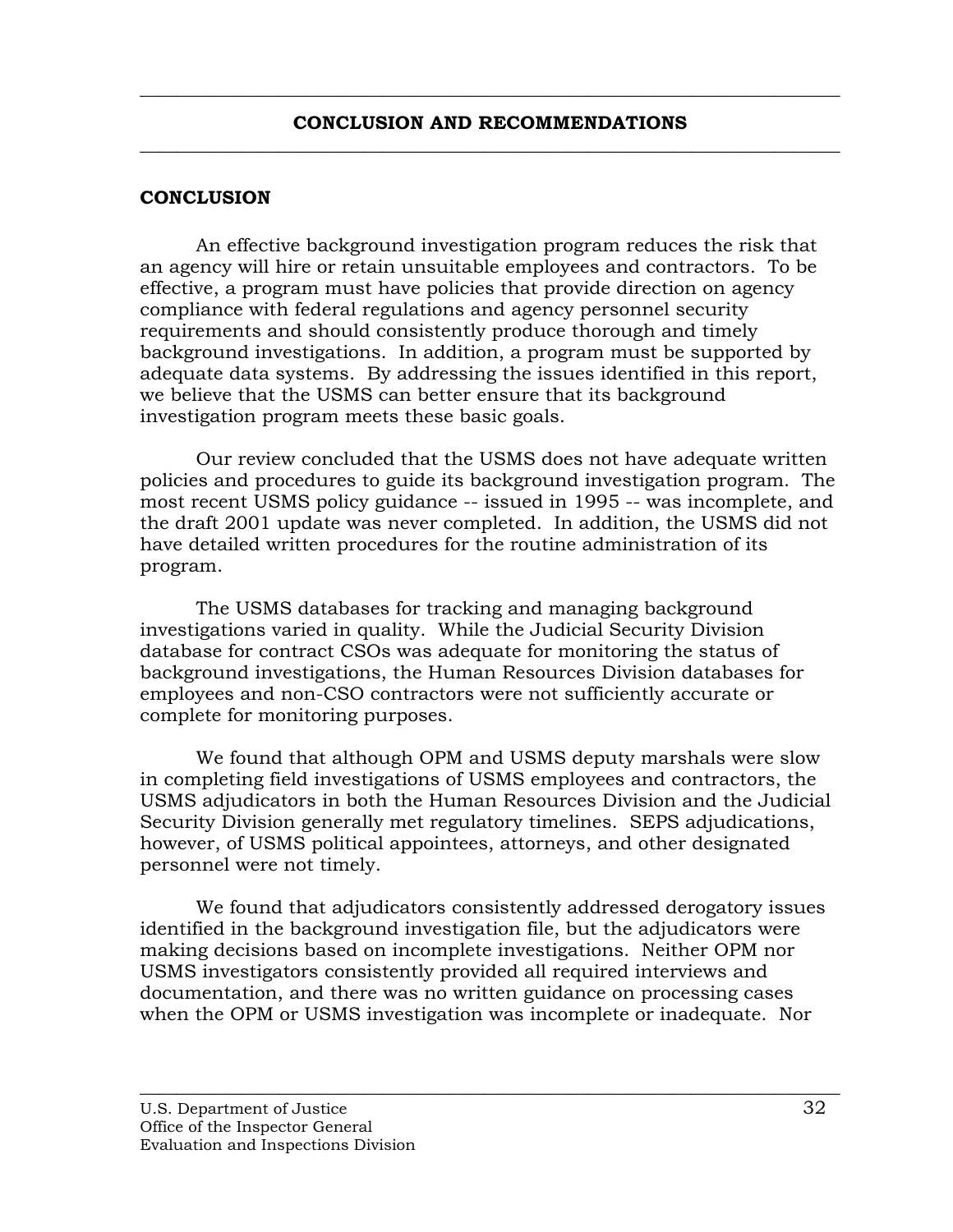did the USMS collect the information necessary to provide OPM with evidence of inadequate investigations.

The process for hiring or retaining employees whom adjudicators have found unsuitable is not transparent. The Human Resources Division did not require field managers to provide written justifications when they wanted to hire or retain individuals despite adjudicators' negative recommendations, so they were not held accountable when such an individual later engaged in misconduct.

<span id="page-41-0"></span> $\overline{\phantom{a}}$  , and the contribution of the contribution of the contribution of the contribution of the contribution of the contribution of the contribution of the contribution of the contribution of the contribution of the

While USMS policy requires that public trust employees who carry weapons and perform law enforcement or guard duties be routinely reinvestigated every five years, contract CSOs and other contractors who carry weapons and, in effect, perform law enforcement functions, are not routinely reinvestigated.

## **RECOMMENDATIONS**

We make seven recommendations to help the USMS ensure that its background investigation program identifies applicants and employees who are not suitable for national security and public trust positions. The recommendations focus on revising policies and procedures, upgrading the databases that are used to manage background investigations, improving the thoroughness of adjudications, developing controls to monitor the background investigation process, and requiring that contractors fulfilling law enforcement duties be reinvestigated. We recommend that the USMS take the following actions:

- 1. Revise and formally adopt written policies and procedures that address all aspects of the background investigation process to reflect current federal regulations and Department policy.
- 2. Develop an adequate structure for the Human Resources Division database to ensure that essential data are not overwritten and to enable both the Human Resources Division and the Judicial Security Division to monitor compliance with regulations and Department policy.
- 3. Implement procedures to routinely review the accuracy of the databases that the Human Resources Division and the Judicial Security Division use to manage the background investigation program.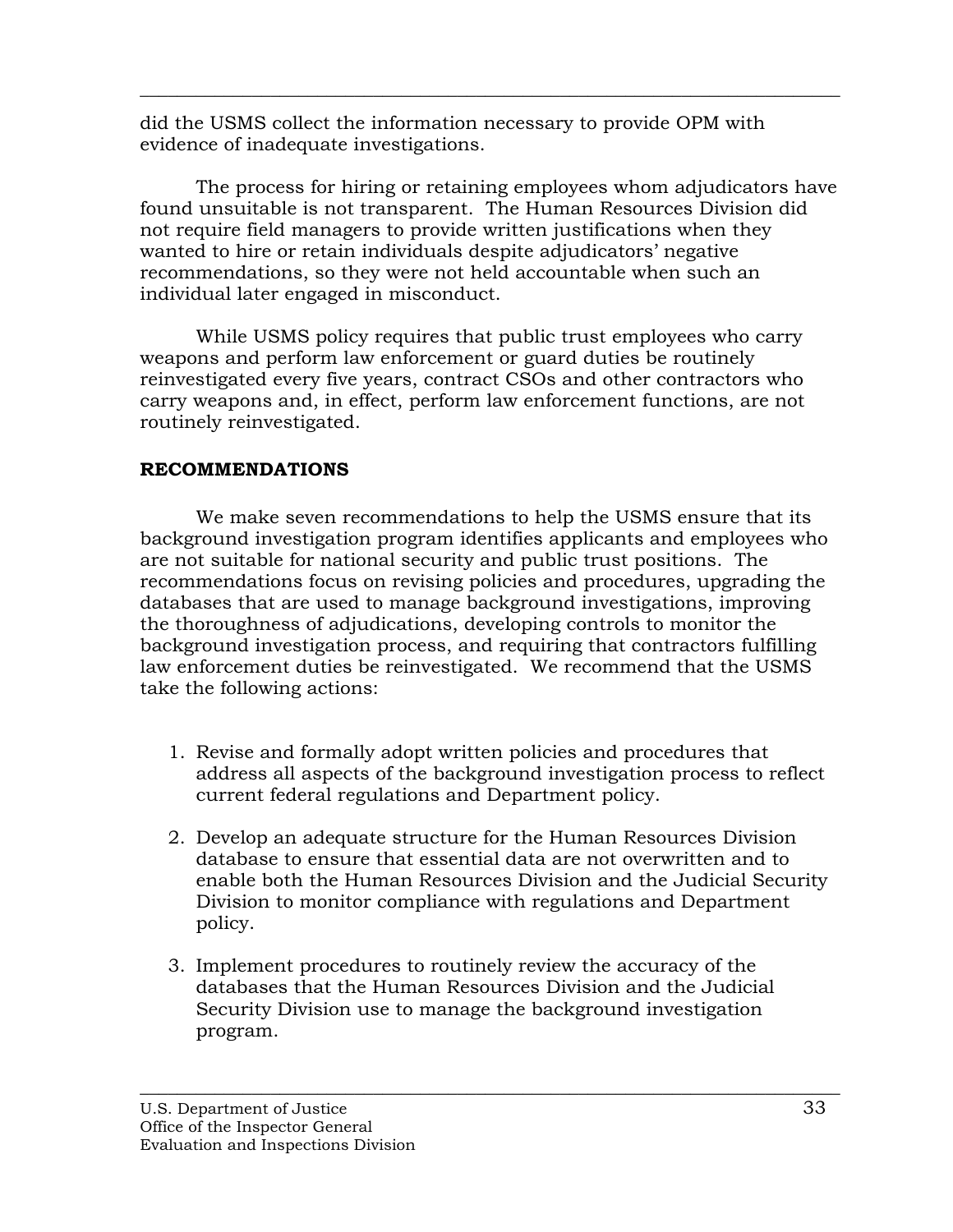4. Require periodic written reviews on the efficiency and effectiveness of the background investigation program to determine if process improvements are needed.

 $\overline{\phantom{a}}$  , and the contribution of the contribution of the contribution of the contribution of the contribution of the contribution of the contribution of the contribution of the contribution of the contribution of the

- 5. Develop guidelines for adjudicators that include instructions on how to proceed when an OPM investigation is incomplete and criteria for recommending security approvals and disapprovals that are consistent with OPM and Department policy.
- 6. Require that the Chief of Human Resources Services fully document comments from field managers on an adjudicator's recommendation regarding a security approval for an applicant or employee.

 $\overline{\phantom{a}}$  , and the contribution of the contribution of the contribution of the contribution of the contribution of the contribution of the contribution of the contribution of the contribution of the contribution of the

7. Require reinvestigations every five years for contractors who are assigned law enforcement duties.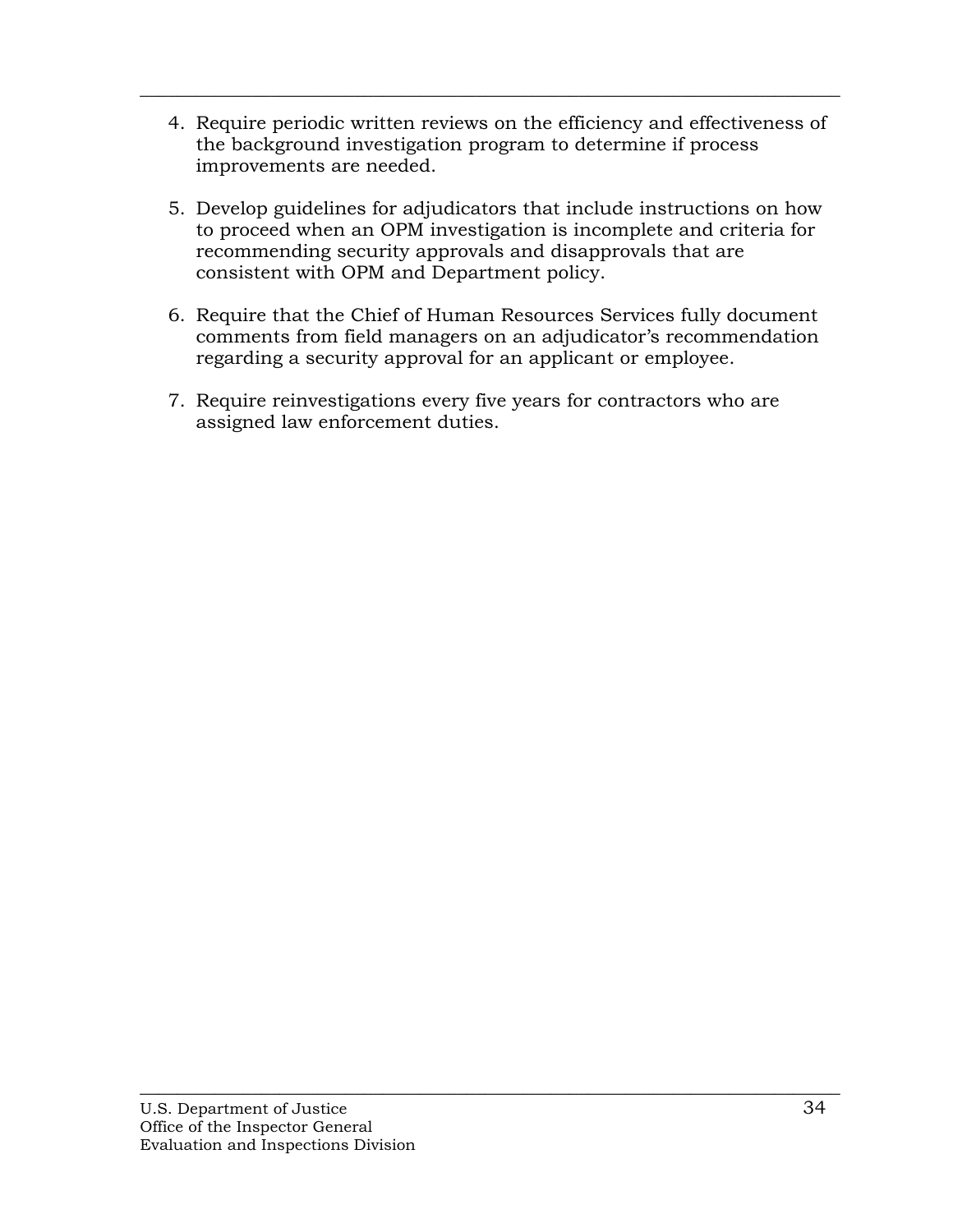

### **APPENDIX I: USMS UNITS WITH PERSONNEL SECURITY RESPONSIBILITIES**   $\overline{\phantom{a}}$  , and the contribution of the contribution of the contribution of the contribution of the contribution of the contribution of the contribution of the contribution of the contribution of the contribution of the

<span id="page-43-0"></span> $\overline{\phantom{a}}$  , and the contribution of the contribution of the contribution of the contribution of the contribution of the contribution of the contribution of the contribution of the contribution of the contribution of the

Source: SEPS and USMS materials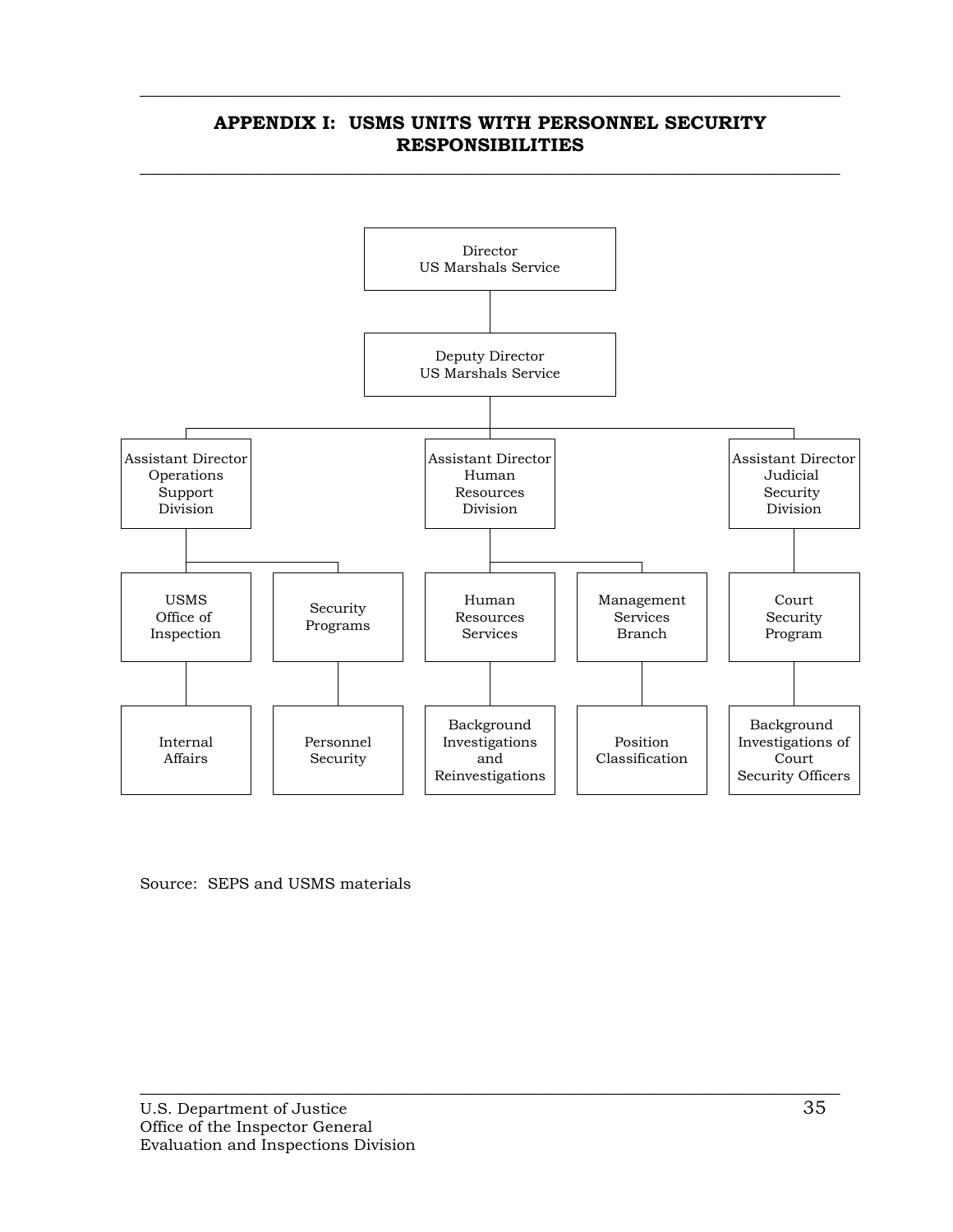<span id="page-44-0"></span> $\overline{\phantom{a}}$  , and the contribution of the contribution of the contribution of the contribution of the contribution of the contribution of the contribution of the contribution of the contribution of the contribution of the

## **SCOPE**

We reviewed the process for all background investigations and reinvestigations of employees, CSOs, and other contractors whose field investigations are adjudicated by USMS headquarters personnel in either the Human Resources Division or the Judicial Security Division. We did not review low-risk contractors whose field investigations and adjudications are conducted at the district office level.

## **METHODOLOGY**

Specifically, we reviewed policies and procedures, interviewed officials involved in the process, and analyzed selected files to determine whether the USMS provides timely and thorough background investigations and reinvestigations that comply with federal regulations and Department policy for its employees and contractors.

#### Interviews

We conducted 21 interviews, listed below, at USMS headquarters in Arlington, Virginia, and at SEPS's offices in Washington, D.C.

## USMS Headquarters

- Human Resources Division
	- o Chief of Human Resources Services
	- o Chief of the Operational Security Branch, Human Resources Services
	- o Chief of the Personnel Security Branch, Human Resources Services
	- o Acting Assistant Director, Management Services Branch
	- o Chief of Adjudications, Human Resources Services
	- o Two Personnel Security Specialists (adjudicators), Human Resources Services

- Operations Support Division
	- o Chief Inspector for Internal Affairs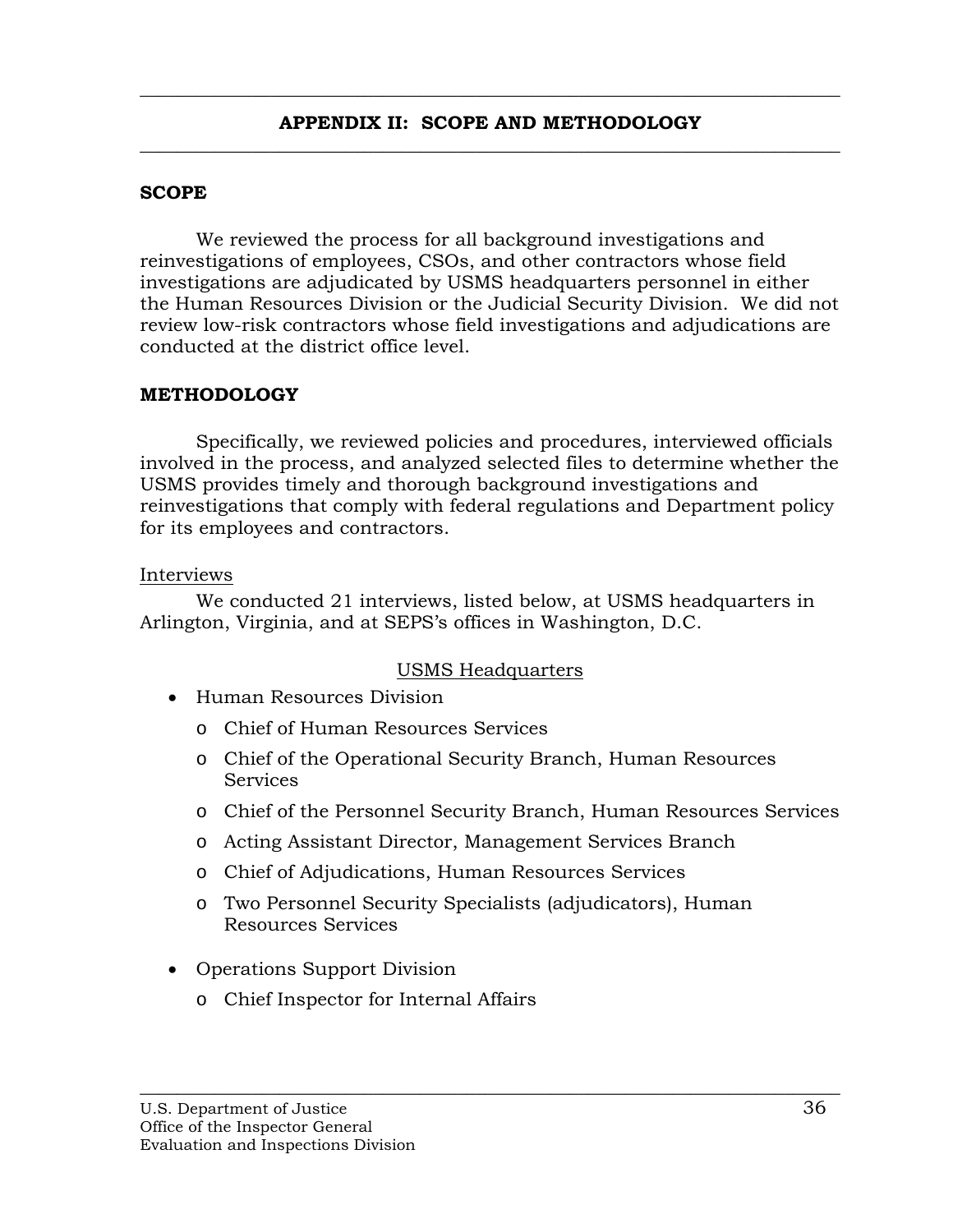- Judicial Security Division
	- o Chief of the Judicial Protective Service
	- o Chief Inspector of the Judicial Security Division
	- o Senior Inspector
	- o Information Technology Administrator

## SEPS

 $\overline{\phantom{a}}$  , and the contribution of the contribution of the contribution of the contribution of the contribution of the contribution of the contribution of the contribution of the contribution of the contribution of the

- Personnel Security Group
	- o Assistant Director
	- o Chief of Operations Security
	- o Personnel Security Specialist, Information & Technical Security Group
	- o Personnel Security Specialists, Policy Section
- Compliance Review Group
	- o Senior Security Specialist
	- o Policy Analyst

## Office of the Inspector General

- o Two OIG Supervisory Investigative Agents, OIG Investigations Division
- o Office of Human Resources Specialist

## Other Government Officials

- o OPM Training Officer
- o OPM Customer Service Group Chief
- o National Finance Center Data Analyst

## Data and Sample File Reviews

The USMS Human Resources Division, the Judicial Security Division, SEPS, and the OIG Investigations Division provided us with data from five databases, described below. Because of the poor quality of data in the two USMS Human Resources Division databases for employees and contractors,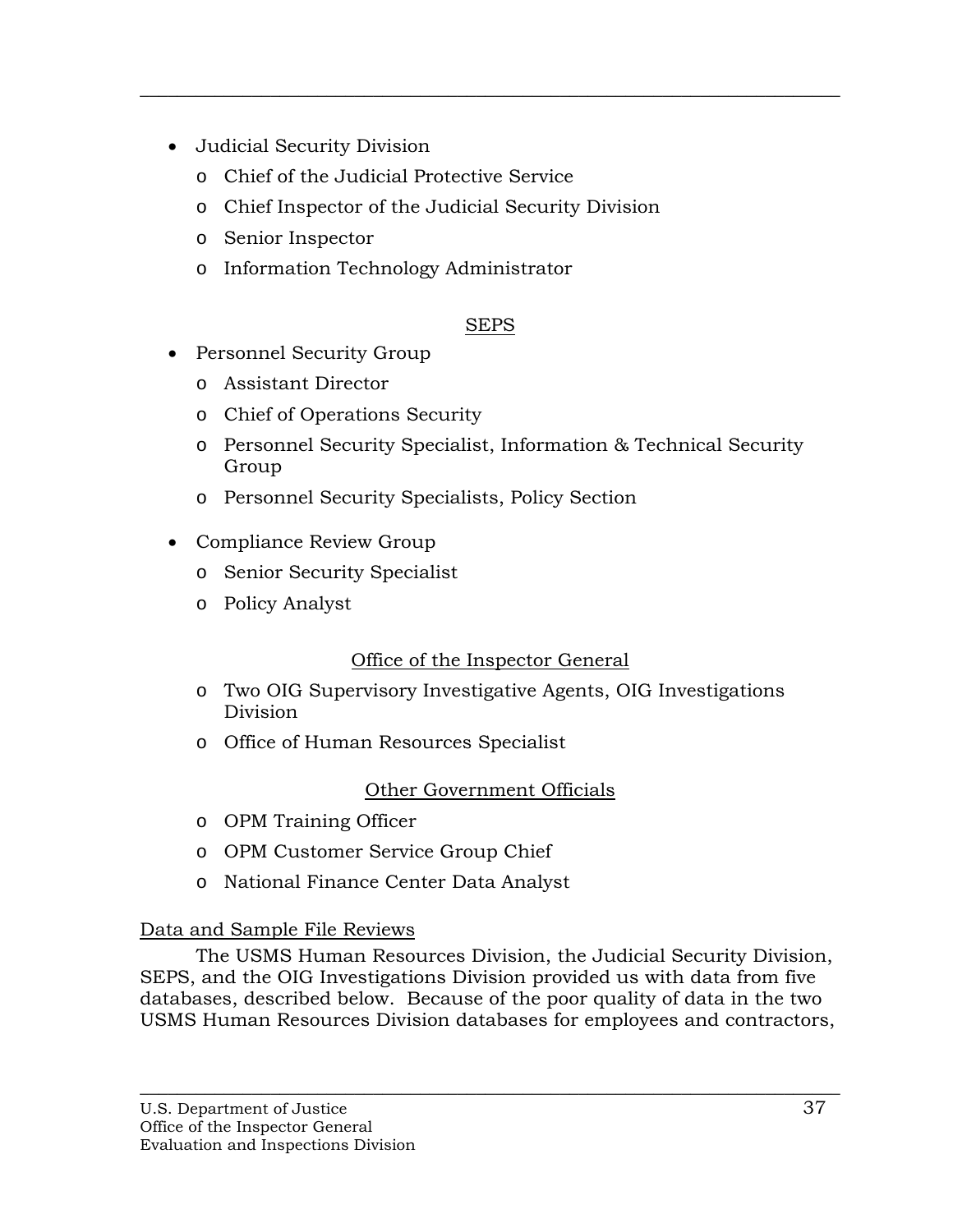projections cannot be made from the statistics generated from these databases.

We used these databases for four purposes: 1) to evaluate the quality and completeness of data; 2) to generate random and judgmental sample files for review; 3) to determine the adjudications workload in recent years; and 4) to determine the databases' usefulness for case tracking and program management.

 $\overline{\phantom{a}}$  , and the contribution of the contribution of the contribution of the contribution of the contribution of the contribution of the contribution of the contribution of the contribution of the contribution of the

### USMS Employees

The Human Resources Division provided us with a copy of its Microsoft Access employee database, as of March 2004, that the Human Resources Division uses to track background investigations and reinvestigations of current employees. The database contains 41 fields to record biographical data, position and clearance data, key event dates for processing investigations, the type of investigation requested, and its cost. We started with the full database of 7,309 entries and refined it to include only entries with an entered-on-duty date, or  $4,424$  entries.<sup>25</sup> We chose the entered-on-duty date because we were told that data field would identify active employees. Therefore, the database statistics on USMS employees provided in this review were derived from the universe of the 4,424 database entries with entered-on-duty dates on the date the database was obtained (March 2004).

In March 2004, SEPS provided us with specified fields for the 127 USMS employees it manages in its database, TRAQ. We used this database to generate a random sample of 26 files to review the timeliness and thoroughness of investigations and adjudications for USMS political appointees, attorneys, and other designated employees.

To conduct our sample file review, we generated a random sample of 66 cases from the universe of  $4,424$  employees.<sup>26</sup> We prepared a checklist for our review of each case file and used the information on the checklist to assess the thoroughness of OPM investigations and USMS adjudications and to determine compliance with USMS policy.

 <sup>25</sup> The remaining 2,885 cases did not have entered-on-duty dates because they were in various stages of the investigation and hiring process.

<sup>26</sup> Over 75 percent of USMS employees occupy law enforcement positions. To ensure that we reviewed a sufficient number of employees who were not in law enforcement positions, including a range of positions and clearance levels, we separated the two caseloads and generated separate random samples of 33 cases each.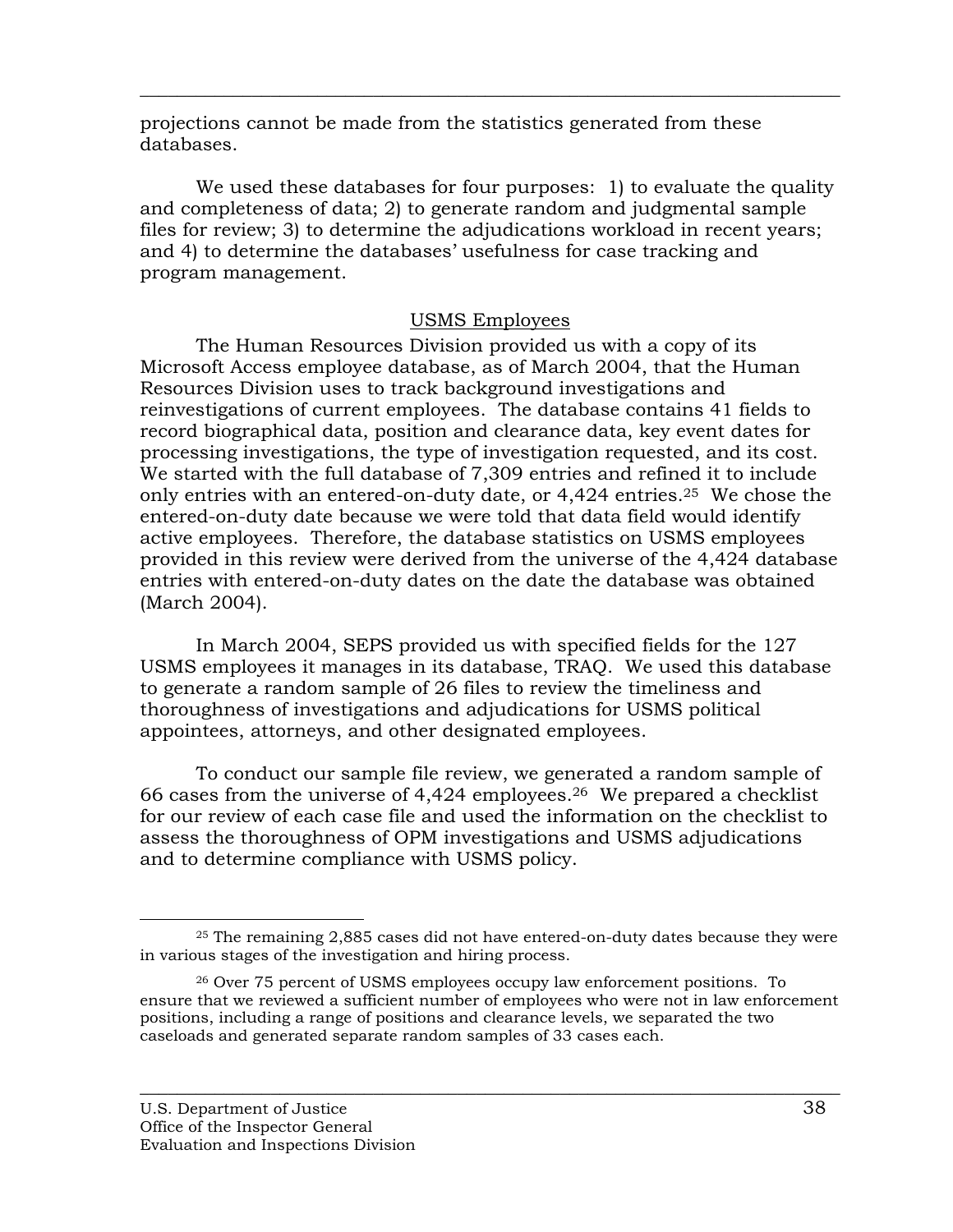### USMS Contractors (Excluding CSOs)

 $\overline{\phantom{a}}$  , and the contribution of the contribution of the contribution of the contribution of the contribution of the contribution of the contribution of the contribution of the contribution of the contribution of the

The Human Resources Division provided us with a copy of its Microsoft Access contractor database, as of March 2004, that the Human Resources Division used to track background investigations and reinvestigations of current contractors. The database fields are identical to those in the employee database. We started with the full database of 8,844 entries and refined it to include only entries with an entered-on-duty date, or 5,335 entries.27 We used these 5,335 entries to select a random sample of 33 contract guards and a random sample of 25 other contractors, for a total of 58 review files.28

Of the 58 contractor files we requested for our sample review, the USMS was able to locate 25 of the files at headquarters. We used those files to evaluate compliance with federal and Department regulations and the thoroughness of investigations and adjudications. The remaining 33 contractors had been hired at the local level without adjudication at headquarters, so their files were stored in various districts or could not be located. We did not review the files stored at the districts.

## Court Security Officers

The Judicial Security Division provided a list (and later a copy of the Judicial Security Division Oracle database) of the 4,323 contract CSOs as of May 2004. We used these cases to generate a random sample of 33 background investigation files to evaluate the thoroughness of CSO investigations and adjudications.29

 <sup>27</sup> The remaining 3,509 cases did not have entered-on-duty dates and were not included in the random sample because there was insufficient information to determine their current status.

<sup>28</sup> There were 5,233 contract guards with entered-on-duty dates and only 102 other contractors. To ensure that we reviewed a sufficient number of contractors who were not contract guards, including some who had received national security clearances, we separated the two caseloads and generated separate random samples of 33 contract guards and 25 other contractors.

<sup>29</sup> Because all CSOs nationwide have the same responsibilities and are investigated and adjudicated to the same standard, we did not need to create a separate random sample within this caseload. Thirty-three files were necessary for a review of 4,323 cases at the 90 percent confidence rate.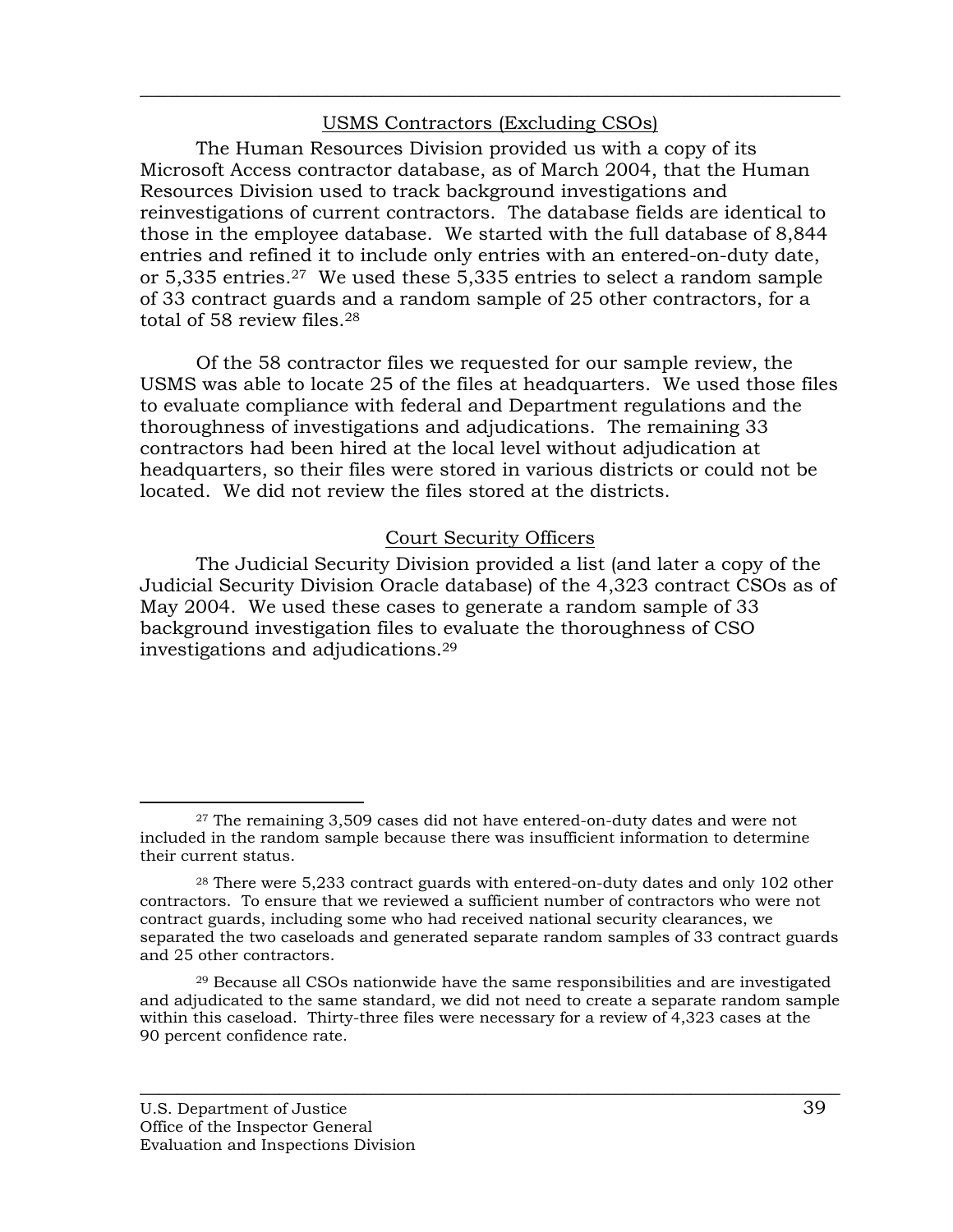## Misconduct Cases

 $\overline{\phantom{a}}$  , and the contribution of the contribution of the contribution of the contribution of the contribution of the contribution of the contribution of the contribution of the contribution of the contribution of the

The OIG Investigations Division provided a copy of the Investigations Data Management System (IDMS) database, which contained all USMS misconduct allegations made from fiscal year (FY) 2000 through April 2004, against USMS employees and contractors. We used the database to create a judgmental sample of 42 cases for the file review. These cases fell into three categories:

- Cases specifically mentioned during interviews with USMS staff;
- Cases that resulted in a criminal sentence, termination, or retirement, regardless of the nature of the misconduct; and
- All cases in which there was an allegation of violence, a threat of violence, or harassment involving domestic relationships, colleagues, the public, or prisoners.30

We requested from the USMS Office of Internal Affairs the case dispositions of the 42 cases that had met at least one of our criteria, and we determined that 29 (28 employees and 1 contractor) had misconduct allegations that were sustained. There were no political appointees, attorneys, or CSOs who met our criteria, so the sample did not include anyone from these categories. Statistics are based on these 29 cases or a subset of these cases.

These 29 sample misconduct files were used for three purposes: 1) to review the thoroughness of the background investigations and whether reinvestigations were initiated within five years; 2) to evaluate whether there was any relationship between the thoroughness of the background investigations and reinvestigations and subsequent sustained misconduct allegations; and 3) to determine whether reinvestigations of these individuals at the five-year deadline might have identified a problem before it led to a misconduct investigation.

## Other Sources

We reviewed federal regulations, Central Intelligence Agency directives, OPM and SEPS guidance, OPM and USMS policy and procedures manuals, training materials, checklists, and the most recent USMS Office of Internal Affairs report (FY 2001). We also obtained relevant portions of a standard CSO contract from the Judicial Security Division.

 <sup>30</sup> We chose these files based on the misconduct codes used by the OIG Investigations Division.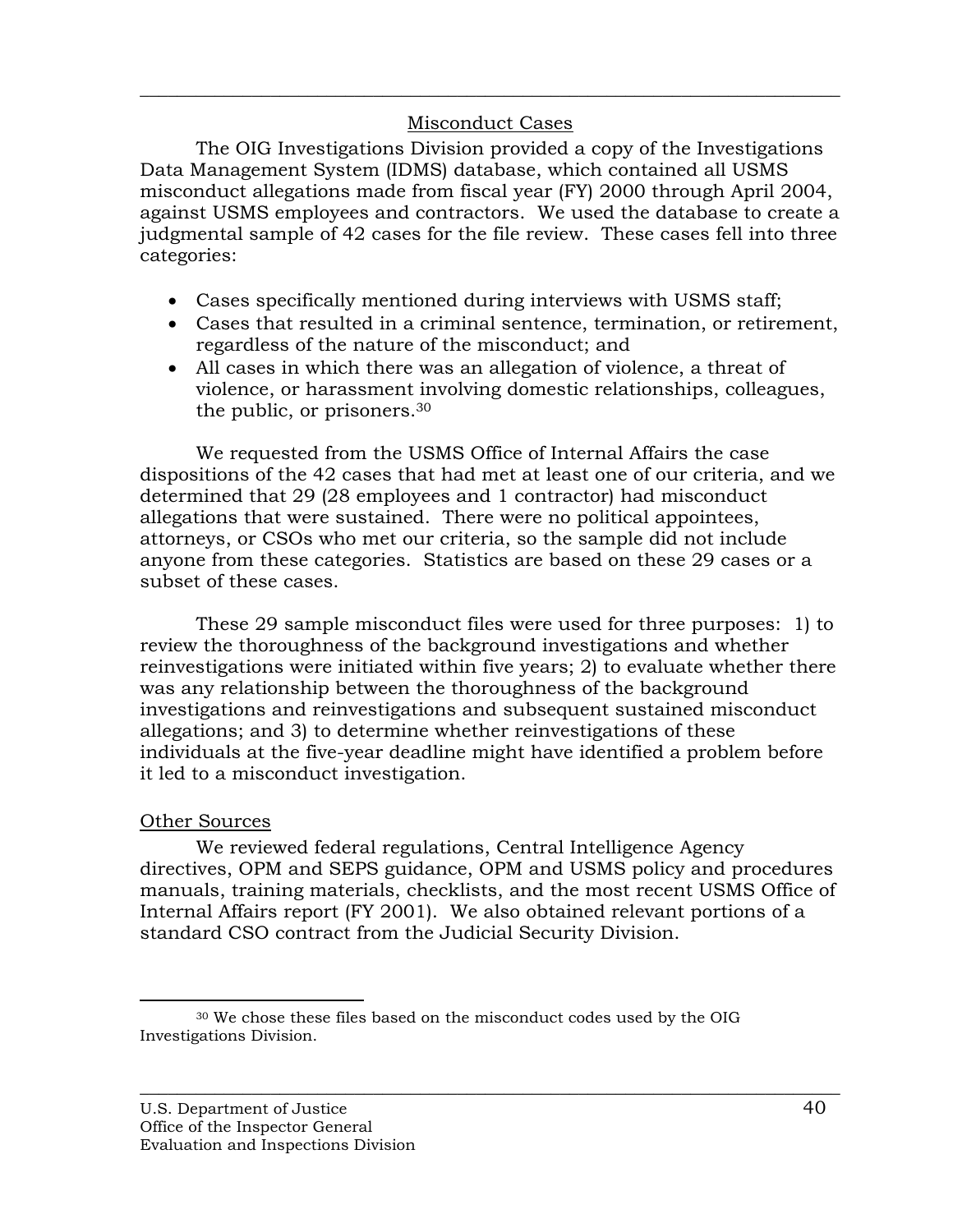## **APPENDIX III: ACRONYMS**

<span id="page-49-0"></span> $\overline{\phantom{a}}$  , and the contribution of the contribution of the contribution of the contribution of the contribution of the contribution of the contribution of the contribution of the contribution of the contribution of the

 $\overline{\phantom{a}}$  , and the contribution of the contribution of the contribution of the contribution of the contribution of the contribution of the contribution of the contribution of the contribution of the contribution of the

| Background investigation                                         |
|------------------------------------------------------------------|
| Calendar year (January 1 to December 31)<br>Chief Deputy Marshal |
| Code of Federal Regulations                                      |
| Contract court security officers                                 |
| Department of Homeland Security                                  |
| Deputy marshal                                                   |
| Enter on duty date                                               |
| Federal Bureau of Investigation                                  |
| Fiscal year (October 1 to September 30)                          |
| Human Resources Division                                         |
| Investigations Data Management System                            |
| <b>Judicial Security Division</b>                                |
| National Crime Information Center                                |
| National Security Information                                    |
| Office of the Inspector General                                  |
| Office of Personnel Management                                   |
| Reinvestigation                                                  |
| Sensitive Compartmented Information                              |
| Security and Emergency Planning Staff                            |
| <b>United States Code</b>                                        |
| United States Marshals Service                                   |
|                                                                  |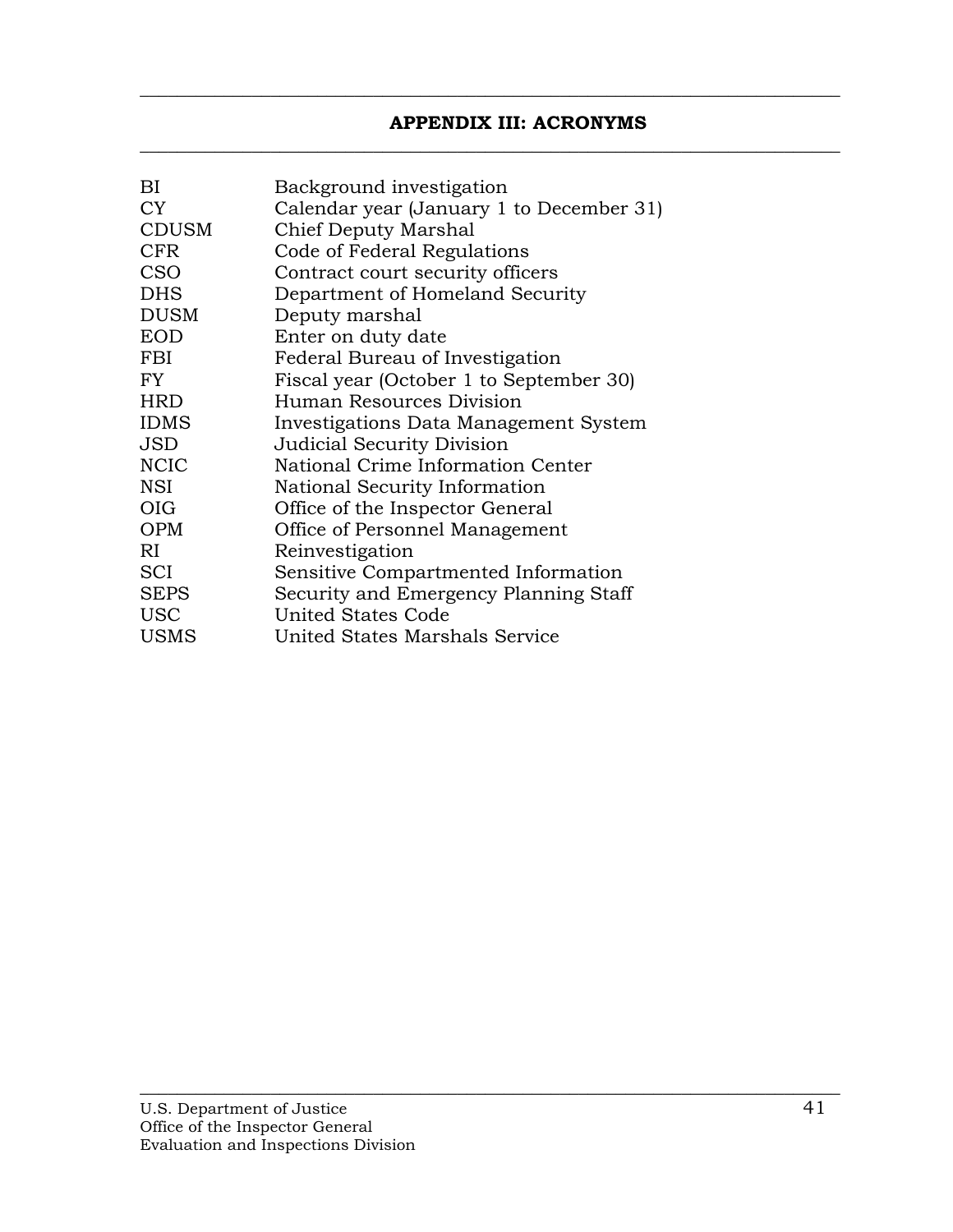#### **APPENDIX IV: THE USMS'S RESPONSE**   $\overline{\phantom{a}}$  , and the contribution of the contribution of the contribution of the contribution of the contribution of the contribution of the contribution of the contribution of the contribution of the contribution of the

<span id="page-50-0"></span> $\overline{\phantom{a}}$  , and the contribution of the contribution of the contribution of the contribution of the contribution of the contribution of the contribution of the contribution of the contribution of the contribution of the

U.S. Department of Justice

United States Marshals Service

*Office of the Director* 

*Washington, DC 2O53O-1000* 

February 3, 2005

MEMORANDUM TO: Paul A.Price Assistant lnspector General for Evaluation and Inspections

> (original signed) FROM: Benigno G. Reyna **Director**

SUBJECT: Response to Draft Evaluation Report - United States Marshals Service's Background Investigations Assignment Number A-2004-007

Thank you for the opportunity to comment on the draft evaluation report entitled: United States Marshals Service's Background Investigations. We have reviewed the recommendations contained in the report, and our comments are attached.

Regarding any concerns relative to proprietary, confidential, or personal information that should not be released to the general public, our Office of General Counsel's sensitivity review of the draft report has revealed that the report does not contain any information within the definition of Limited Official Use (LOU) set out in DOJ Order No. 2620-7, September 1, 1982, or any information within the definitions of classified information set out in Executive Orders No. 12958 (April 17, 1995) and No. 13292 (March 25, 2003), and in the DOJ Security Programs Operating Manual, revised November 4, 2004.

 $\overline{\phantom{a}}$  , and the contribution of the contribution of the contribution of the contribution of the contribution of the contribution of the contribution of the contribution of the contribution of the contribution of the

Should you have any questions or concerns regarding this report, please contact Isabel Howell, Audit Liaison at 202-307-9744.

Attachment

cc: Suzanne Smith Assistant Director Human Resources Division

 Richard P. Theis Acting Director DOJ Audit Liaison Office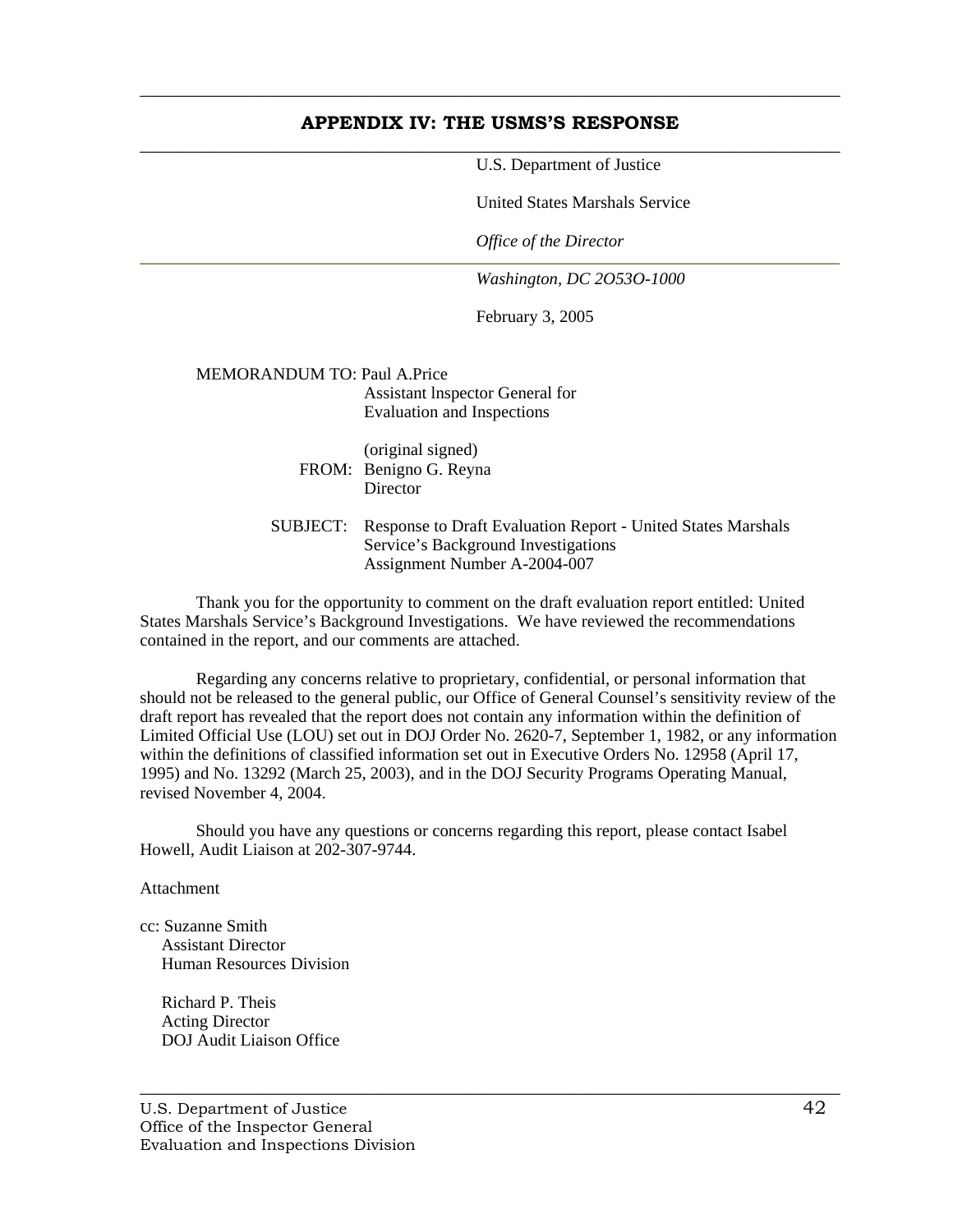#### **United States Marshals Service Response to OIG Draft Report: The United States Marshals Service's Background Investigations**

 $\overline{\phantom{a}}$  , and the contribution of the contribution of the contribution of the contribution of the contribution of the contribution of the contribution of the contribution of the contribution of the contribution of the

#### **Recommendation I:**

**Revise and formally adopt written policies and procedures that address all aspects of the background investigation process to reflect current federal regulations and Department policy.** 

**USMS Response:** *(Agree)* The USMS is currently revising the Personnel Security policy Ii is expected that the revised policy will be implemented no later than April 30. 2005.

#### **Recommendation 2:**

**Develop an adequate database structure for the Human Resources Division to ensure that essential data are not overwritten and to enable both the Human Resources Division and Judicial Security Division to monitor compliance with regulations and Department policy.** 

**USMS Response:** *(Agree)* The Human Resources Division (HRD) has revised its database to consolidate all contractor and employee records (with the exception of Court Security Officer (CSO) records) into one database. By March 15, 2005, the database structure will be modified to include the additional data field recommended by the OIG in order to comply with applicable policy and regulations.

#### **Recommendation 3:**

**Implement procedures to routinely review the accuracy of the databases that the Human Resources Division and Judicial Security Division use to manage the background investigation program.** 

**USMS Response:** *(Agree)* The Judicial Security Division will develop and implement *a* monthly database report which will identify all CSO's with a background investigation or record check that is older than five years. The results of these reports will be forwarded to the districts with a request for a record check. We anticipate that the districts will complete the first set of identified record checks by April 1, 2005, and that the CSO database will be updated accordingly by *May* 1.2005.

The Human Resources Division has requested that USMS Information Technology Services (ITS) develop a program which will match against other databases, including the National Finance Center payroll system, to ensure that the most current data is available. Our goal is to implement this program by September 30. 2005.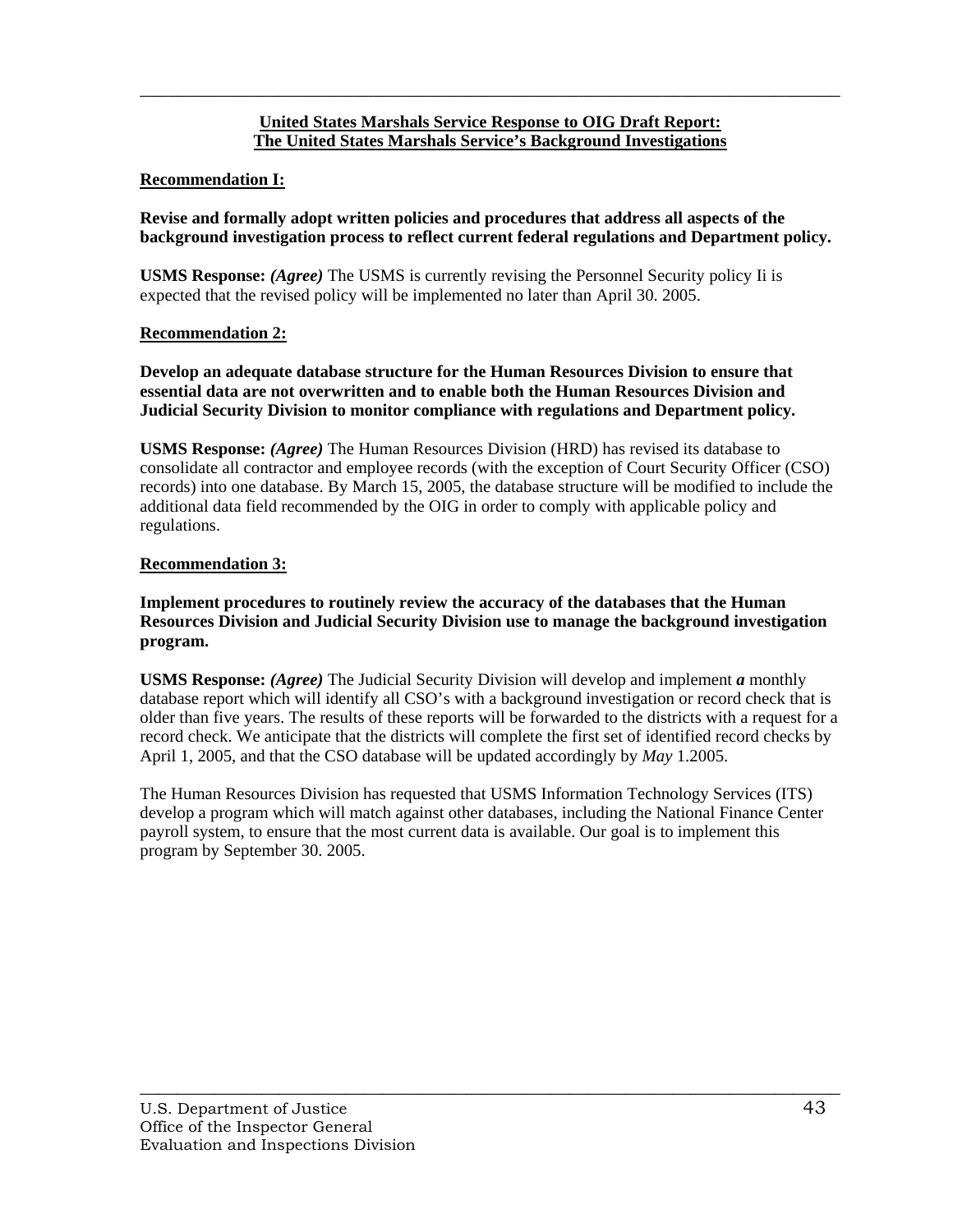#### **Recommendation 4:**

#### **Require periodic written reviews on the efficiency and effectiveness of the background Investigations program to determine if process Improvements are needed.**

**USMS Response:** *(Agree)* The USMS is currently requiring that all programs conduct a periodic self inspection to ensure that procedures arc adequate and that any deficiencies are corrected. The selfinspection criteria will be provided to OIG by March 15, 2005.

 $\overline{\phantom{a}}$  , and the contribution of the contribution of the contribution of the contribution of the contribution of the contribution of the contribution of the contribution of the contribution of the contribution of the

#### **Recommendation 5:**

**Develop guidelines for adjudicators that include instructions on how to proceed when an OPM investigation is incomplete and criteria for recommending security approvals and disapprovals that are consistent with OPI and Department policy.** 

**USMS Response: (***Agree)* By March IS, 2005, the Standard Operating Procedures (SOP) will be updated from the existing 2001 SOP to provide adjudicators additional guidance for completing personnel security determinations.

#### **Recommendation 6:**

**Require that the Chief of Human Resources Services fully documents comments from field managers on an adjudicator's recommendation regarding a security approval for an applicant or employee.** 

**USMS Response: (***Agree.)* The Chief of Human Resources Services has documented in the past and will continue to document any and all substantive information received from USMS managers regarding suitability issues of which the manager has first hand knowledge, or can provide lead information to facilitate the background investigation. Endorsements from field managers not having the benefit of direct knowledge of the issues involved in an investigation will continue to be viewed as having no beneficial impact upon the outcome of the suitability or security determination rendered by the Human Resources Division, and will not be incorporated into the file.

#### **Recommendation 7:**

#### **Require reinvestigations every five years for contractors who are assigned law enforcement duties.**

**USMS Response:** *(Agree)* It should be noted that the DOJ SEPS office guidance for contract employees does not require reinvestigation and leaves determinations for additional checks to the discretion of the program managers. In addition, the Courts do not currently require background investigations of their employees, other than those serving in probation and pre-trial services.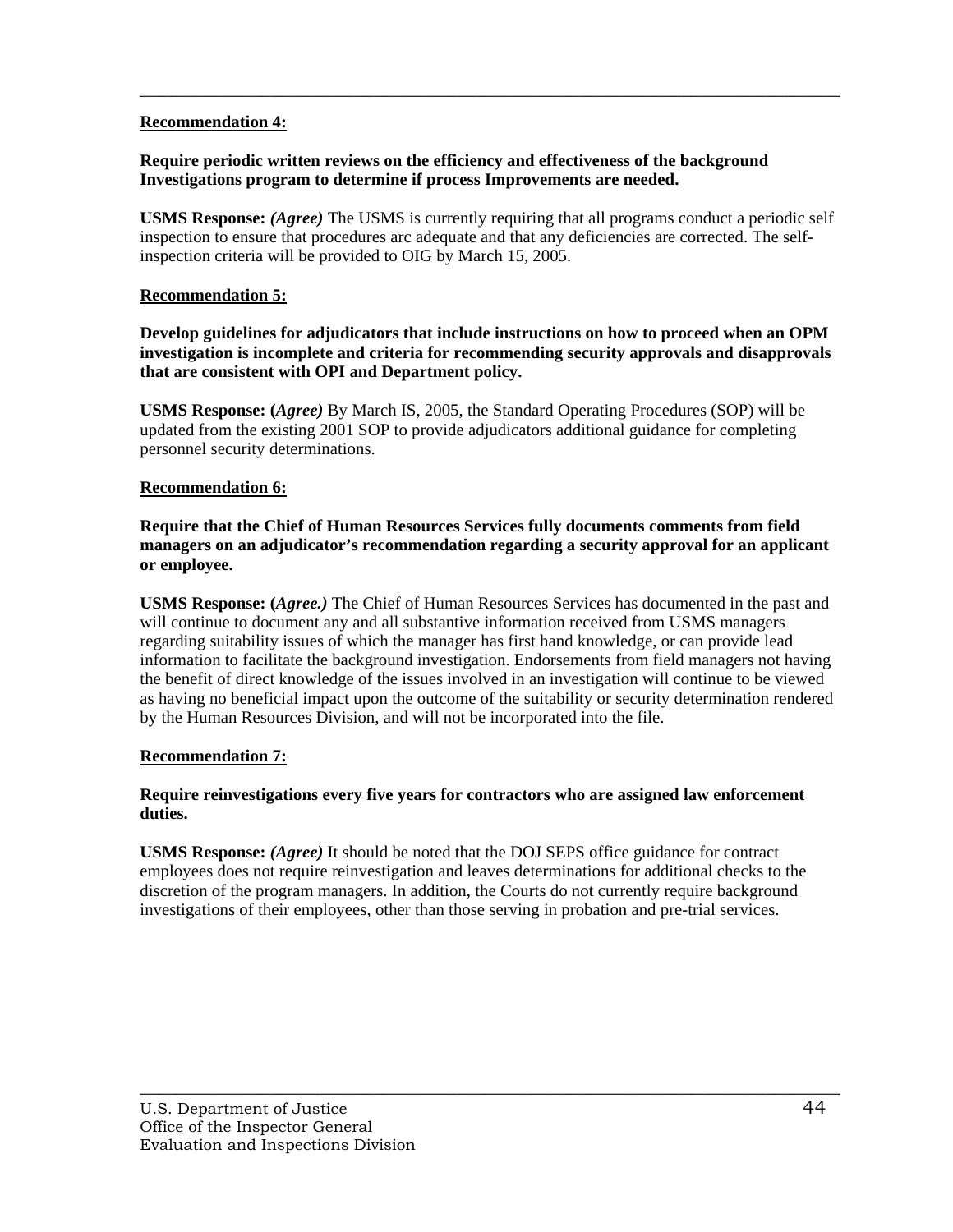However, because CSOs perform armed facility security functions (such as screening attorneys, jurors, and visitors to court facilities). JSD will request district offices to conduct a criminal records check on each CSO hired before January 2000. The results will be forwarded to Headquarters and entered into a newly created data field. Positive results will be referred to the contractor for investigation and consideration of contract performance violations. JSD expects to complete these checks by April 2005.

 $\overline{\phantom{a}}$  , and the contribution of the contribution of the contribution of the contribution of the contribution of the contribution of the contribution of the contribution of the contribution of the contribution of the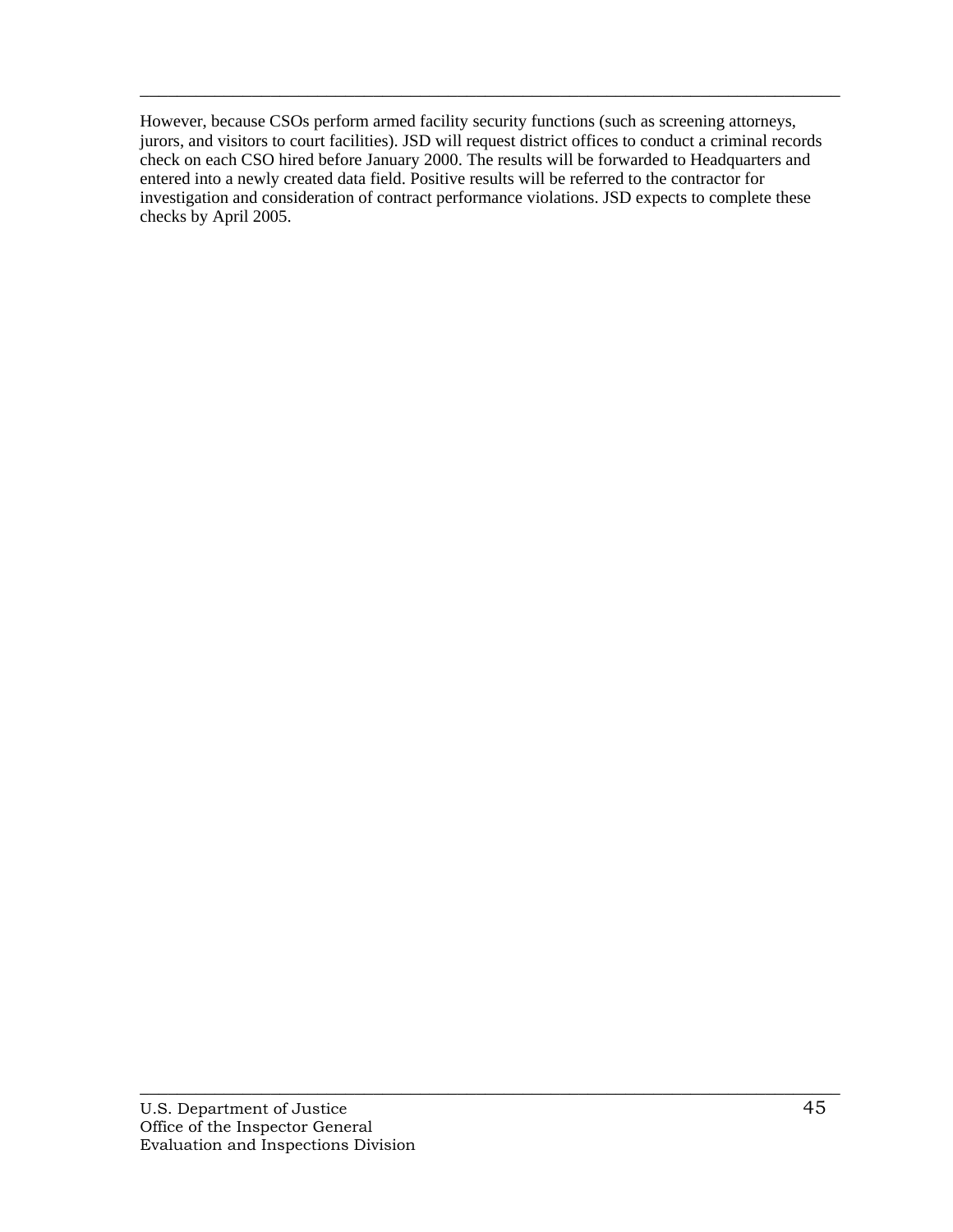## **APPENDIX V: THE OIG'S ANALYSIS OF THE UNITED STATES MARSHALS SERVICE RESPONSE**

\_\_\_\_\_\_\_\_\_\_\_\_\_\_\_\_\_\_\_\_\_\_\_\_\_\_\_\_\_\_\_\_\_\_\_\_\_\_\_\_\_\_\_\_\_\_\_\_\_\_\_\_\_\_\_\_\_\_\_\_\_\_\_\_\_\_\_\_\_\_\_\_\_\_\_

<span id="page-54-0"></span> $\overline{\phantom{a}}$  , and the contribution of the contribution of the contribution of the contribution of the contribution of the contribution of the contribution of the contribution of the contribution of the contribution of the

On January 10, 2005, the Office of the Inspector General (OIG) sent copies of the draft report to the Director of the United States Marshals Service (USMS) with a request for written comments. The Director provided the USMS's final written comments to us in a memorandum dated February 3, 2005.

The USMS concurred with all seven of the OIG recommendations; however, the actions that the USMS proposed to address three recommendations are not sufficient. The response to our recommendation to improve the accuracy of the databases the USMS uses to manage the background investigations program described actions that strengthen the databases, but will not correct the problems of inaccurate and missing data. Also, we recommended that all comments by managers regarding an adjudicator's recommendation be documented in the file so all information is available to decision-makers. However, the USMS indicated that the Chief of Human Resources Services would selectively document managers' input. In addition, we recommended that court security officers (CSOs) be reinvestigated every five years because they have security duties and they carry weapons. The OIG made this recommendation to ensure that contractors who have security duties are reinvestigated in a manner similar to Department employees whose duties include security. The USMS stated that it would conduct a criminal records check on CSOs every five years, but did not agree to conduct background reinvestigations on these CSOs. It remains the OIG's position that the reinvestigation should also include the checks and interviews that the Department requires for employees with similar responsibilities: law enforcement, credit, and national agency checks (e.g., National Crime Information Center, National Law Enforcement Telecommunications System); personal interviews; and interviews with references.

Following is an analysis of each USMS response to the report's seven recommendations.

## **RECOMMENDATIONS**

**Recommendation 1:** Revise and formally adopt written policies and procedures that address all aspects of the background investigation process to reflect current federal regulations and Department policy.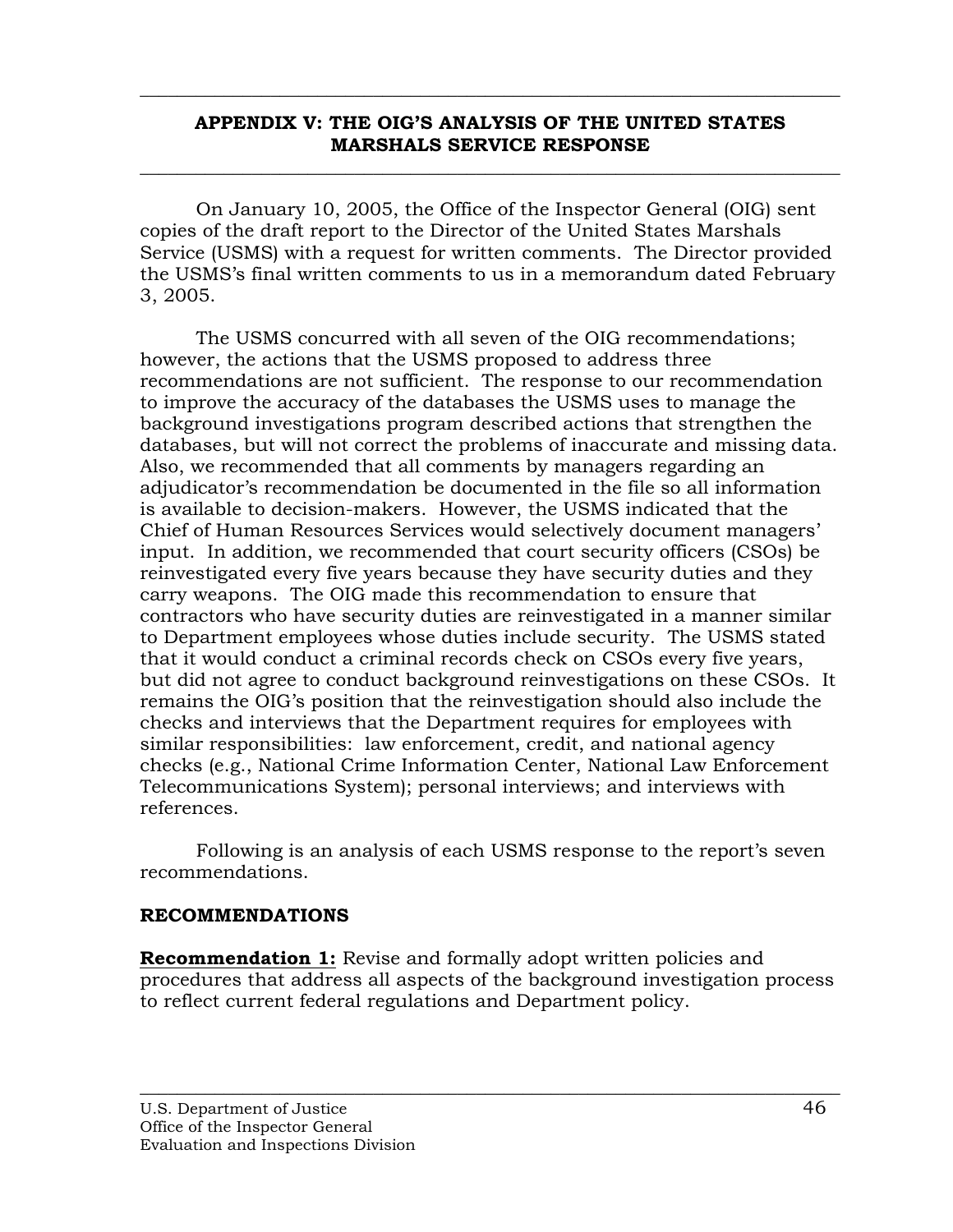## **Status:** Resolved – Open

**Summary of USMS's Response:** The USMS is revising its Personnel Security policy and expects to implement it by April 30, 2005.

 $\overline{\phantom{a}}$  , and the contribution of the contribution of the contribution of the contribution of the contribution of the contribution of the contribution of the contribution of the contribution of the contribution of the

**OIG's Analysis:** The action described by the USMS is responsive to our recommendation. By May 2, 2005, provide a complete copy of the revised Personnel Security policy and procedures to guide policy implementation, that reflect current federal regulations and Department policy pertaining to the background investigation process.

**Recommendation 2:** Develop an adequate database structure for the Human Resources Division to ensure that essential data are not overwritten and to enable both the Human Resources Division and Judicial Security Division to monitor compliance with regulations and Department policy.

**Status:** Resolved – Open

**Summary of USMS's Response:** The USMS Human Resource Division has consolidated all contractor and employee records (except those of court security officers) into a single database. Further modifications will be made by March 15, 2005, to comply with policy and regulations.

**OIG's Analysis:** The action described by the USMS is responsive to our recommendation. By May 2, 2005, provide a description of the changes that have been made to the database.

**Recommendation 3:** Implement procedures to routinely review the accuracy of the databases that the Human Resources Division and Judicial Security Division use to manage the background investigation program.

**Status:** Unresolved

**Summary of USMS's Response:** The Judicial Security Division will implement a monthly database report identifying all CSOs with background investigations or records checks that are more than five years old. Requests for record checks on these identified personnel will be sent to the districts. The initial record checks will be completed by April 1, 2005, and the database will be updated by May 1, 2005.

 By September 30, 2005, the USMS Information Technology Services will develop a program to match the Human Resources database to other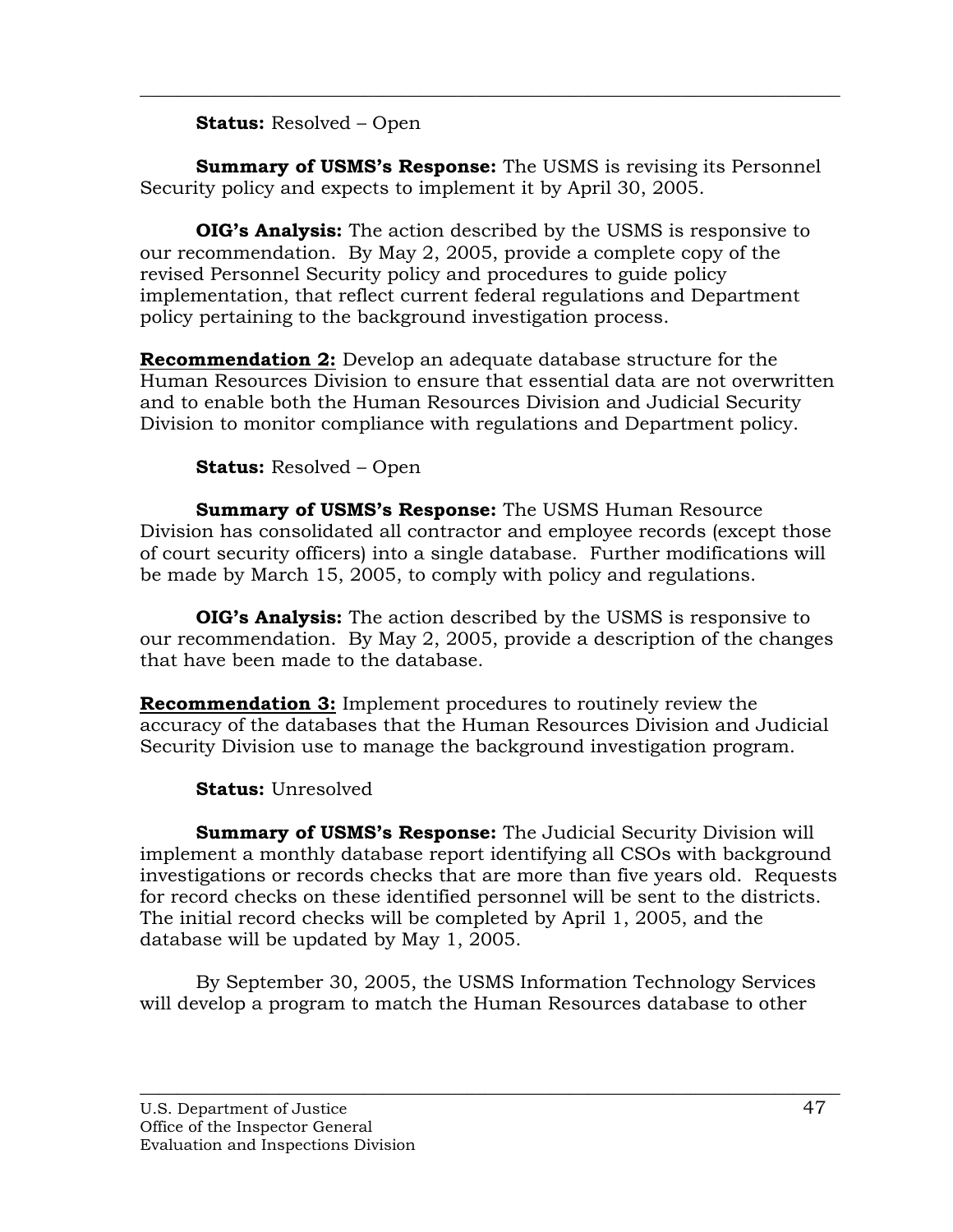databases, including the National Finance Center payroll system, to ensure that the most current information is available.

 $\overline{\phantom{a}}$  , and the contribution of the contribution of the contribution of the contribution of the contribution of the contribution of the contribution of the contribution of the contribution of the contribution of the

**OIG's Analysis:** The actions described by the USMS are partially responsive to our recommendation and will strengthen the USMS databases. However, these actions do not address the deficiency noted in our report concerning the databases unacceptably high level of inaccurate or missing data (see page 15). By May 2, 2005, provide a description of procedures that have been implemented requiring routine review of these databases to ensure that the data fields contain accurate and complete data.

**Recommendation 4:** Require periodic written reviews on the efficiency and effectiveness of the background investigations program to determine if process improvements are needed.

**Status:** Resolved – Open

**Summary of USMS's Response:** The USMS will require that all programs perform a periodic self-inspection to evaluate the adequacy of procedures, and will correct deficiencies. The self-inspection criteria will be provided to the OIG by March 15, 2005.

**OIG's Analysis:** The action described by the USMS is responsive to our recommendation. By May 2, 2005, provide a copy of the criteria, procedures and schedule for conducting the self-inspections.

**Recommendation 5:** Develop guidelines for adjudicators that include instructions on how to proceed when an Office of Personnel and Management (OPM) investigation is incomplete and criteria for recommending security approvals and disapprovals that are consistent with OPM and Department policy.

**Status:** Resolved – Open

**Summary of USMS's Response:** In the procedures required under Recommendation 1 due on May 2, 2005, the USMS will include guidance to adjudicators on the requisite steps to take when an incomplete investigation file is received from OPM.

**OIG's Analysis:** The action described by the USMS is responsive to our recommendation. Provide a copy of the updated procedures by May 2, 2005.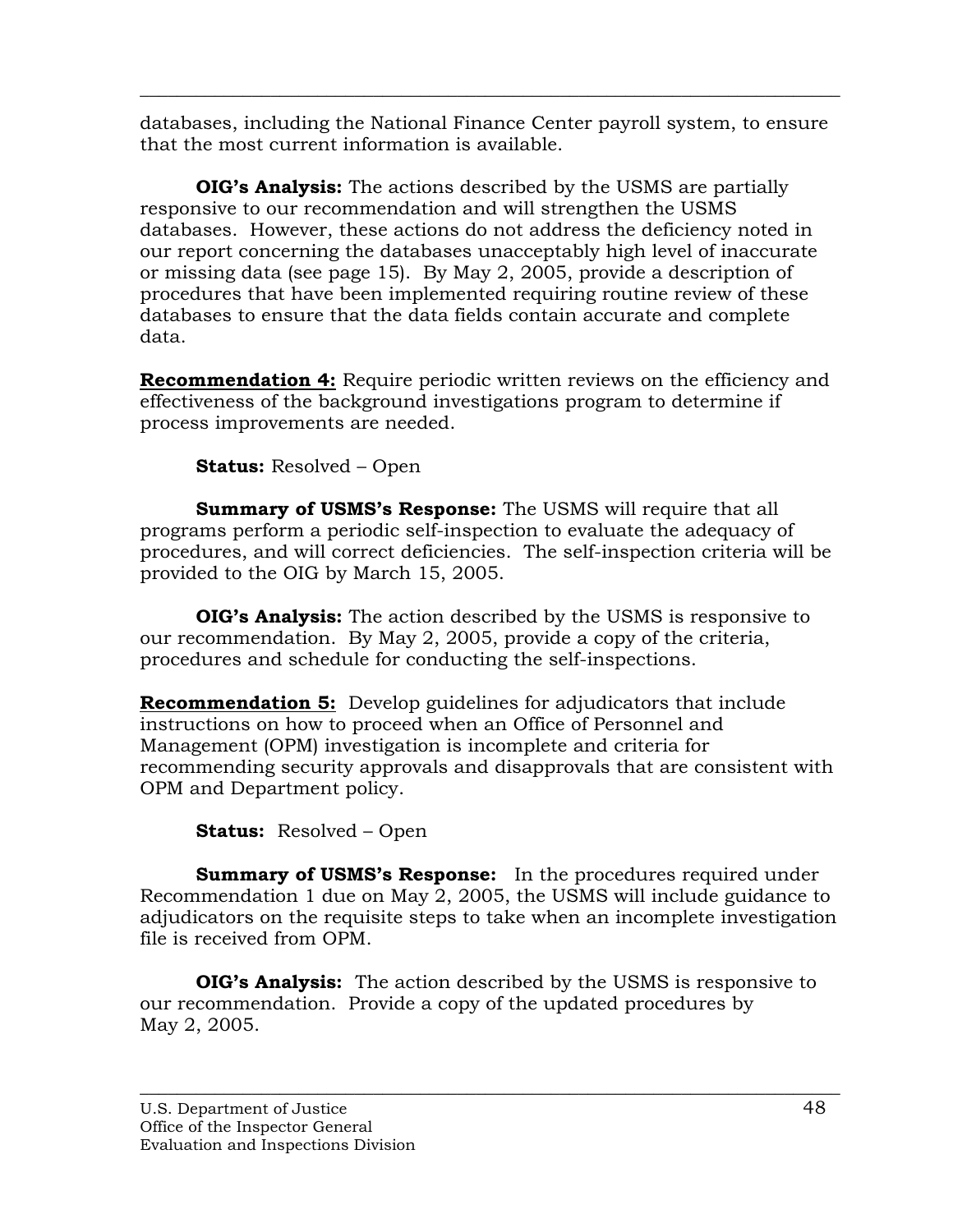**Recommendation 6:** Require that the Chief of Human Resources Services fully document comments from field managers on an adjudicator's recommendation regarding a security approval for an applicant or employee.

 $\overline{\phantom{a}}$  , and the contribution of the contribution of the contribution of the contribution of the contribution of the contribution of the contribution of the contribution of the contribution of the contribution of the

**Status:** Unresolved

**Summary of USMS's Response:** The Chief of Human Resources Services will continue to document any and all substantive information based on direct knowledge received from managers that impact the background investigation process. Endorsements not based on direct knowledge of the issues will have no bearing on suitability determinations and will not be included in the file.

**OIG's Analysis:** The action described by the USMS is partially responsive to our recommendation. However, contrary to the USMS's response that it documents all substantive information that affects the background investigation process, our review found instances in which the Chief of Human Resources Services received verbal pressure from field managers regarding an adjudicator's recommendation that was not recorded in the background investigation file. Decision-makers should have a complete file available when making or reviewing security approval decisions. To ensure accountability, all comments and information, regardless of whether derived from direct or indirect knowledge, received from managers regarding an adjudicator's recommendation should be documented. The policy and procedures for the background investigation process required by Recommendation 1 should include a requirement that all input received from managers on an adjudicator's recommendations must be documented by the Chief of Human Resources Services.

**Recommendation 7:** Require reinvestigations every five years for contractors who are assigned law enforcement duties.

**Status:** Resolved – Open

**Summary of USMS's Response:** The Department's Security and Emergency Planning Staff guidance does not require reinvestigation for contract employees and courts do not require reinvestigations for employees, except for those in probation and pre-trial services. However, because CSOs perform facility security functions and carry weapons, a criminal records check will be performed on CSOs hired before January 2000. The result will be entered into a newly created database field.